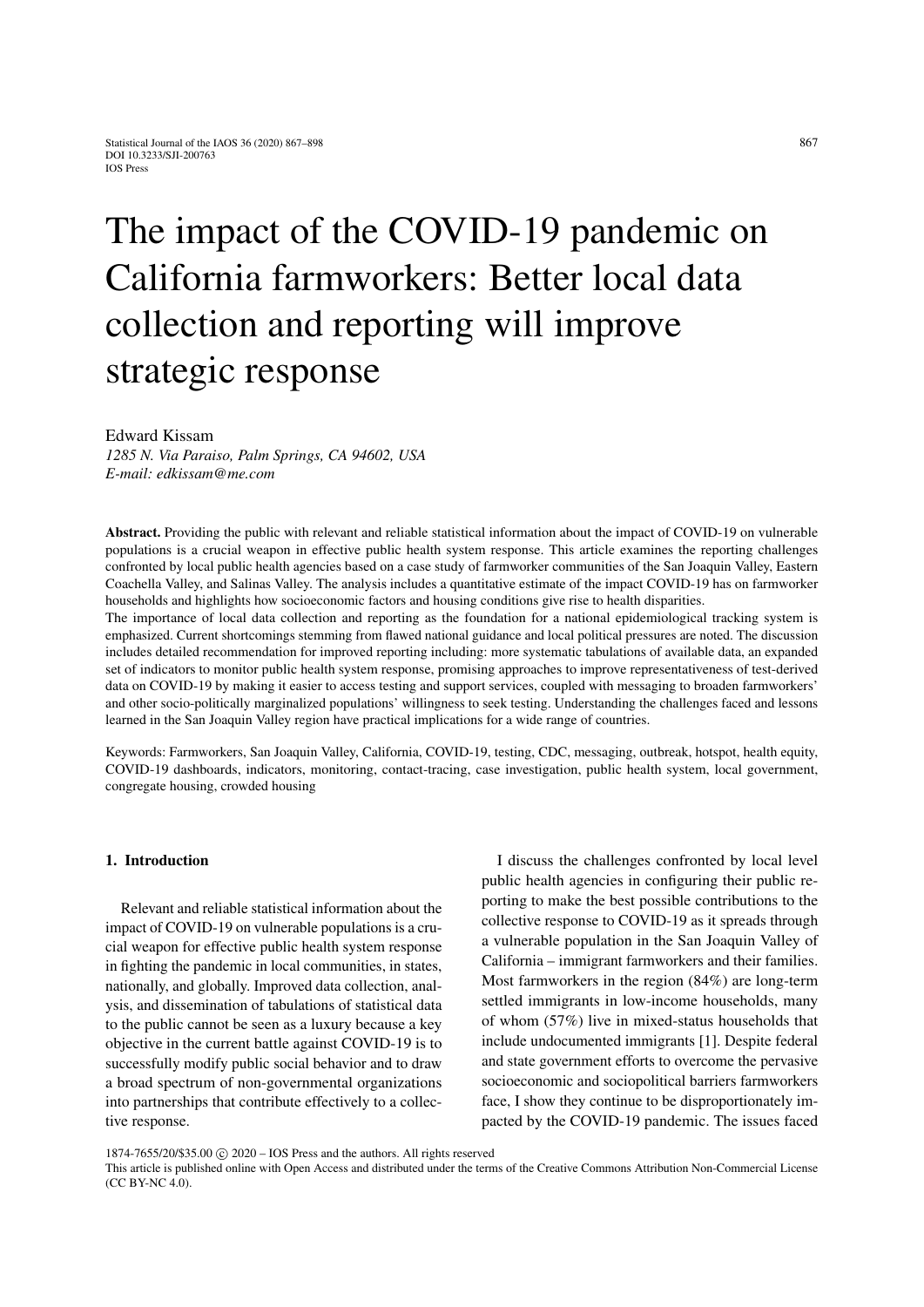in this major agricultural production region, and others like it, urgently need to be addressed.

The United States' public health system is highly decentralized – with states having the authority to decide and implement their own strategies for data collection and reporting. The states, in turn, often delegate responsibility for implementing COVID-19 surveillance to counties, or sub-state consortia of counties.<sup>[1](#page-1-0)</sup> While states and counties have the authority to determine their own surveillance strategy and actions, as well as detailed reporting requirements, CDC does require standardized reporting of the data submitted to it for national tabulation and disseminated via its National Center for Health Statistics and other routes such as its Mortality and Morbidity Weekly Report (MMWR). Because the United States' public health system relies on local data gathering, analysis and reporting, countylevel public health departments play a crucial role as a "feeder system" for national tabulations. Consequently, the integrity of higher-level state and federal statistical information rests on the functioning of their datagathering, analysis, and reporting. I explore the underlying problems and progress to date (October 15, 2020) and go on to offer suggestions for improvement.

Although county public health departments have long been the primary source of data needed for state and national statistical epidemiological analysis of infectious disease, few were well-prepared to confront the challenges they face in generating and reporting statistical data on COVID-19. Federal mis-steps in making PCR/molecular tests widely available were the biggest initial problem. But subsequent delays in state funding and training for contact-tracers further compromised data quality as incidence of new cases increased rapidly statewide and in the San Joaquin Valley during the summer as the peak harvest season began.

This unfortunate situation stems in part from public response having been so seriously politicized – in the San Joaquin Valley, in California, in the United States and globally.

I demonstrate how improvements in current statistical analysis of the disparate impact of COVID-19 on a socio-economically disadvantaged population can improve detection of "hot spots" of COVID-19 prevalence and contribute to designing more effective interventions to reduce transmission. Lessons learned from the situation in this labor-intensive agricultural region are relevant globally – especially in countries that, like this less-developed region in an advanced economy, have extensive cultural diversity and suffer from the serious economic and sociopolitical inequalities that give rise to health disparities.

This case study of statistical reporting at the local level shows how improved local-level data collection, analysis, and reporting can better contribute to strategic and operational decision-making, first, by better illuminating health disparities affecting a vulnerable population such as farmworkers and, second, by improved monitoring of public health system response so as to identify priority areas for improvement.

I conclude that innovative local initiatives to improve access to COVID-19 testing can be improved by focusing less on *quantity* of testing and more on making testing encounters the fulcrum for more integrated service delivery including contact-tracing and support for isolation/quarantine. This type of service integration has a positive impact on both spread of COVID-19 and quality of data because it will decrease bias in the sample of individuals seeking and securing testing. Consequently, testing data will begin to more closely represent the overall population and more reliably track pandemic spread.[2](#page-1-1)

At this point (October, 2020), after several crucial months of delays, nudged forward by newly-issued state regulations for reporting, some of the public health departments in the San Joaquin Valley, most notably in Fresno County, the largest county in the region, will be taking steps forward to improve data collection. Planned improvements include more widespread, free testing, increased availability of rapid-turnaround testing, and new partnerships with community-based organizations to develop multi-lingual, culturally-knowledgeable contact tracing teams to elicit better information on patterns of transmission. This shows that, despite financial constraints, progress in partnering with a broad network of community organizations is feasible when there

<span id="page-1-0"></span><sup>1</sup>An inherent challenge for sub-state level data collection and reporting is that the size of counties, and the level and adequacy of financial resources available to local public health agencies, varies greatly – from state to state and even within each state.

<span id="page-1-1"></span><sup>2</sup>Statistical reporting on COVID-19 in the U.S. relies predominantly on tabulations of cases *confirmed* by PCR/molecular testing. As of October, 2020, cases diagnosed by physicians or via antigen testing are considered "presumed". There is currently controversy in public health about reporting and characterization of antigen testing as reliance on antigen testing increases (Pradhan, R. et. al, "Lack of Antigen Test Reporting Leaves Country 'Blind to the Pandemic"', Kaiser Health News, September 16, 2020). Reporting has generally, but not always, included sound provisions to distinguish reported cases from reported tests (so as to avoid duplication when an individual is tested, for example, both for diagnosis and certification to return to work).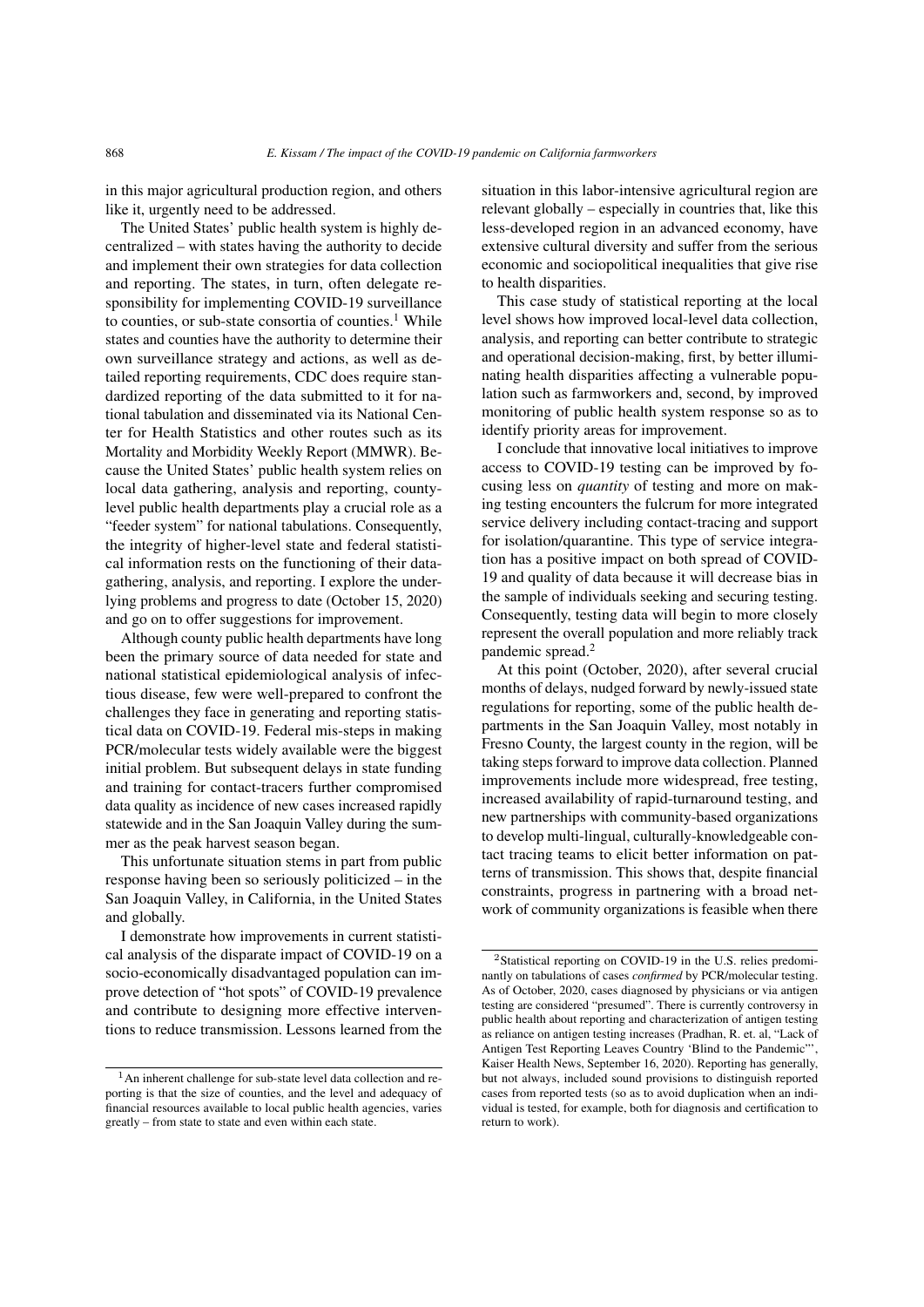is the political will and organizational commitment to improve

# 2. Conceptual landscape: Why does effective public dissemination of statistical information matter?

In the current  $21<sup>st</sup>$  century era where widespread access to online information is paradoxically linked to equally widespread dissemination of fabricated information, it is not surprising to see that statistical analysis, reporting, and interpretation of the implications of pandemic-related information is a fiercely-contested battlefield. This is evidenced not only by public officials'vacillations and contradictory statements in messaging to the public but, also, by direct political interference at the national level in scientific reporting by CDC [\[2](#page-28-1)[–5\]](#page-29-0).

Making reliable and actionable COVID-19 information available to the public is important for sound decision-making in a country that purports to be democratic. The hope is that by providing information that can be well understood to be relevant and directly applicable to a broad spectrum of audiences, public health officials might successfully create platforms for more thoughtful and systematic civic engagement. The expected result would be improvements in health equity and more effective response as larger and betterinformed community-wide networks emerge to combat the pandemic.

The national-level conflict that has emerged in the United States about statistical reporting has been mirrored at the local level in the San Joaquin Valley with controversy about appropriate extent of dissemination of epidemiological information on outbreaks. The issue is manifest principally with respect to findings about case clusters in agricultural workplaces due to agriculture being an "essential industry" and major political force in the region [\[6\]](#page-29-1).

Local public health systems have not adequately considered the potential utility of more systematic statistical reporting to the general public and diverse audiences (including farmworkers and other limited-English households) as a tool to improve health equity in the COVID-19 pandemic. National mainstream media such as the Washington Post, the New York Times, The Atlantic, and the Wall Street Journal have skillfully drawn on analyses by Johns Hopkins University Coronavirus Resource Center and worked diligently to configure published analyses so as to inform elite audiences but these information resources are not typically available to stakeholders such as immigrants and farmworkers or the community activists advocating on their behalf.

In summary, when one examines the landscape of information made available to either the main decision makers or the public, among the myriad challenges to be confronted in responding to the local current crisis of the COVID-19 pandemic at the local, regional, state, national, and global level is the need to re-examine traditional perspectives on

- what *specific information (types of data)* is most urgently needed,
- at what level of analysis e.g. overall, by county, by zipcode, population subgroups?
- who can benefit from the information e.g. epidemiologists, health care providers, local decision makers, employers, general public, subgroups of the general public?)
- what steps are required to assure reliability of information disseminated?
- *what information is necessary* to assure government accountability and effective implementation of generally agreed-upon strategies.

The notion that decisions about the kind of statistical data, analyses needed, and best ways to disseminate such information are "technical" ones best left solely to the "experts", in this case public health staff and officials, is an unfortunate one because it results in defaulting to public sector "business as usual" where innovation is discouraged. This notion also rests on the now seriously-eroded assumption that epidemiological professionalism will be unaffected by the tumultuous sociopolitical environment of the government context in which public health professionals work. Statistical policy in the battle against COVID-19 cannot be effectively "insulated" from public involvement. But, actually, it will be more useful for approaches to statistical analysis and dissemination of reporting to be developed with the goal of informing a broader spectrum of data users and responding to their information with careful consideration and discussion about how statistical analysis can most effectively drive innovation to improve intervention strategy and widespread public engagement in the collective battle against COVID-19.

## 3. How, then, to move forward?

*First*, there is extreme urgency to reconsider conventional wisdom about the specific types of statistical information needed by public sector decision-makers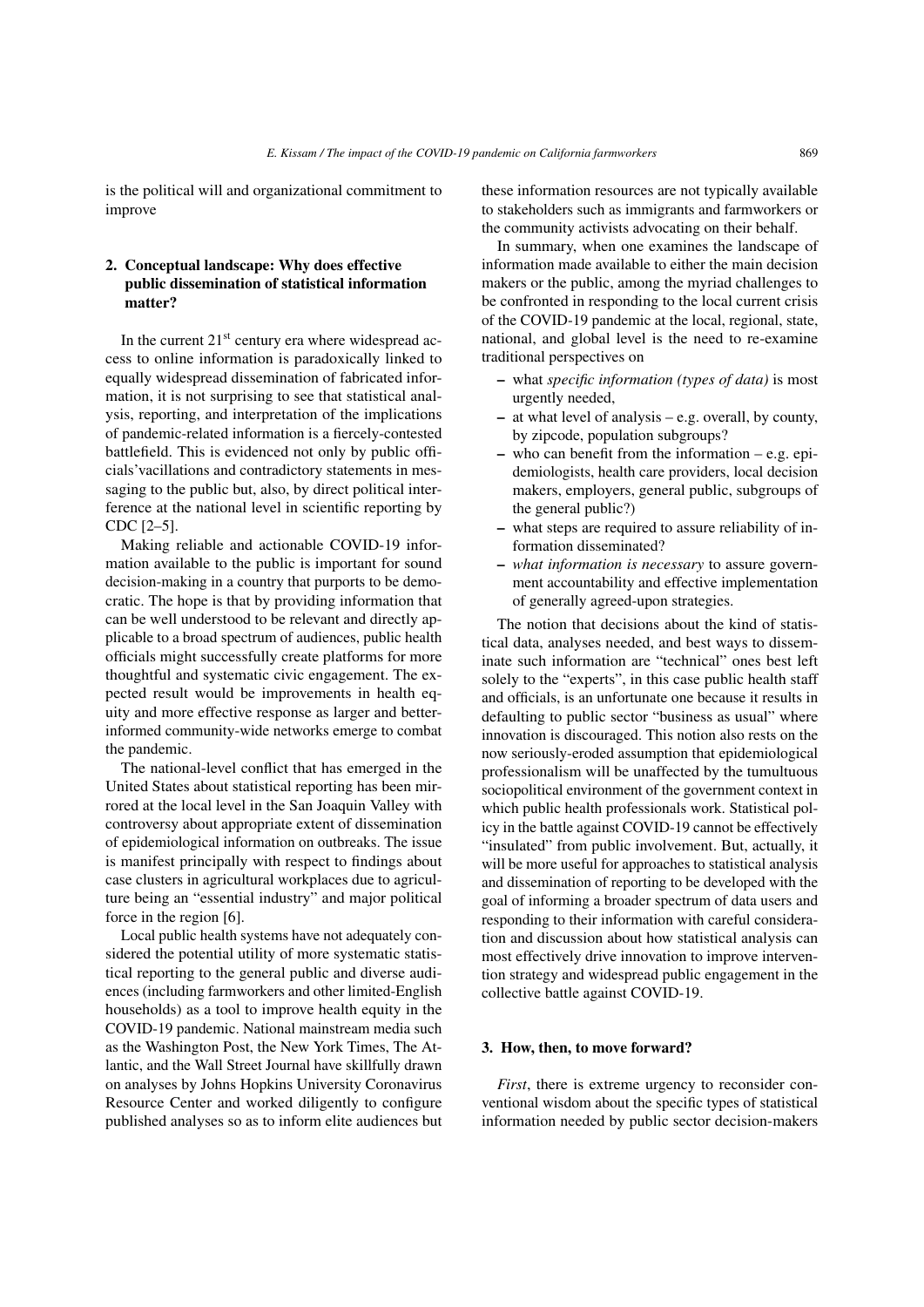at the federal, state, and local level and by the public at large. *Second*, there is an urgent need to improve the quality of data collection in the "feeder system" for state and national statistical reporting: county public health departments. My observations and analyses examine the following:

- *Tabulation* of COVID-19 data on mode of transmission, cumulative incidence of COVID-19, trends of new cases, hospitalization rates, and case-fatality ratios for particularly vulnerable subpopulations such as farmworkers and key age cohorts: children and youth 0–15, working-age population 16–64, elderly  $65+3$  $65+3$
- *Enhanced data collection, analysis, and reporting* for local communities (zipcode level analysis and sub-populations such as farmworkers) – linked to information on provision of testing, quarantine and support services, as well as quality of contacttracing
- *Assuring adequate transparency and accountability in the public health system* to effectively combat COVID-19 spread, mitigate morbidity, and provide a basis for informed public input and participation in planning and decision-making

#### 4. Tensions between analysis/reporting of information on the COVID-19 pandemic

The first epidemiological note about what later came to be known as COVID-19 was a report of a cluster of 27 cases of a pneumonia "of unknown aetiology" at the Wuhan Seafood Wholesale Market on December 31, 2019 [\[7\]](#page-29-2). On that day, two doctors, Li Wenliang and Xie Linka presciently notified colleagues via social media (WeChat) of "a possible SARS" outbreak at the market. Li was soon reprimanded by local police "for spreading rumors" but eventually widely acknowledged (after his death from COVID-19 in early February, 2020) as having played an extremely valuable role in sounding the first alert. In one of Li's last interviews before his death, he said "A healthy society should not have only one kind of voice" [\[8\]](#page-29-3). Here, too, he showed a keen understanding of how authorities confront disease.

But subsequent experience in the U.S. and in other countries shows the pros and cons of dueling narratives about COVID-19 and SARS-CoV-2 transmission. In less than a year, there have been a multitude of varying interpretations of findings from statistical analysis of available data (e.g. about the necessity and/or utility of face-covering to mitigate COVID-19 transmission [\[9](#page-29-4)[,10\]](#page-29-5), proportion of COVID-19 cases that are asymptomatic [\[11](#page-29-6)[,12\]](#page-29-7) and what such a ratio implies with respect to response strategy. There has also been extensive controversy about statistical reporting, regarding who can be counted as 'having died'from the disease (e.g. undetected deaths at home, classification of deaths of patients with co-morbidities).

Lessons learned to date about COVID-19 surveillance data and models based on reporting from local public health authorities and states are that, given the sensitivity of epidemiological analyses and modeling as a basis for decision-making in COVID-19 pandemic response strategy, there is utility to encouraging many statistical "voices" and analyses but that there is, also, a need to systematically report competing statistical analyses. Despite public impatience with technical caveats it is clear that backup documentation of definitions, analytic approaches, and uncertainties are crucial in order to avoid confusion and controversy.

# 5. Case study: Background of COVID-19 in the San Joaquin Valley of California and other farmworker areas of the U.S.

A region of California that has been particularly hard hit by COVID-19 is the San Joaquin Valley; and within that region a large population that has been particularly impacted by the pandemic are farmworkers and their families. The region has a multi-ethnic population of about 4.2 million, more than half of whom (52%) are Latinx, and almost one-third (38%) are immigrants (including, in addition to Latinx, among others, Hmong, Punjabi, and Filipinos). About 300,000 people in the region are agricultural workers and are another 350,000 are family members in farmworker households.

The COVID-19 pandemic appears to have reached the San Joaquin Valley slightly later than urban areas of the U.S. Pacific Seaboard. However, there is also some evidence that community spread had occurred earlier than had been initially believed; it is likely that sparse availability of PCR/molecular testing delayed detection of the first cases [\[13\]](#page-29-8).

By mid-March, clusters of cases were reported in five of the eight counties in the region about at the

<span id="page-3-0"></span><sup>3</sup>The reason for these suggested reporting cut-points for age cohorts is in part due to COVID-19 seriousness in relation to age but, also, due to the agricultural labor market in the San Joaquin Valley, like many less-developed countries, having a relatively high level of teenage labor force participation and many immigrant farmworkers are committed to continued work in agriculture as long as they are able (in part because many lack access to Social Security).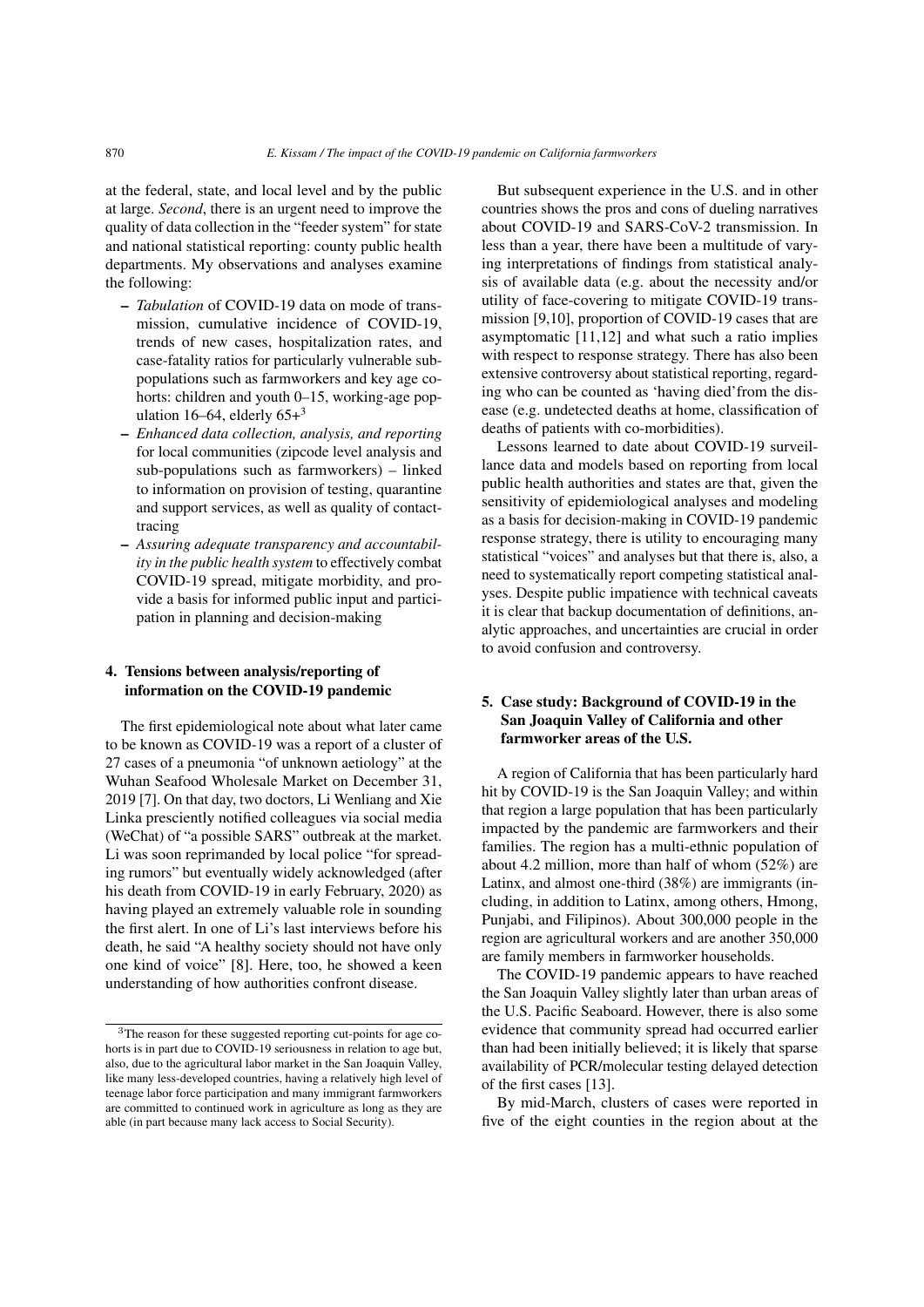point a statewide "shelter in place" order was issued by California Governor Gavin Newsom on March 18, 2020. By April 3, COVID-19 had been detected in all the counties of the region (Kern, Tulare, Kings, Fresno Madera, Merced, Stanislaus, San Joaquin). After an initial false peak in May, incidence of new cases finally peaked mid-summer in the region. As of October 5, 2020, the cumulative number of reported cases in the region was 137,043. Unfortunately, incidence of new cases then increased again.

## 6. Why Farmworkers? – Rationale for Special Focus within Public Health System Tracking of COVID-19

Over the past several months, a number of reports based on analyses of national, state, and local data show higher prevalence of COVID-19 among ethnic/racial minorities and worse outcomes. One of the most extensive recent reviews [\[14\]](#page-29-9), for example, examined 79 "hotspot counties" (with  $> 100$  new cases during the most recent 7-day period and increases or decreases) and found that the mean ratio of number of cases for each racial/ethnic minority population to cases in the overall population in each area ranged from 2.3 for Asians to 8.5 for Native Hawaiian/Pacific Islanders with the ratio for Latinx/Hispanics being 4.4. A Kaiser Family Foundation report from August, 2020 notes that it took longer for data to become available to assess disparities related to COVID-19 outcomes but that racial/ethnic minorities also experience higher ageadjusted rates of hospitalization (5 times that of Whites) and age-adjusted mortality [\[15\]](#page-29-10).

Cumulative incidence of COVID-19 infection and hospitalization among Latinos is disproportionately high [\[16\]](#page-29-11) and virtually all (97%) of California farm-workers are of Latino origin [\[17\]](#page-29-12).<sup>[4](#page-4-0)</sup> But analysis of the COVID-19 patterns simply in relation to racial/ethnic disparities is not enough to assure equitable COVID-19 response.

Looking at national patterns, it is clear there are numerous factors in play that contribute directly to these observed racial/ethnic disparities [\[18–](#page-29-13)[21\]](#page-29-14) and that "structural factors" and social determinants of health are the primary factors in spread. Considering how these multiple factors interact in the distinctive context of farmworker communities provides a reminder of the practical benefits if the public health system were to generate more actionable statistical analyses on COVID-19 within this particularly vulnerable subpopulation of Latinos and use this information to shape ongoing strategy and intervention.

Mexican immigrant workers continue to be socioeconomically disadvantaged, even after more than half a century of social, economic, and health programs targeted to them. Although many unauthorized farmworkers were provided legal status by the Immigration Reform and Control Act in 1986, they are aging and, inevitably, and now make up only one-third of the farm labor force, while the majority of farmworkers still lack legal status [\[22\]](#page-29-15).

The California farm labor force, initially concentrated in fieldwork in orchards and production of row crops, now makes up most of the labor force in animal production and in packing and processing facilities – an important consideration in the context of COVID-19. Agricultural production in California is less seasonal than in other parts of the U.S. due to the diversity of crops in the state but there remain major peaks (August-September) and troughs (December-January) that affect farmworkers' risk of COVID-19 exposure over the course of the year.

Another important consideration is that about 40% of California farmworkers are employed by farm labor contractors [\[22\]](#page-29-15). These labor contractors play an important role in the labor market by moving crews from one production site to another – a practice that contributes to social network mixing and may, therefore, be important in patterns of COVID-19 transmission.

Employment in an essential industry where social distancing is difficult and uneven and where crowded housing is prevalent makes the burden of COVID-19 even higher for farmworkers than for the overall Latino population. California took a step forward in doing by issuing a "health equity" metric for assessing counties'COVID-19 response in different communities within each county. However, this initial metric, while very useful, could be enhanced by including requirements for tracking and assessing adequacy of response to vulnerable populations such as farmworkers and, ideally, in sub-populations of farmworkers (e.g. indigenous-origin families, employees of farm labor contractors, women, middle-aged workers) [\[23\]](#page-29-16).

Without expanded access to relevant and reliable statistical information, discussion among public offi-

<span id="page-4-0"></span><sup>4</sup>Analyses of racial/ethnic health disparities in relation to COVID-19 note that almost all reporting has some shortcomings due to missing data on race/ethnicity of cases. The problem is particularly serious for reporting on Latinos due to longstanding difficulties stemming from standard framing of queries on race/ethnicity separately from Hispanic origin. This probably results in systematic underestimates of COVID-19 impacts on Latino populations.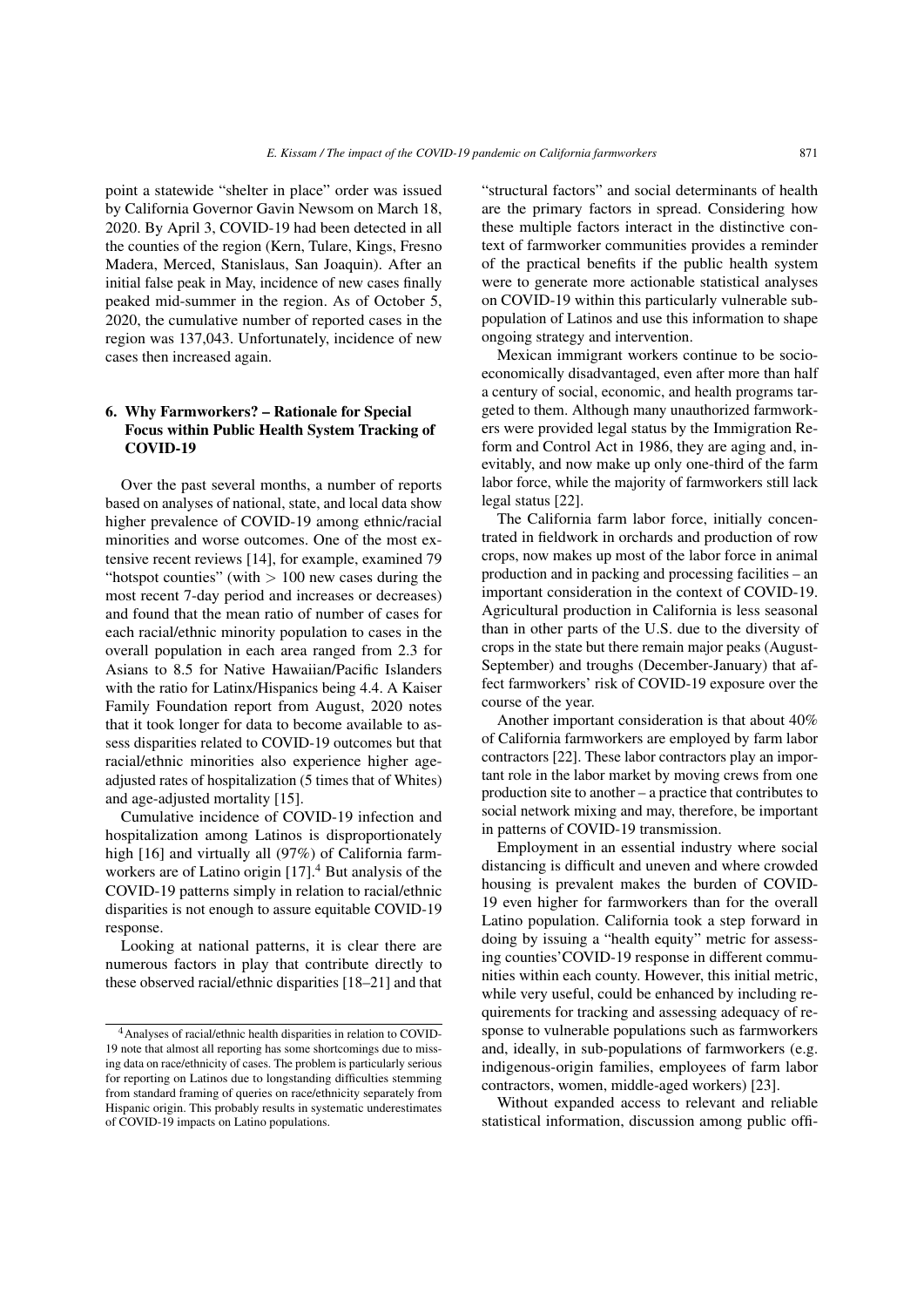cials, agricultural employers, farmworker advocates, and service system providers such as primary health care providers, hospitals, and the public at large, about the spread of COVID-19 will inevitably be inadequate. The need for this range of organizations and the public to have broader access to reliable and a broader range of statistical data stems from the fact that organizations' decision-making as well as day-to-day public behavior rest to some extent on epidemiological evidence – even in the face of widespread efforts to pit science against "common sense" and undermine trust in scientists and "doctors", i.e. epidemiologists. Transmission of information within social networks is known to have a particularly strong impact on attitudes, aspirations, and ultimately, behavior. Consequently, there are both immediate and long-term practical benefits in the battle against COVID-19 to having a broader and more accurate menu of analyses available to diverse audiences because behavioral decisions (by organizational players, informal influencers in social networks, and indviduals) are made continuously based on key audiences' ability to "digest" and consider the implications of statistical analyses and act on that information (e.g. awareness of nodes of transmission at super-spreader events, identification of geographic hot spots and relative risk of transmission in different physical contexts, prevalence of COVID-19 in different age cohorts).

Moreover, given the overall size of the farmworker population in the San Joaquin Valley region (about 300,000 farmworkers and 360,000 farmworker family members who make up about 15%–20% of the region's overall population) it is obvious that farmworkers' wellbeing in the face of COVID-19 must be of concern to the general public as well; there is inevitably diffusion of COVID-19 from "hot spots" to adjacent areas, through geographically widespread social networks and, among farmworkers and some other "essential" workers (e.g. truckers), mobility in moving from one place to another.

Effective response to COVID-19 spread needs to protect farmworkers and, just as importantly, their spouses, children, relatives, and others living in "joint dwellings" (the non-family members living "complex" households or compounds and sharing cooking facilities, bathrooms, and or sleeping space with a primary family). Due to the extent to which COVID-19 transmission takes place within crowded farmworker households [\[24\]](#page-29-17), the farmworker family members who do not, themselves, work in the fields face risks quite similar to those farmworkers themselves confront.

Enhanced approaches to testing and contact-tracing in the San Joaquin Valley have potential for improved statistical reporting and more effective COVID-19 response in other farmworker areas of California. It can, therefore, benefit, all of the state's 1.8 million farmworkers and family members. Enhanced approaches implemented in California can also be adapted to assure the well-being of more than 4.2 million farmworkers and family members across the United States.

## 7. What societal factors increase COVID-19 transmission in farmworker communities?

"Societal factors" is meant to denote demographic, socioeconomic, sociopolitical, cultural, and community contextual factors, including built environment, that determine the  $R_t$  of COVID-19 in a community – that is the real-time reproductive rate of the pandemic in a specific population living and working in a specific sociopolitical context [\[25\]](#page-29-18).

There are several distinctive factors that make farmworkers even more vulnerable than other Latinos vis-àvis COVID-19 – both in terms of risk of infection and outcomes among those who are infected. Major factors include: poverty, employment in an essential industry, immigration status, lack of health insurance, and prevalence of crowded housing. These factors are co-variant in the California immigrant population but there has not been, to my knowledge, any comprehensive multivariate analysis of the overall correlation with risk of contracting COVID-19 or outcomes.

It must be recognized, also, that sociocultural factors such as literacy levels, most-utilized sources of health information, structuring of social networks, and modes of day-to-day interaction in community life have consequences for transmission.

Some of the principal factors which interact to make the population of farmworkers and their family mem-bers particularly vulnerable are.<sup>[5](#page-5-0)</sup>

#### *7.1. Poverty*

Poverty is highly correlated with prevalence of COVID-19. The Los Angeles County Department of Public Health COVID-19 dashboard, a paradigm case of

<span id="page-5-0"></span><sup>5</sup>Data on national and California farmworker characteristics are drawn from tabulations of National Agricultural Worker Survey (NAWS) data from October 2015-September 2016. The NAWS does not currently survey guestworkers (H-2A) or workers in animal production, including dairy – but the profile of the livestock workers is similar to that of the seasonal agricultural services workers who are in the survey's sampling frame.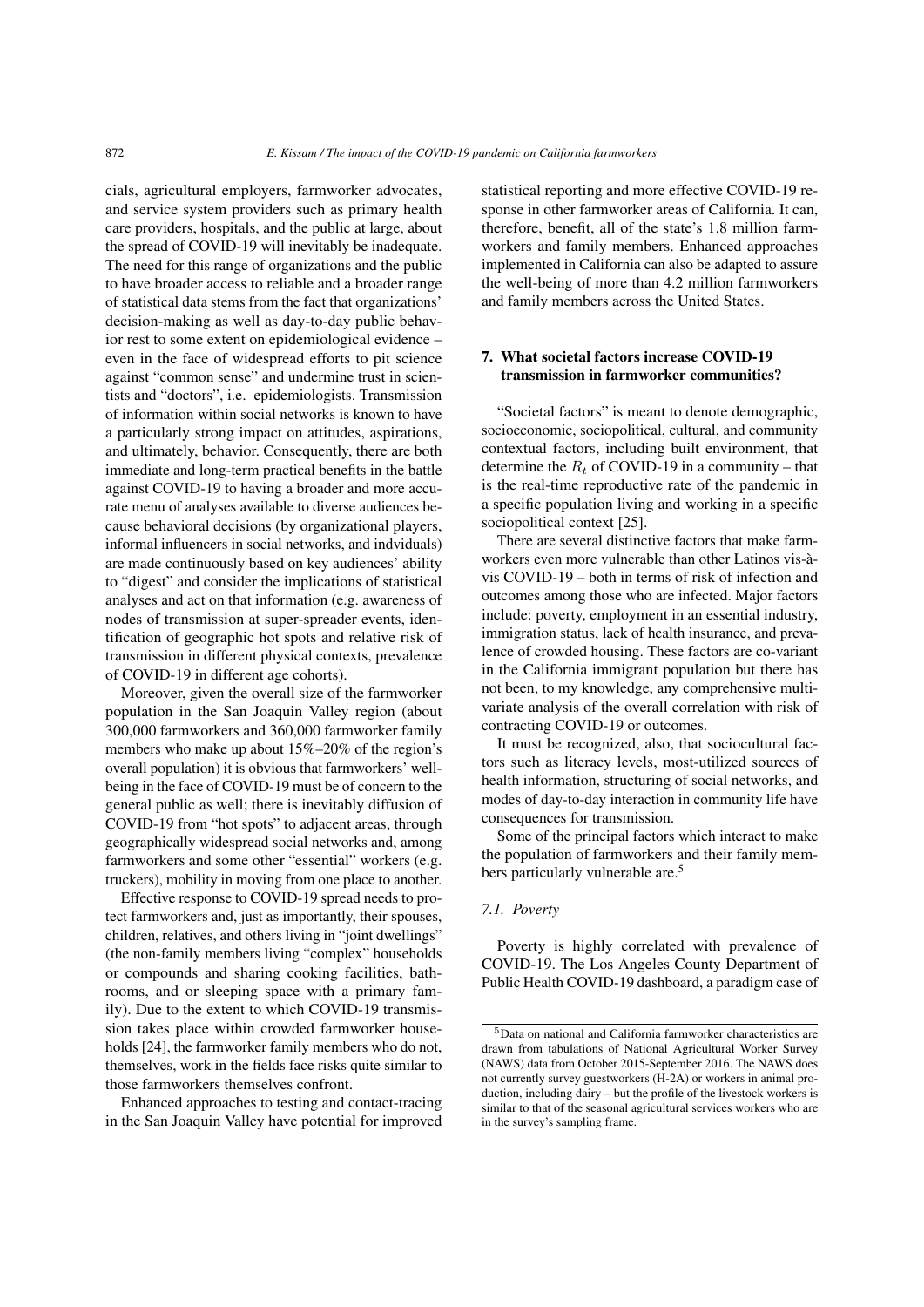thoughtful local government analysis and dissemination of COVID-19 statistical information, shows COVID-19 to be more than twice as prevalent in high-poverty census tracts ( $> 29\%$  HH's below poverty line) than in low-poverty tracts  $(< 10\% \text{ HH's in powerly})$  in the county. There was, for example, (as of September 11, 2020) a cumulative incidence of 3,743 cases/100K in the high-poverty areas of Los Angeles County vs. 1,447 cases/100K in the low-poverty areas [\[26\]](#page-29-19). These tracts also have very high proportions of Latino, Black, and Asian households but COVID-19 prevalence appears to be more directly correlated with household income, employment in an "essential" business where social distancing is difficult, and with crowded housing than with race/ethnicity.

Farmworker households, due as much to seasonal unemployment as to low wages, often live in poverty (with about 30% of households below the federal poverty level) and are further economically-burdened by the fact that eligibility for a broad range of social program support for low-income or otherwise disadvantaged households is conditioned on immigration status.

Although *inter-state* farmworker migrancy has been declining over the past decade, farmworkers'economic strategies continue to require a fair amount of *intrastate migrancy* which also may contribute to spread due to interfacing between separate local social networks. One of the most innovative recommendations, the Centers for Disease Control (CDC) has made to agricultural employers and workers is to strive to have work crews work in "pods" to minimize cross-network mingling and potential transmission [\[27\]](#page-29-20), but the structure of the industry makes this difficult to implement. Almost half of California farm labor employment consists of workers employed by farm labor contractors or "custom harvesters" whose specific role is to move workers from one place to another as labor demand changes. Larger agricultural producers also often operate in multiple locations and move workers from one worksite to another.

#### *7.2. Employment in an essential industry*

Working in an "essential" occupation where social distancing is not easily achieved and is, at best, somewhat inconsistent, is another risk factor contributing to COVID-19 transmission and prevalence among farmworkers. There are now numerous news accounts and case studies indicating how the distinctive conditions of employment as a farmworker, which include transportation arrangements (in crowded cars, vans, or buses), close contact on work breaks due to lack of shade, and congregate housing for H-2A guestworkers [\[28–](#page-29-21)[32\]](#page-29-22) lead to outbreaks. Much attention has been given to the very high risks of COVID-19 infection experienced by guestworkers but it is important to recognize that multiple factors contribute to COVID-19 spread in the farmworker population and that the impact of COVID-19 on local agricultural workers is also very high.

It is important to note here that U.S. agricultural producers' reliance on guestworkers – mostly Mexican workers admitted to work in U.S. agriculture under longstanding provisions in immigration law (commonly referred to as H-2A, the type visa issued to them) – varies greatly from region to region in the country. Although the H-2A guestworkers make up only 10% of the U.S. farm labor force, their risk of COVID-19 infection is particularly high due to the Department of Labor's requirement that employers provide them with housing. In order to comply as cost-effectively as possible, almost all housing provided by employers is congregate housing – where, typically, a number of workers share bedrooms or sleep in barracks-style quarters, as well as sharing cooking facilities and bathrooms. California's reliance on guestworkers is lower than other major agricultural regions in the U.S. but there have been numerous reports of outbreaks in this sub-population in California agriculture [\[33\]](#page-30-0).

Farmworkers are not alone in facing higher risks of SARS-CoV-2 infection due to work environment but, more than workers in many other essential industry sectors, they are confronted with employment conditions where employer compliance with a range of regulatory requirements, including those related specifically to COVID-19, varies greatly. The problems faced by farmworkers in the midst of the COVID-19 pandemic stem less from low earnings per se, than from uneven access to work-related benefits including sick leave, vacation leave, health insurance, other fringe benefits, and eligibility for government assistance.

Many reports have appeared documenting uneven efforts by agricultural employers to protect their labor force from worksite infection. Some have diligently sought to decrease transmission by instituting screening and social distancing measures recommended by the CDC, the California Department of Agriculture, the California Department of Labor and Workforce Development, and industry associations such as the Strawberry Commission and the California Farm Labor Contractors'Association. However, others have disregarded this advice and, more problematically, some have actively sought to suppress information about outbreaks of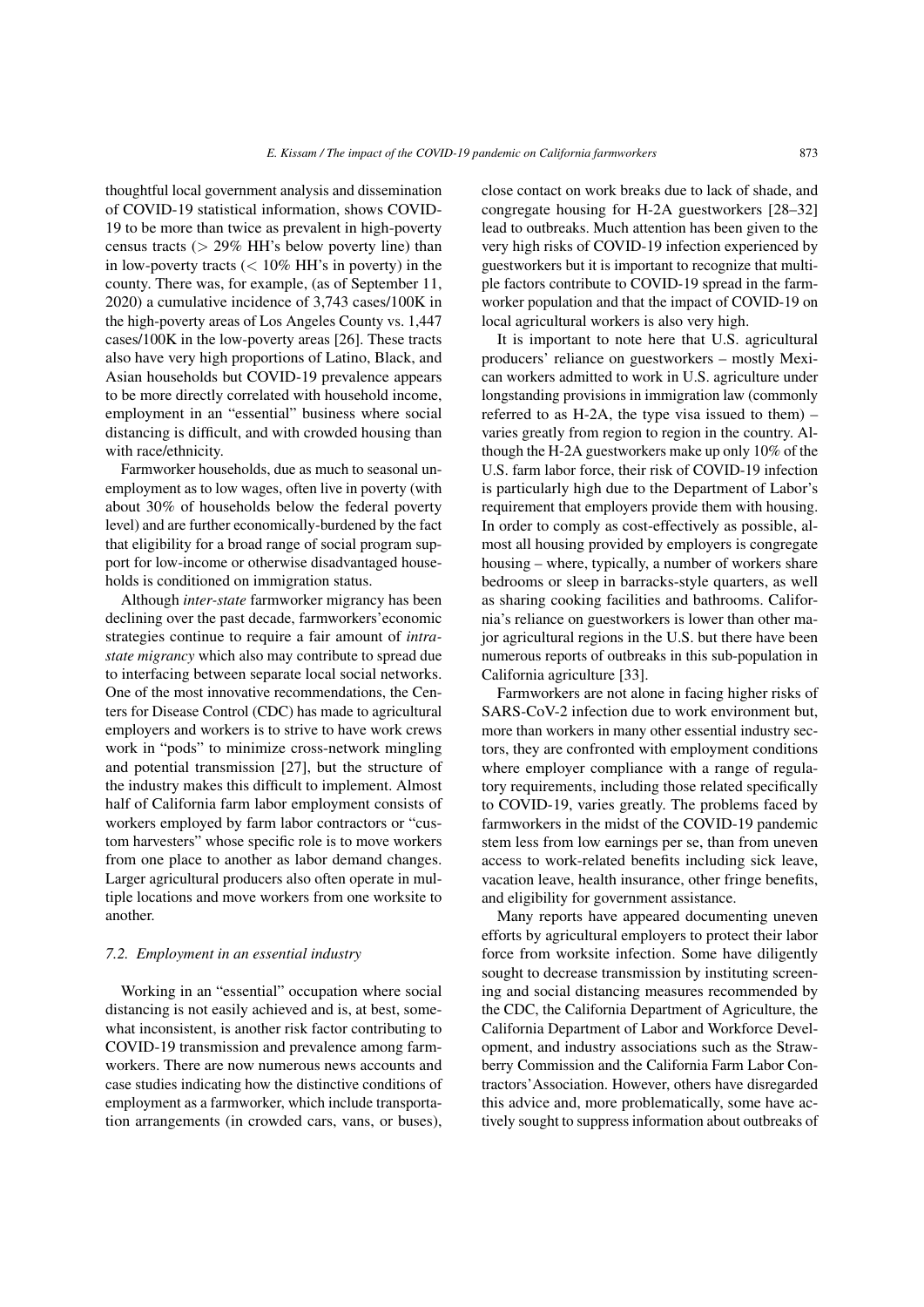COVID-19 in their workforce from circulating among their workers or being revealed to the public.

Presumably, the riskiness of working in the essential industry of agriculture varies greatly from worksite to worksite and from one crop-task to another. There are no reports about COVID-19 transmission across the full spectrum of agricultural worksites but there are now extensive reports of outbreaks in packing sheds or other work contexts (such as field-packing of lettuce) where workers are lined up working with produce on conveyer belts. These specific working conditions are very risky – since social distancing is difficult and aerosolization is probably a factor in transmission. However, there may be other "high traffic" nodes in field crop production that are especially problematic. In crops with piecerate-based pay, for example, workers rushing to dump buckets of produce in bins may have frequent close contact with the checkers who record their production. In a range of crop-tasks there is a lot of shouting. Access to hand-washing facilities is uneven. All of these factors provide opportunities for super-spreading.

#### *7.3. Immigration status*

More than half of California farmworkers (56%) lack legal status. Lack of status contributes indirectly to increased transmission of COVID-19 due to undocumented workers' ineligibility for federal assistance to help out during time spent in isolation due to being infected or in quarantine due to being a close contact of an infected person. Experience to date has shown there is reluctance among undocumented farmworkers with only mild cases of COVID-19 to self-isolate and still more reluctance among asymptomatic close contacts of COVID-19 cases to self-quarantine, because those who lack legal status are ineligible for both unemployment insurance (UI) and CARES Act-funded pandemic assistance. General concern about "the government" using personal information for immigrant enforcement is also a powerful disincentive to securing testing.

The State of California has sought to address the problem of undocumented workers'exclusion from CARES Act assistance by setting up a state fund to provide assistance to households excluded from federal aid. But the initial funding (\$75 million from the state, matched with \$50 million from California philanthropy) was very rapidly exhausted [\[34\]](#page-30-1) since there are about 1.75 million undocumented workers in California [\[35\]](#page-30-2). A number of streams of local philanthropic response have vigorously engaged in local fundraising to help address the problem of inequity due to immigration status and have made important contributions but the problem of economic pressures contributing to continuing work by COVID-19+ farmworkers persists and reluctance to seek testing continues to be a serious problem.

#### *7.4. Lack of health insurance and a "Medical Home"*

Agricultural employers are required to offer their permanent employees health insurance but this does little to help seasonal farmworkers and many low-income workers who often decline employers' offer of health insurance because co-payments are unaffordable for them and ACA-subsidized coverage is only available to those with legal status. Because farmworkers are economically-strapped almost half (43%) lack health insurance and almost one-third (30%) had not visited a U.S. health care provider during the 2 years before they were surveyed in NAWS [\[36\]](#page-30-3).

# *7.5. Crowded Housing: Large Families and "Joint Dwellings"*

One of the most distinctive and serious factors contributing to the prevalence of COVID-19 among farmworkers (and other low-income immigrants) is crowded housing where it is almost impossible for a COVID-19 positive individual to self-isolate [\[37,](#page-30-4)[38\]](#page-30-5). Research in a Latino immigrant neighborhood of San Francisco's Mission District from the University of California-San Francisco (UCSF), by relying on genotyping of the specificviral strains of infected individuals (an approach now being used more extensively in case investigation), provides a definitive demonstration of the extent of household transmission in crowded housing; 65% of COVID-19-positive individuals were infected with the same strain as their housemates [\[39\]](#page-30-6).

NAWS data provide solid information on the proportion of farmworker housing that is crowded  $(> 1$ person/room) with 33% of farmworkers to be living in crowded housing in contrast to 2.4% of U.S. house-holds [\[40\]](#page-30-7). And the farmworker households are larger – averaging 5.1 persons/HH on the average vs. 2.7 person/HH for the average U.S. household.

In one of the major labor-intensive agriculture regions within California, the Salinas Valley, 93% of farmworkers are living in crowded housing. There is, during harvest season, an average of 7.1 persons per household, and more than half (54%) of the households are "joint dwellings", i.e. family members plus unrelated co-habitants [\[41\]](#page-30-8). This strategy of "doubling up" so as to be able to afford a place to live is ubiquitous in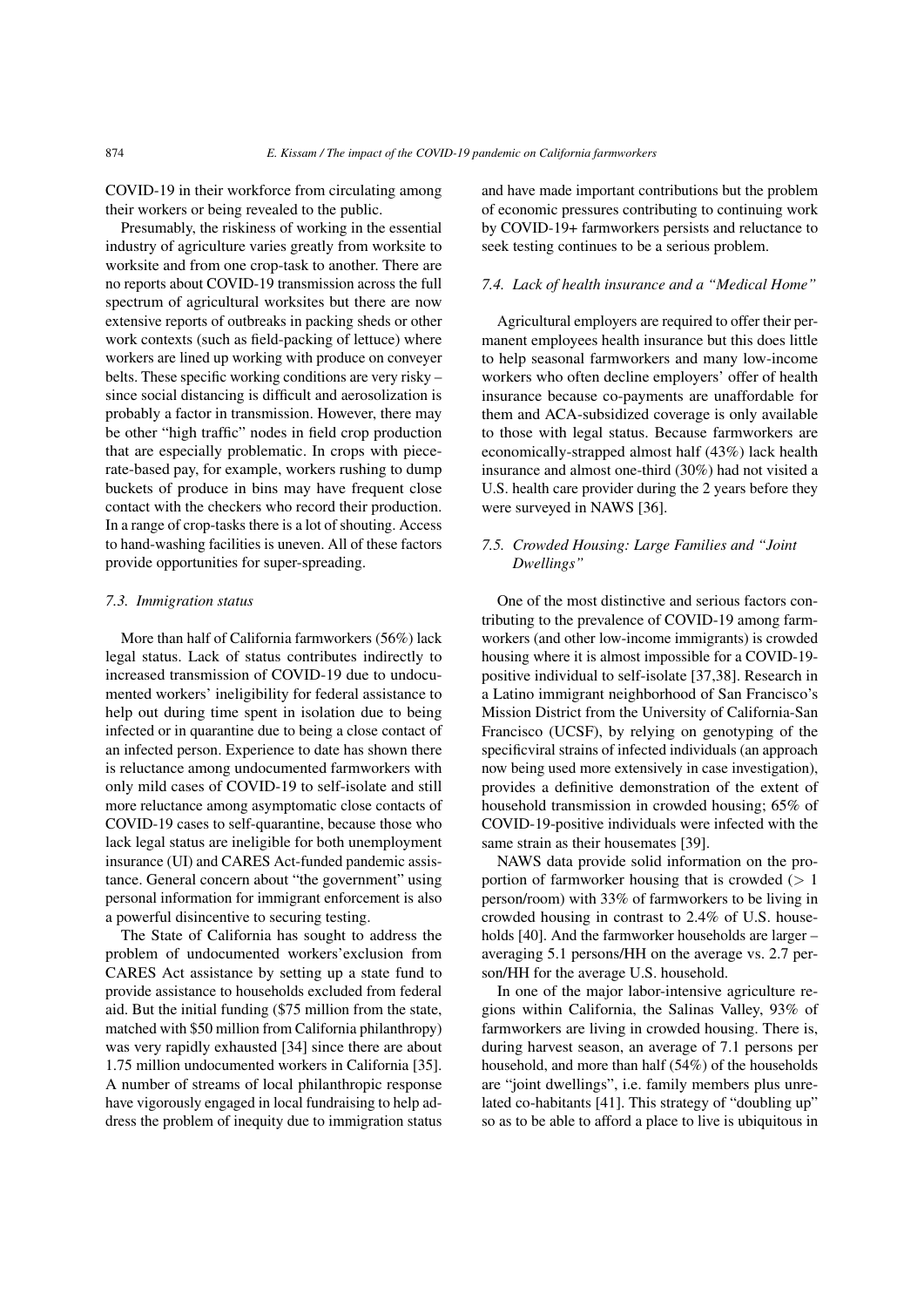farmworker communities throughout the San Joaquin Valley and California. Research conducted in late 2018 throughout the San Joaquin Valley among Latino 1st and 2<sup>nd</sup> generation immigrants, many of whom are farmworkers, to assess the extent of differential census undercount in Census 2020, showed that about 20% lived in "complex households" (multiple families under one roof) or "complex compounds" (a primary housing unit with additional "unconventional" housing units at the address [\[42\]](#page-30-9).

#### *7.6. Sociocultural factors*

The Mexican and Central American immigrants who make up the overwhelming majority of the U.S. farm labor force have constrained access to information on COVID-19 transmission and health consequences – because so many have very limited schooling and confront linguistic barriers to accessing the full range of information about COVID-19. Almost half of California farmworkers (46%) have only attended elementary school while 42% read no English, and 27% have only limited English-language reading ability [\[36\]](#page-30-3).

Basic information on COVID-19 is now widely available in Spanish and even in some of the main Mexican indigenous languages (Mixtec, Zapotec, Triqui) but the population is not very print-oriented. Nonetheless, word-of-mouth, outreach by community organizations, Spanish-language radio and TV coverage, have all attempted to promote the importance of wearing face covering, social distancing, and hand-washing – but working/housing conditions still constrain behavior [\[43\]](#page-30-10). Farmworkers lacking information on health consequences of COVID-19 illness (omitted from the CDC basic "educational" materials) are likely to have attenuated awareness and aspirations about the utility of taking precautions to avoid COVID-19.

## 8. Discerning patterns of COVID-19 impact in the farmworker population

Generating insights about COVID-19 in the farmworker population by looking at farmworker communities is more useful than seeking to begin with improvements in enhancing data collection from individual cases. The reason is that collection of occupational data from individuals interviewed by contact-tracers is difficult and potentially misleading (especially for the most seasonal workers who may work in different jobs over the course of the year). At the same time, standard North American Industrial Classification (NAICS) taxonomy of industry sub-sectors and Standard Occupational Classification System (SOC) taxonomy of occupations make it difficult for data analysts processing information from case tracing of COVID-19 cases to reliably code responses so that subsequent tabulation by occupation is seriously flawed.<sup>[6](#page-8-0)</sup>

Community-level analysis aligns quite well with the actual risk factors experienced by farmworkers, because COVID-19 transmission is a two-way street where an infection contracted in the workplace is often transmitted to the home and vice versa. Transmission does differ in various "domains" of daytoday life of sub-groups in diverse communities but the reality is that these analytic "compartments" are permeable and, inevitably, linked. In farmworker communities, in-household transmission is likely to be extremely high, and thus heightens the linkage among the various domains where transmission can occur.

It is, possible to systematically identify farmworker communities using American Community Survey (ACS) data on local employment [\[44\]](#page-30-11) and, then, by moving to tabulate prevalence and incidence of COVID-19. COVID-19 is routinely reported by zip code and easily linked to the ACS-derived detail on community characteristics. In addition to being practical, this approach reflects the epidemiological reality that although occupation is a significant risk factor for COVID-19, as a result of two-way transmission between worksite infection and within-household infection, farmworkers'household members are directly affected by the occupational risk of household breadwinner(s).

These community-level correlates of COVID-19 impact are documented in Table [1](#page-9-0) showing the disparate impact of COVID-19 on farmworker communities in Fresno County and in Table [2](#page-11-0) showing the disparate impact on farmworker communities in the Coachella Valley region of Riverside County, and in Table [3](#page-13-0) showing disparities in farmworker communities in the Salinas Valley of Monterey County.

<span id="page-8-0"></span><sup>6</sup>Prevailing vernacular terminology referencing different types of agricultural production work do not align well with standard occupational classification that has not evolved to keep track with many ways in which production in the agricultural workplace has. The National Agricultural Worker survey codes respondents' reports about their work history with a cross-cutting system with a standardized inventory of crops and tasks that are then combined into a crop  $+$ task descriptor of each spell of employment.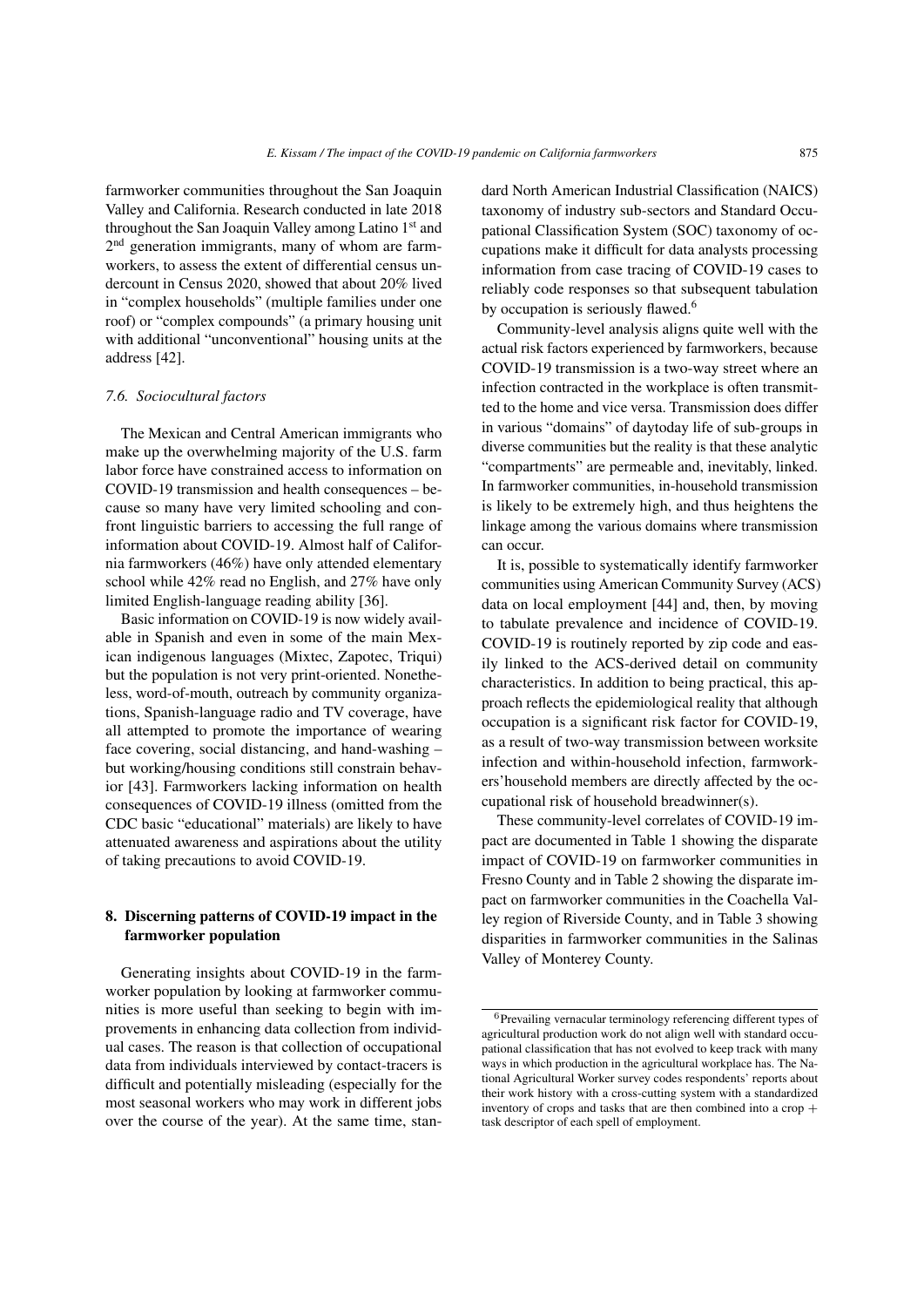<span id="page-9-0"></span>Table 1 Ratio of cumulative confirmed COVID-19 Cases/100K population in Fresno County farmworker towns to overall county and California (September 11–19, 2020)

| Column ref #                    | $\mathbf{1}$ | $\overline{c}$ | 3              | $\overline{4}$  | 5              | 6        | $\boldsymbol{7}$ |  |
|---------------------------------|--------------|----------------|----------------|-----------------|----------------|----------|------------------|--|
| TOWNS: % farmworkers            | Population   | Cases per 100K | Cases per 100K | Community       | Community      | Testing  | Cumulative       |  |
| Average household size          |              | in community   | in county      | to county ratio | to state ratio | per 100K | # of cases       |  |
| <b>West Side sub-region</b>     | 91,768       | 4,041<br>2,602 |                | 1.7             | 2.2            | 17,614   | 3,709            |  |
| Cantua Creek 63% FW             | 940          | 3,830          | 2,602          | 1.5             | $2.0\,$        | 16,054   | 36               |  |
| $HHsize = 3.2$                  |              |                |                |                 |                |          |                  |  |
| Tranquility 54% FW,             | 1,173        | 2,813          | 2,602          | 1.1             | 1.5            | 12,276   | 33               |  |
| $HHsize = 3.3$                  |              |                |                |                 |                |          |                  |  |
| Huron 53% FW, HHsize $=$        | 7,260        | 5,207          | 2,602          | $2.0\,$         | 2.7            | 14,132   | 378              |  |
| 4.0                             |              |                |                |                 |                |          |                  |  |
| Mendota 53% FW, HHsize          | 12,727       | 7,174          | 2,602          | 2.8             | 3.8            | 21,757   | 913              |  |
| $=4.2$                          |              |                |                |                 |                |          |                  |  |
| San Joaquin 45% FW,             | 4228         | 4,541          | 2,602          | 1.7             | 2.4            | 19,702   | 192              |  |
| $HH$ HHsiz = 3.8                |              |                |                |                 |                |          |                  |  |
| Firebaugh 36% FW,               | 10,395       | 3,127          | 2,602          | 1.2             | 1.6            | 11,236   |                  |  |
|                                 |              |                |                |                 |                |          | 325              |  |
| $HHsize = 3.8$                  |              |                |                |                 |                |          |                  |  |
| Laton 30% FW, HHsize $=$<br>3.6 | 3,541        | 3,361          | 2,602          | 1.3             | 1.7            | 15,250   | 119              |  |
|                                 |              |                |                |                 |                |          |                  |  |
| Raisin City 23% FW,             | 426          | 6,103          | 2,602          | 2.3             | 3.2            | 21,127   | 26               |  |
| $HHsize = 4.1$                  |              |                |                |                 |                |          |                  |  |
| Biola 16% FW, HHsize $=$        | 949          | 5,901          | 2,602          | 2.3             | 3.1            | 19,705   | 56               |  |
| 4.4                             |              |                |                |                 |                |          |                  |  |
| Riverdale 33% FW,               | 6,323        | 3,701          | 2,602          | 1.4             | 2.1            | 12,668   | 234              |  |
| $HHsize = 3.9$                  |              |                |                |                 |                |          |                  |  |
| Caruthers 24% FW,               | 5,586        | 4,368          | 2,602          | 1.7             | 2.3            | 14,680   | 244              |  |
| $HHsize = 3.6$                  |              |                |                |                 |                |          |                  |  |
| Kerman 23% FW, HHsize           | 20,195       | 3,773          | 2,602          | 1.5             | 2.0            | 13,459   | 762              |  |
| $= 3.8$                         |              |                |                |                 |                |          |                  |  |
| Coalinga 12% FW, HHsize         | 18,025       | 2,169          | 2,602          | $0.8\,$         | 1.1            | 18,086   | 391              |  |
| $= 3.1$                         |              |                |                |                 |                |          |                  |  |
| <b>East Side sub-regions</b>    | 125,743      | 5,043          | 2,602          | 1.9             | 2.6            | 14,339   | 5,871            |  |
| Orange Cove 46% FW,             | 9,585        | 7,251          | 2,602          | 2.8             | 3.8            | 20,675   | 695              |  |
| $HH$ siz = 4.0                  |              |                |                |                 |                |          |                  |  |
| Parlier 35% FW, HHsize          | 16,914       | 6,208          | 2,602          | 2.4             | 3.3            | 19,952   | 1,050            |  |
| $= 3.8$                         |              |                |                |                 |                |          |                  |  |
| Del Rey 34% FW, HHsize          | 2,664        | 4,279          | 2,602          | 1.6             | 2.3            | 14,865   | 114              |  |
| $= 3.8$                         |              |                |                |                 |                |          |                  |  |
| Reedley 28% FW, HHsize          | 30,935       | 4,238          | 2,602          | 1.6             | 2.2            | 16,573   | 1,311            |  |
| $= 3.5$                         |              |                |                |                 |                |          |                  |  |
| Sanger 19% FW, HHsize           | 34,723       | 3,681          | 2,602          | 1.4             | 1.9            | 17,965   | 1,278            |  |
| $= 3.5$                         |              |                |                |                 |                |          |                  |  |
| Selma 17%, HHsize = $3.6$       | 30,922       | 4,602          | 2,602          | 1.8             | 2.4            | 18,608   | 1,423            |  |
| <b>Comparison Areas</b>         |              |                |                |                 |                |          |                  |  |
| FW towns: av. 28% FW,           | 217,511      | 4,420          | 2,602          | 1.7             | 2.2            | 16,747   | 9,824            |  |
| $HHsize = 3.8$                  |              |                |                |                 |                |          |                  |  |
| Fresno Co. 10% FW,              | 1,010,120    | 2,602          | 2,602          |                 | 1.4            | 19,401   | 26,286           |  |
| HHsize ï£ě=ï£ě 3.2              |              |                |                |                 |                |          |                  |  |
| California: 2.3% FW,            | 39,780,000   | 1,971          |                |                 |                | 33,312   | 778,400          |  |
| $HHsize = 3.0$                  |              |                |                |                 |                |          |                  |  |

Sources: Data on COVID-19 cumulative incidence of confirmed cases and community population from Fresno County COVID-19 dashboard on 9/11, California data from California Department of Public Health on 9/19. Community characteristics from US Census Bureau tabulation of ACS 2014-2018 data by city and census-designated place (CDP). % FW in each community rounded to nearest whole percent, HHsize rounded to nearest 1/10<sup>th</sup>.

## *8.1. Fresno county farmworker towns*

Fresno County is the second largest county in the United States in numbers of farmworkers [\[45\]](#page-30-12) and, has a relatively large number of easily-identified separate farmworker communities within this geographically large area  $(15,570 \text{ km}^2)$ . Moreover, the farmworker population in the county is demographically and socioeconomically very similar to that of the entire Pacific Coast area of the United States (California, Oregon, and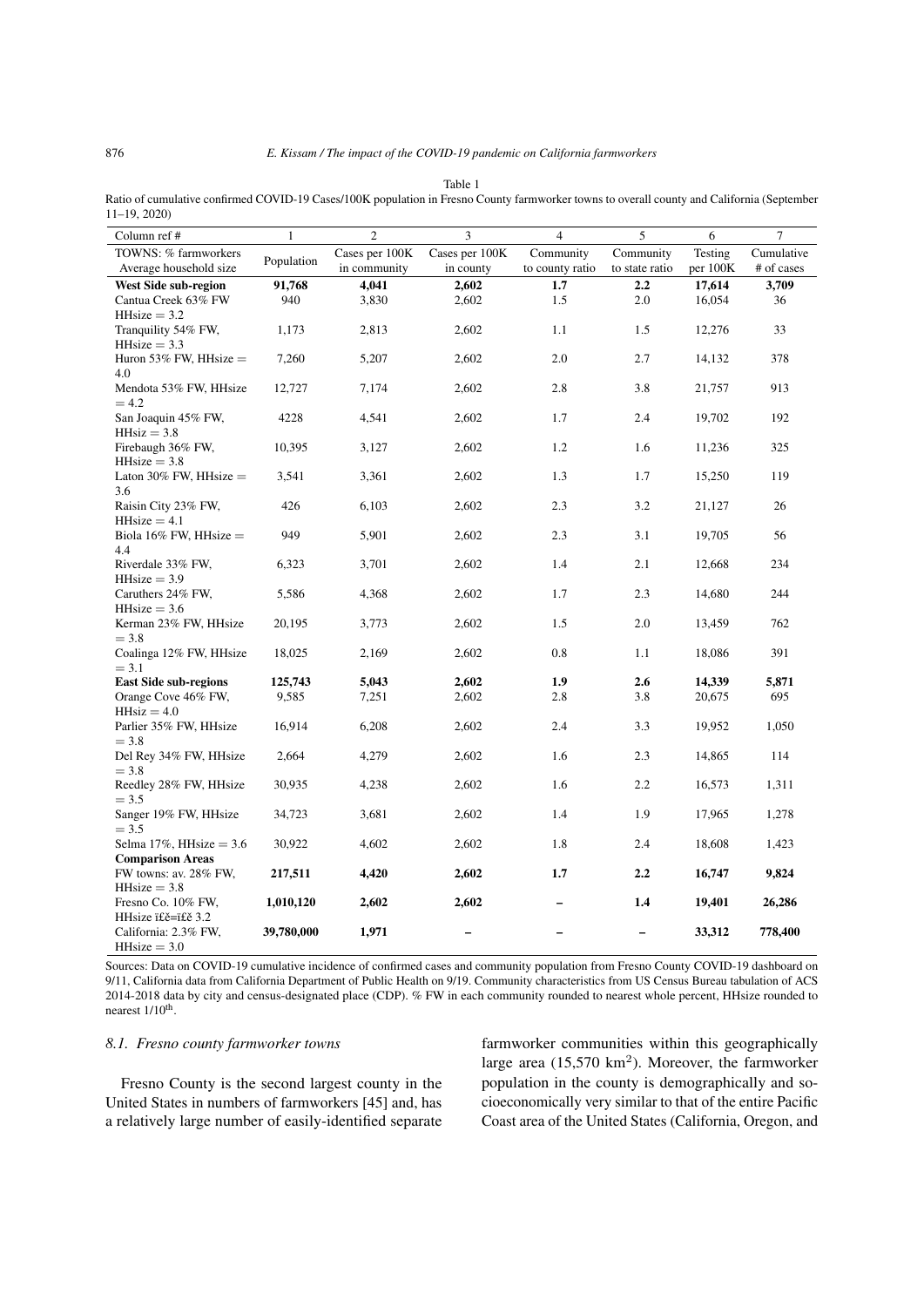

Map from: https://en.wikipedia.org/wiki/San\_Joaquin\_Valley

<span id="page-10-0"></span>Fig. 1. Counties of the San Joaquin Valley, California.

Washington) where more than half of U.S. farmworkers live and work. Figure [1](#page-10-0) shows the 8-county San Joaquin Valley region and Fresno County within the area.

The tabulations in Table [1](#page-9-0) draw on widely-available data and are designed to be easily replicable and provide actionable insights of the magnitude of the disproportionate burden experienced by farmworking individuals and families in these communities, and to guide strategic response to COVID-19 based on the patterns that emerge from such tabulations.

Table [2](#page-11-0) (for the Eastern Coachella Valley) and Table [3](#page-13-0) (for the Salinas Valley) show how the approach can be customized to examine local patterns of COVID-19 prevalence in other California areas with concentrations of farmworkers. Both are major areas of labor-intensive agricultural production.

Comparing columns 2 and 3, Table [1](#page-9-0) shows that the farmworker communities in Fresno County are disproportionately impacted by COVID-19. Even though Fresno County is a Latino-majority county (54% Latino) and has a much higher cumulative incidence than the state as a whole (see 'Comparison Areas'in the table), farmworkers and their families are still more adversely impacted than the Latino population overall.

## *8.2. Variations in prevalence of COVID-19 among Fresno County farmworker communities*

Although average household size is an imperfect indicator of household crowding, it accounts for a significant amount of variation in cumulative confirmed cases of COVID-19 within the stratum of farmworker

communities ( $r^2 = 0.544$ ,  $p < 0.000$ ). Because ACS data is likely to under-report some of the most crowded households, the actual correlation between household crowdedness and prevalence of COVID-19 is likely to be still higher.

## *8.2.1. Reliability of testing data in fresno county farmworker towns considering "density" of testing*

Fresno is currently the only county in the San Joaquin Valley region that reports level of testing by community; it will soon be required for all – a welcome development. Because the data reported in Table [1](#page-9-0) show the cumulative number of COVID-19 tests/100K population in the farmworker towns, in the county, and in the state it is possible to calculate the ratio of "density" of testing in the farmworker towns as compared to the county and the state.

Over the course of the COVID-19 pandemic up through early September, density of testing in the Fresno County farmworker towns was at only 50% of the state level while testing in Fresno County overall was at 59% of the overall state level. Lower availability of testing increases the possibility that the reported data on positivity is not representative of the actual incidence in the overall population

The new California "Blueprint for a Safer Economy" formula for evaluating adequacy of county *testing* efforts is elegantly designed in that it creates a new indicator of COVID-19 prevalence (adjusted case rate) based on adjusting computation of the average number of confirmed new cases/100K population/week based on local "density" of testing (tests/100K population/week in relation to the state median level of testing). Therefore, as measured by the state indicator of "adjusted case rate" , testing at 50% the density of the overall state rate requires a correction factor of 1.2 to generate a derived estimate of actual detected cases.

# *8.2.2. Adequacy of COVID-19 response in Fresno County farmworker towns based on the California indicator of positivity*

California state government expectations for positivity as a threshold for relaxing social distancing requirements is that adequacy of testing is related to % of positive cases identified from all testing. High rates of positivity are considered to be indicators of inadequate control. Initial guidance from WHO provided a benchmark of 10% positivity in testing but expectations subsequently increased. As of September 23<sup>rd</sup>, California sought to get counties to achieve a testing positivity rate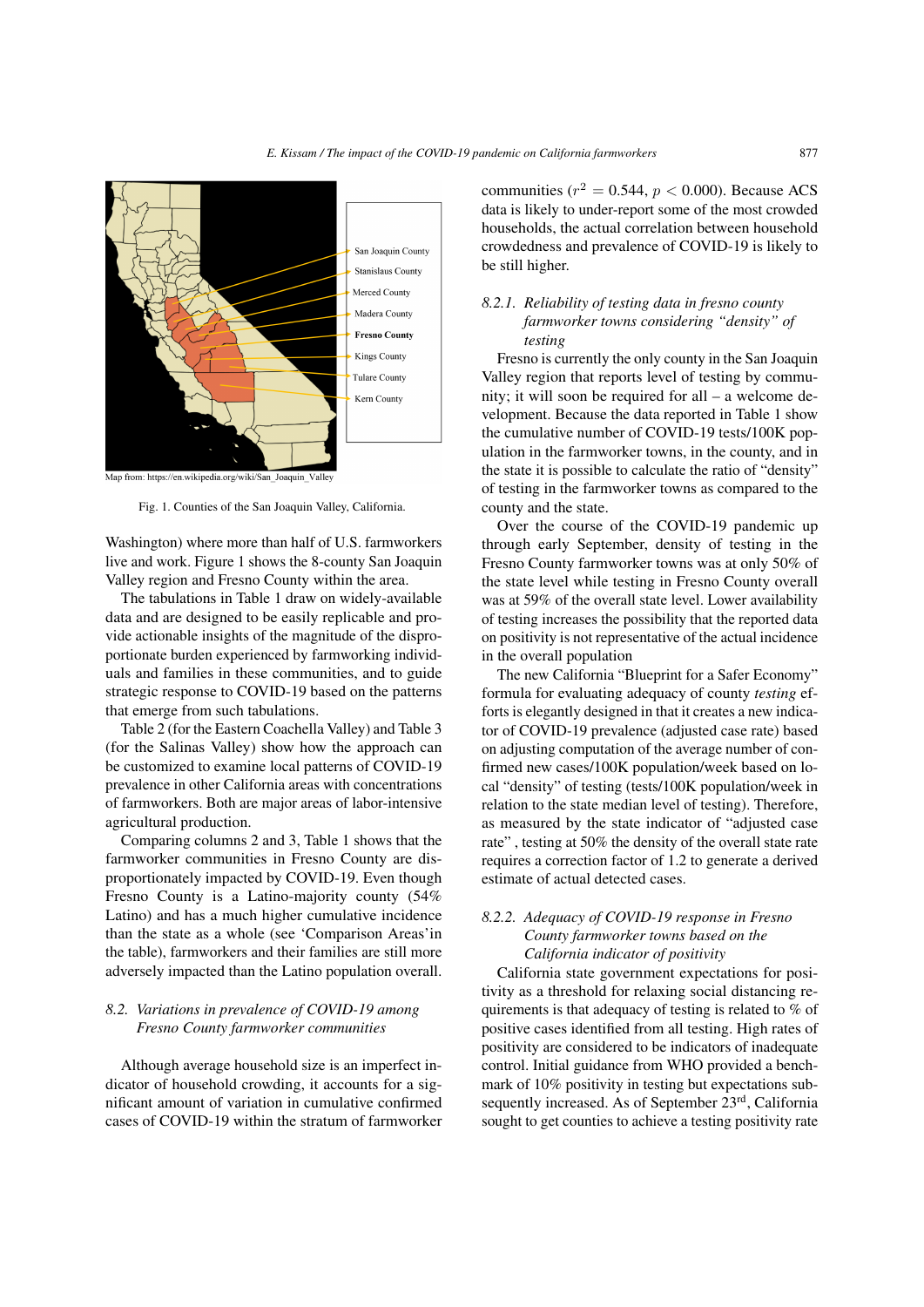<span id="page-11-0"></span>

| Column ref $#$                             |            | 2                  | 3                 | 4                            |                             | 6                   |  |  |  |
|--------------------------------------------|------------|--------------------|-------------------|------------------------------|-----------------------------|---------------------|--|--|--|
| Community                                  | Population | Confirmed<br>cases | Cases<br>Per 100K | Community to<br>county ratio | Community to<br>state ratio | Testing<br>per 100K |  |  |  |
| Oasis 68% FW HH size $= 2.9$               | 3.020      | 313                | 10.364            | 4.9                          | 5.8                         | 42,400              |  |  |  |
| Mecca 41% FW HHsize $=$ 3.7                | 7.174      | 416                | 5.799             | 2.8                          | 3.3                         | 23,500              |  |  |  |
| Thermal 18% FW HHsize $= 2.9$              | 1.359      | 161                | 11.847            | 6.7                          | 6.7                         | N/A                 |  |  |  |
| North Shore 23% FW HHsize $=$ 3.2          | 2.892      | 122                | 4.219             | 2.0                          | 2.4                         | 18.200              |  |  |  |
| <b>Small, predominantly FW communities</b> | 14.445     | 1.012              | 7.006             | 3.3                          | 3.9                         | 28,033              |  |  |  |
| Coachella 20% FW, HHsize $= 3.1$           | 46.813     | 2.507              | 5,355             | 2.5                          | 3.0                         | 26,600              |  |  |  |
| Indio 11% FW, HHsize $= 3.1$ [100j]        | 93.738     | 3.440              | 3.670             | 1.7                          | 2.1                         | 24,500              |  |  |  |
| Urbanized communities w/some farmwork-     | 140.551    | 5.947              | 4.231             | 2.0                          | 2.4                         | 25,550              |  |  |  |
| ers                                        |            |                    |                   |                              |                             |                     |  |  |  |
| Riverside Co. $1.5\%$ FW HH size $= 3.3$   | 2.517.830  | 52,909             | 2.101             |                              |                             | 16.400              |  |  |  |
| State of CA 2.3% FW. HHsize $= 3.0$        | 39,780,000 | 707,896            | 1.779             |                              |                             | 33.312              |  |  |  |

Table 2 Ratio of COVID-19 cases in Eastern Coachella Valley Farmworker towns to county and state September 11–16, 2020

\* 2018 research by the author [100g] suggests there is a significant underrepresentation of the farmworker population in Mecca (in the range of 5%–8%) due to census omission of "low visibility/hidden" housing units[100i]. There are likely to be similar biases in census data for the other farmworker communities in the area. As a result of undercounting the farmworker population, household size in the farmworker communities is almost certainly larger than reported and proportion of farmworkers higher than reported in the American Community Survey data. Data on testing per 100K population for Riverside County is from 9/16/20 and for California from 9/11/20.

of  $<$  2% to be designated as an area with "minimal" COVID-19 prevalence.

On September 30<sup>th</sup>, Fresno County's COVID-19 dashboard data showed that the *cumulative* COVID-19 positivity rate in the county over the course of the pandemic, i.e. total tests/total positive, was 9.8% – slightly better than the original WHO benchmark but (along with most California counties) below the state's current goals. However, there was a cumulative positivity rate of 26.4% for the farmworker towns – about two-anda half times the cumulative county-wide rate. Tabulations during the first month of such reporting (October) show the utility of these indicators as input for strategic decision-making.

The good news is that substantial improvements are indicated in overall testing in Fresno County as indicated by the indicator of current positivity among tests; by the week of September  $11<sup>th</sup>$ , the California state tabulations show a testing positivity rate of 4.9% for Fresno County and an unadjusted case rate of 6.1 new cases/100K population/week [\[47\]](#page-30-13).

#### *8.3. Eastern Coachella Valley farmworker towns*

The Eastern Coachella Valley is a small sub-county area in Riverside County with intensive agricultural production and dense settlement of immigrant farmworkers. The places and cities identified as farmworker communities in the area include four small self-contained communities and two larger cities that were originally farmworker settlements but that have now grown and diversified. There are also scattered clusters of small trailer parks where farmworkers live. Analysis of the cumulative incidence of COVID-19 in the six farmworker communities in the Eastern Coachella Valley agricultural region of Riverside County in southern California shows the farmworker communities in this distinctive sub-region to have even more extensive COVID-19 spread: 2.0 to 6.7 times the cumulative incidence of COVID-19 of that reported for the overall county (columns 4 and 5). Table [2](#page-11-0) above shows the observed pattern.

## *8.3.1. Adequacy of testing and strategic response to COVID-19 in the coachella valley*

As in the case of the Fresno County farmworker communities, it can be seen that, despite vigorous efforts to improve testing access there has been less testing per 100K population in the farmworker area of Riverside County as compared to the state. Based on the cumulative data, the "density" of COVID-19 testing as of September 16 was slightly over 75% of the level achieved by the state. Cumulative testing positivity was at about 25% for the smaller, predominantly farmworker, communities and about 16% for the larger communities with a significant farmworker population but a broader occupational mix.

Within the state framework, the density of local testing, while somewhat lower than the state average, would be considered adequate and no case adjustment would be required. Notwithstanding, it should be noted that the average level of positivity is still high. As in Fresno County, in the Eastern Coachella Valley there is now progress in making testing more easily available, so that the current positivity rate was 4.8% for the week of September 23 – i.e. diminishing.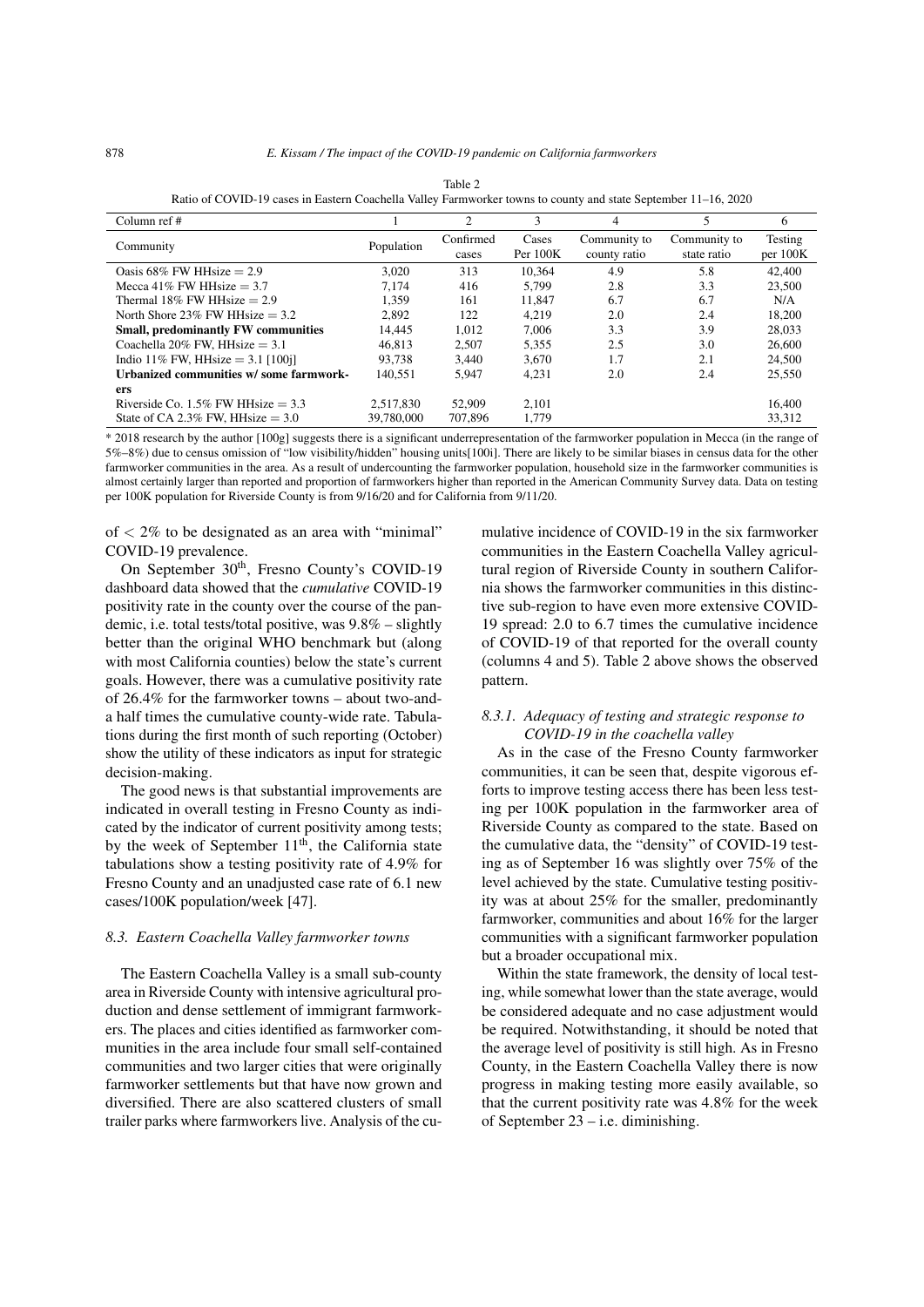#### *8.4. Salinas Valley farmworker towns – and the role crowded housing plays in COVID-19 transmission*

Often called the "Salad Bowl of the World", Monterey County's farmworker communities – part of the Salinas Valley – have experienced spikes in COVID-19 like the other communities just discussed. Here, however, there is additional evidence of the ways in which farmworker housing conditions contribute to COVID-19 spread within the Salinas Valley of Monterey County. This evidence stems from the availability of high-quality detailed data on farmworker housing generated by farmworker researcher, Richard Mines as part of his 2018 farmworker survey conducted for the Salinas Pajaro Valley Agricultural Worker Housing Survey [\[46\]](#page-30-14). Mines defines "joint dwellings" as housing shared by multiple households – a primary family household head by a homeowner or principal renter and "extra" people sharing space. The detailed data collected in Mines'study includes details about housing conditions among farmworkers and their families specifically – that provide valuable insights into the ways in which these sorts of living conditions affect COVID-19 transmission. The report summarizes farmworker housing conditions as follows:

Most farmworkers live with others (largely other farmworkers) who are outside their family budgetary unit. Non-related adult men and women, and non-related families were all common "joint tenants". For the entire set of dwellings, the "extra" residents add an average of 3.2 people per dwelling. Overall, the residences averaged over 7 people per dwelling when both family and "joint" residents were combined.

Sometimes, owners or renters will rent out one or more of the rooms (or other spaces) in their house or apartment. Twenty-eight percent of owners and 18% of renters rent or sublease to joint dwellers. Many people were reported as sleeping outside of bedrooms, of these 79% were adults and 21% were children. Most of these non-bedroom sleepers take their rest in the living room or the garage. (page 143, Salinas Pajaro Agricultural Worker Housing Survey).

Mines reports that 15% of the farmworkers surveyed did not have a bedroom to sleep in and slept in a kitchen or a hallway. Crowdedness also resulted in more than 5 people per bathroom – both in cases where everyone lived under the same roof and in cases where people housed in a garage or backyard trailer shared a bathroom with the householder and primary family in "the main house". More than one-third of the households (39%) had extreme crowding – 2 or more persons per room.

Table [3](#page-13-0) provides additional evidence of the burden of COVID-19 in farmworker communities but adds to the analysis by directly demonstrating the role that crowded housing plays in the spread of the virus.

When looking at spatial patterns of COVID-19 prevalence in the Salinas Valley, the relationship between housing conditions and COVID-19 becomes even more dramatic than in the analyses of the evidence from Fresno County and the Eastern Coachella Valley and yet again shows the disproportionate impact the pandemic is having on farmworkers, their families, and their communities. More than three-quarters of Monterey county's COVID-19 cases are in the Salinas Valley farmworker communities identified below in Table [3.](#page-13-0) Although the impact of COVID-19 varies throughout the area it is consistently higher in the farmworker communities and in neighborhoods with a higher proportion of overcrowded joint housing.

Table [3](#page-13-0) shows that relative crowdedness of housing is related to prevalence of COVID-19 providing additional evidence that within-household transmission is a major factor in spread.<sup>[7](#page-12-0)</sup>

# 9. What Next? – Improving local statistical reporting on the impact of COVID-19 on farmworkers

The State of California has attempted to address an important shortcoming of county-level reporting on COVID-19 impact – the problem of uneven levels of testing in some counties – by incentivizing county public health system efforts to increase testing rate. State approval of county plans for "opening up" their economy, moving up in tiers of increasingly relaxed social distancing regulations for businesses, is based on metrics showing that counties are conducting adequate

<span id="page-12-0"></span><sup>&</sup>lt;sup>7</sup>In addition to extremely crowded housing, Mines' analysis of data from the recent California Institute of Rural Studies' COVID-19 Agricultural Worker Study shows that the Salinas Valley area has a higher proportion of indigenous-origin farmworkers than in the inland areas of the San Joaquin Valley and the Eastern Coachella Valley (Richard Mines, personal communication, October 10, 2020). This is a reminder of the sociocultural factors mentioned earlier – that language ability, poverty, low educational attainment may be important factors too – since the indigenous-origin population is socially, economically, and culturally disadvantaged in all these respects.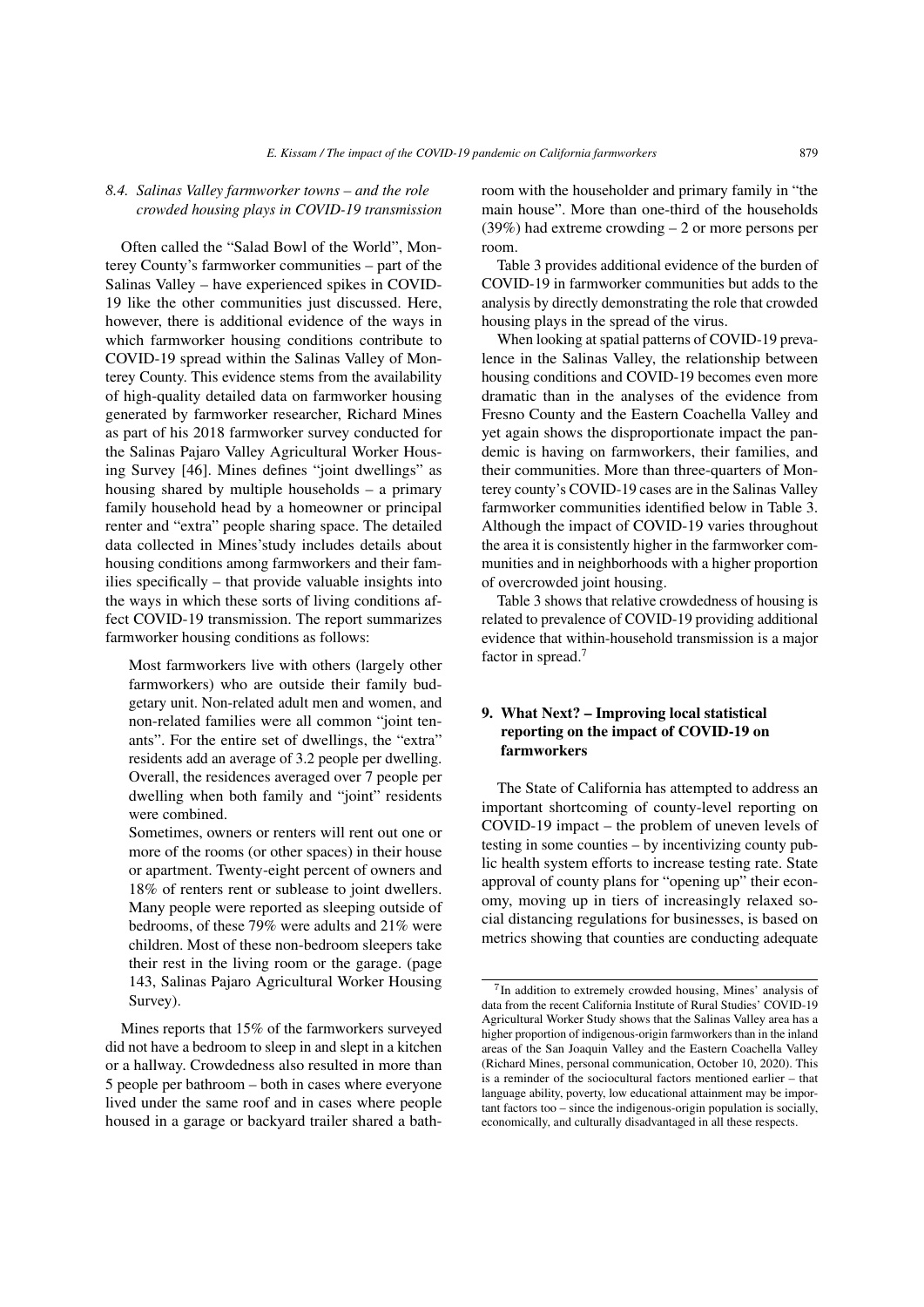<span id="page-13-0"></span>

| Variations in cumulative incidence of COVID-19 in the Salinas Valley in relation to prevalence of joint housing |            |                               |                        |                                     |                                 |  |  |  |  |  |  |
|-----------------------------------------------------------------------------------------------------------------|------------|-------------------------------|------------------------|-------------------------------------|---------------------------------|--|--|--|--|--|--|
| Salinas Valley community and<br>neighborhood                                                                    | Population | $#$ COVID-19<br>Cases 9-24-20 | $%$ joint<br>dwellings | Cumulative cases<br>per $100K$ pop. | Ratio of community<br>to county |  |  |  |  |  |  |
| Greenfield 93927                                                                                                | 16.398     | 847                           | 68%                    | 5,165                               | 2.3                             |  |  |  |  |  |  |
| Salinas Southeast 93905                                                                                         | 61.087     | 2.600                         | 63%                    | 4,256                               | 1.9                             |  |  |  |  |  |  |
| King City 93930                                                                                                 | 16.638     | 655                           | 47%                    | 3.937                               | 1.8                             |  |  |  |  |  |  |
| Soledad 93960                                                                                                   | 19.391     | 874                           | 46%                    | 4.507                               | 2.0                             |  |  |  |  |  |  |
| Chualar 93925                                                                                                   | 1.913      | 68                            | 33%                    | 3,555                               | 1.6                             |  |  |  |  |  |  |
| Gonzalez 93926                                                                                                  | 8.306      | 290                           | $30\%$                 | 3.491                               | 1.6                             |  |  |  |  |  |  |
| Salinas Northeast 93906                                                                                         | 59.461     | 1.950                         | 27%                    | 3.279                               | 1.5                             |  |  |  |  |  |  |
| <b>Salinas Valley FW survey</b>                                                                                 | 183.194    | 7.284                         | 53%                    | 3.980                               | 1.8                             |  |  |  |  |  |  |
| Total-Monterey Co.                                                                                              | 435,828    | 9.772                         | N/A                    | 2.242                               |                                 |  |  |  |  |  |  |

| Table 3                                                                                                        |  |
|----------------------------------------------------------------------------------------------------------------|--|
| Variations in cumulative incidence of COVID-19 in the Salinas Valley in relation to prevalence of joint housin |  |
|                                                                                                                |  |

\* Tabulation only includes communities where cell sizes of Pajaro-Salinas Valley Farmworker Survey data make it possible to reliably estimate the proportion of joint housing. Farmworker neighborhoods and communities not included in the tabulation due to small cell size (< 10 cases) are Freedom, Spreckels, and Salinas zipcodes 91733, 92901, 92905, 93901, 92905, 93901, and 95093.

COVID-19 testing based on a formula incorporating positivity rate among tests reported adjusted by adequacy of local tests/100K population as compared to overall testing in the state [\[47\]](#page-30-13).

This policy provides a good example of commitment to strategic decision-making based on systematic analysis of easily-available statistical information. But further progress will be needed – both in developing metrics that encourage more granular analysis of transmission patterns and in improving representativeness of testing data collected and reported.

What next? More attention needs to be paid to farmworker communities – attention that contributes to informed decision making, program design, interaction with the people in the communities, and assessment of progress. As can be seen from the preceding analysis, it is possible to "zoom in" on these populations of interest, if it is considered necessary and useful to do so. Both a failure of political will and failures in reporting design and collection methodologies account for the current lack of focus.

Statistical reporting on COVID-19 among farmworkers and other high-risk populations needs to be seen in the context of the national reporting system and overall strategy of targeted response to counter pandemic spread – in high-risk groups and in geographic areas where surges are observed. Targeting strategy is now being addressed in national planning for a vaccination campaign but it will be important to remember that, for many months after a vaccine becomes available, non-pharmaceutical interventions will necessarily continue to be a major weapon in fight against the pandemic and that enhanced statistical reporting will be a key underpinning in making that mode of response effective.

The indicator I focus on here, *cumulative* incidence of confirmed cases, is an imperfect indicator of the full impact of COVID-19 in any community because such a high proportion of cases are asymptomatic and because current incidence of new cases better reflects the situation at discrete points in time. Nonetheless, it is likely that "hotspots" of COVID-19 spread identified on the basis of cumulative incidence will continue to be relevant to analysis because models'"nowcast" estimates of R*eff* have limited geographic resolution and continue to fluctuate due to the noisiness of short-term detection (weekly incidence of new cases) in small areas (e.g. census tracts, communities, neighborhoods with a population of  $<$  10,000).

## 10. County COVID-19 dashboards: Public access to information to shape community-level behavior and strategic response

Johns Hopkins University developed the first COVID-19 dashboard to provide online COVID-19 reporting to the public. It was first shared publicly on January 22, and subsequently reported February 19 in *The Lancet* [\[48\]](#page-30-15). This provided an initial, thoughtfullyconfigured, template for national reporting. The template was also made available to local public health departments and was soon adopted by many. COVID-19 dashboards came to be the primary approach to disseminating local information on the pandemic to the public and stakeholders. Although the traditional approach of holding periodic press conferences to disseminate summary information continued in parallel in some places, the dashboards appear to have been, from the beginning, the primary vehicle for sharing statistical information on the COVID-19 pandemic.

The importance of effectively communicating statistical information on COVID-19 to the public stems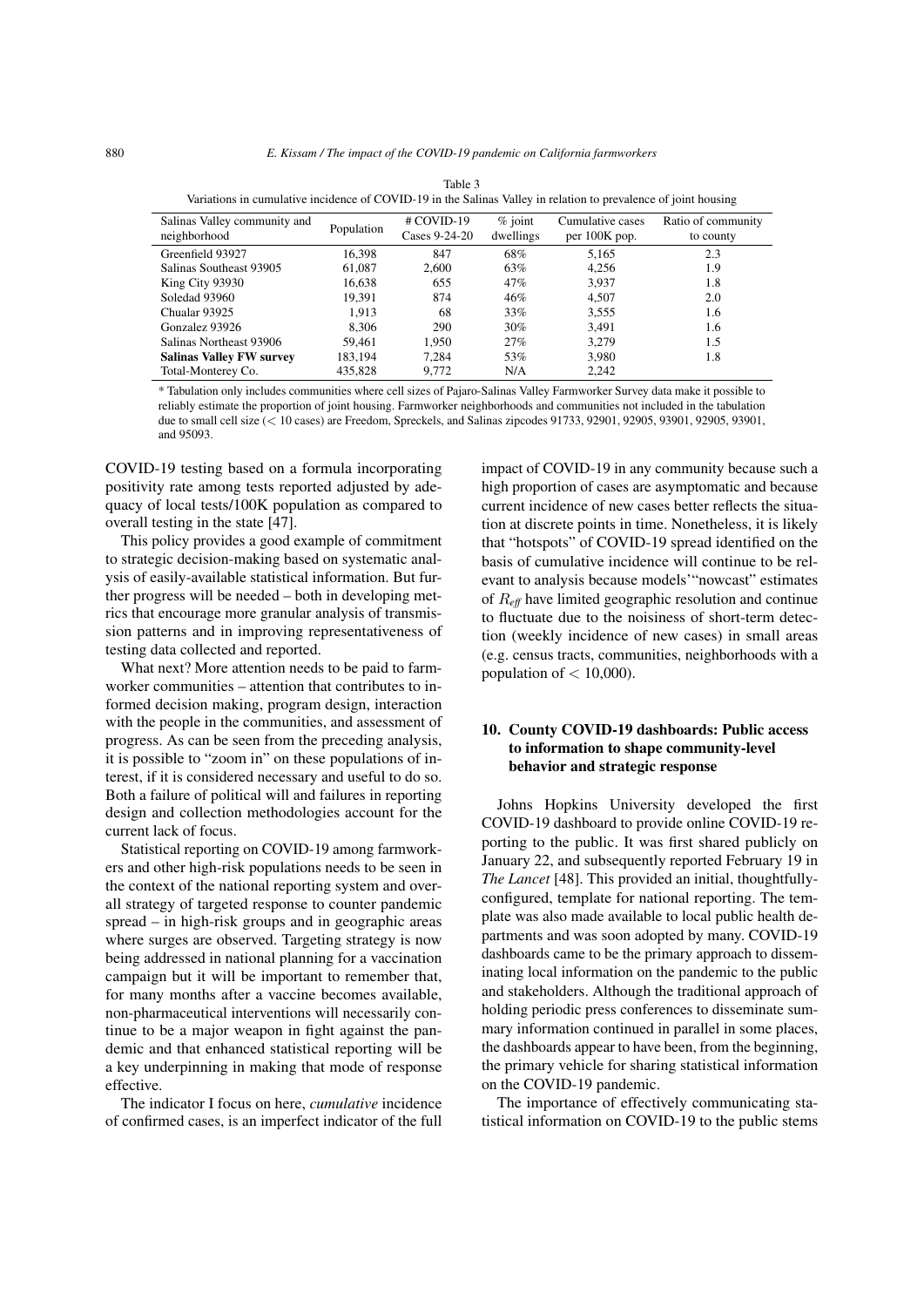from two distinctive features of the SARS-CoV-2 virus. The first consideration is that, due to its "novelty" as a human pathogen and absence of pre-existing immunity, it is clear that, for an extended period of time, "non-pharmaceutical interventions" – messaging and government actions to influence social behavior – will be critical.

The second consideration is that the virus' intrinsic reproductive factor  $(R_0)$  is high enough that there can be exponential spread – "explosions" of COVID-19 out of "hotspots" and that  $R_t$  may, in some identifiable populations and identifiable sociocultural contexts and types of built environment, be much higher than others. Confronted with this challenge, detection of hotspots and public communication tailored to diverse situations needs to play a major role in strategic response to the disease. Detailed geographic depiction of patterns of spread is therefore necessarily part of the narrative to better inform people about their immediate situation in the communities where they live and work.

## 11. Principles for standardized reporting on key aspects of pandemic spread and system response

From the beginning, the counties' COVID-19 dashboards reported several standard epidemiological indicators: cumulative incidence of confirmed cases, new cases in past week, in a 2-week look back period, hospitalizations, and deaths. However, by the end of April, 2020, despite President Trump's announcement that social distancing initiatives could be relaxed "by Easter", as the initial surge of COVID-19 peaked and first began to subside, a high-level framework of metrics for evidence-based strategic response to the pandemic was proposed as part of national discussion of evidencebased decisions about "opening up", conditions for relaxing social distancing [\[49\]](#page-30-16). However, although the task force that developed the metrics was led by former Federal Drug Administration (FDA) Commissioner Scott Gottlieb, the proposed framework for evidencebased "opening up" became controversial and was never adopted.

Then, in July, 2020, a comprehensive and reflective assessment of national reporting required for optimal pandemic strategic response was published by Resolve To Save Lives, a prominent organization headed by former CDC Director Thomas Friedan [\[50\]](#page-30-17). This analysis was not specifically about local COVID-19 dashboards but had direct relevance since it put forward recommendations for overall metrics in analysis and reporting of epidemiological data. Major issues identified in the report included lack of uniformity in tabulations, the need for more granularity in reporting, and indicators for assessing public health system performance. The COVID-19 reporting constraints highlighted in the report are evident not only in examining *inter-state* variations but also in the *intra-state* statistical "feeder system" of county-level reporting in California and most other states.

# 12. Where we are at now – as of November 2020 – local public health system generation and dissemination of statistical information on COVID-19

Local-level statistical reporting, within the United States, and internationally, can contribute to or distract from efforts to work more strategically to reduce health disparities affecting vulnerable populations. In the current 21<sup>st</sup> century context, the abstract ideal of epidemiological professionalism in decisions about information dissemination needs to be nurtured with efforts to enhance appreciation of the ways in which effective communication can help or hinder civic engagement and public behavior.

Although the San Joaquin Valley region of California is a major "hot spot" for COVID-19, county COVID-19 dashboards do not yet provide the general public, local stakeholders, public officials, and organizations with adequate information to have the required impact on public attitudes, aspirations, and behavior – the factors which are actually the key determinants of transmission.

As we move into the winter 2020–2021 flu season, as "lockdown fatigue" increases, and the public grows wary of constant re-framing and revision of COVID-19 "facts" and issues – we really need to improve the use of statistical information as a tool for positively impacting public behavior – including sub-population such as farmworkers. It should be appreciated that sound and systematic statistical reporting can play an important role in improving currently uneven public compliance with measures to reduce transmission. The San Joaquin Valley public health departments have made gestures in that direction, but effectiveness of communication varies greatly from county to county.

In particular, published statistical tabulations should, as part of reporting on patterns of COVID-19 prevalence, incidence, and trends, be adequate to allow stakeholders and the public (especially particularly vulnera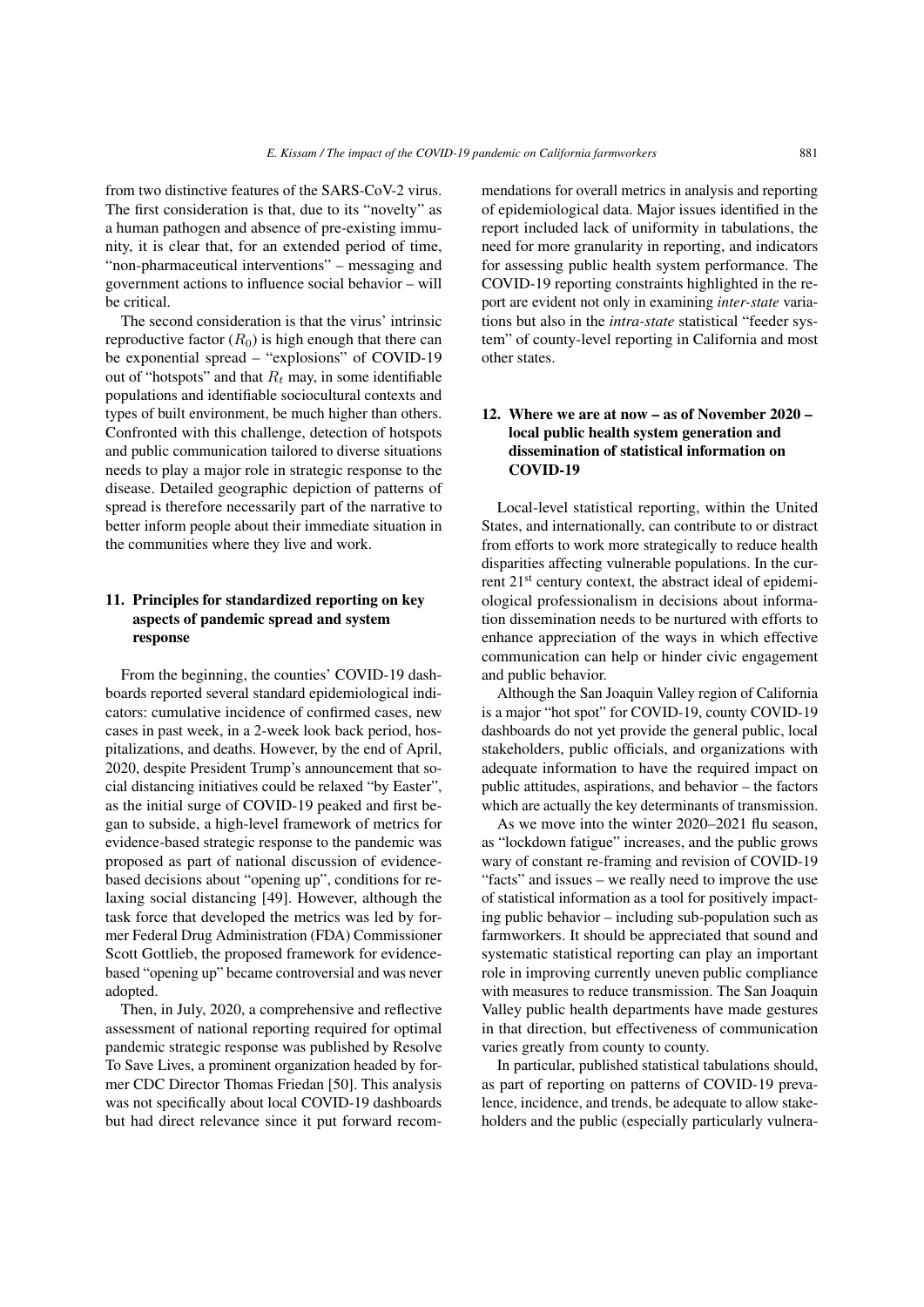ble groups such as nursing home residents, and different high-risk occupational groups such as farmworkers and frontline responders) better understand the distinctive infection risks they and their families face.

Statistical reporting, in addition to tracking the course of the pandemic, also needs to provide a basis for assessing the *adequacy of public health system performance* in confronting COVID-19. *Transparency* in reporting about the spread of COVID-19 is needed but, just as importantly, information is needed about steps taken by the public health system to confront the pandemic and how successful those efforts have been in order to assure *accountability* of the public health system.

In the San Joaquin Valley region where fiscal conservatism dampens local government commitment to making necessary investments in public health interventions to combat COVID-19 it is necessary to give special attention to provisions which make it possible to *monitor and evaluate system performance* in responding to it and, on that basis, advocate for necessary changes in strategy and/or implementation of response measures. The sociopolitical dynamics relating to official statistical reporting on COVID-19 in the San Joaquin Valley are akin to those that will need to be confronted internationally, especially in countries where public sector concerns about the economic consequences of social distancing mandates detract from attention to public health dimensions of the pandemic.

For example, in Fresno County, officials deferred allocating \$29 million of federal CARES Act funding earmarked for emergency response to the COVID-19 pandemic in the hope that their lobbyists could make Congress change federal law to allow the definition of "COVID-19 emergency" to be expanded to include the negative fiscal impacts that state "shelter in place" regulations had on county government revenue from sales tax [\[51\]](#page-30-18). However, by late summer, as a result of external pressure, county local government approved promising partnerships between the public health department and community health centers to expand availability of free testing, complemented with efforts by trusted community-based organizations working in different ethnic communities to promote testing and support contact-tracing.

It is unfortunate, there was delay in taking these very practical steps, but, once implemented, they have the potential to increase the effectiveness of efforts to curb COVID-19 transmission and improve statistical reporting. There are, however, many uncertainties, about the extent to which they will significantly impact COVID-19 prevalence. If, as some models project and as October data suggest, incidence of COVID-19 ramps up faster than effective contact-tracing can be conducted and proactive isolation efforts are put in place, the impact of this promising model may be minimal.

Table [4](#page-16-0) below summarizes the current status of local county COVID-19 dashboards in October, 2020– seven months after the dashboard were instituted. The indicators included in the table draw on Resolve to Save Lives'indicators needed for national response to the COVID-19 pandemic. They are somewhat scaleddown from the *national* recommendations to a level that would seem more appropriate for statistical reporting by *local* government entities.

The reporting and presentation of information on the county dashboards has improved greatly over the eight months since the pandemic first emerged in the region. For example, Fresno County's COVID-19 dashboard that had early on reported cumulative incidence of cases/100K population now also includes a community-by-community indicator of testing adequacy (tests/100K population). Merced County's COVID-19 dashboard, now includes a line graph of cumulative cases that usefully shows the changing slope of increase in cases in different communities.

Yet, at the same time, the divergence in local presentations as each county pursues its own reporting trajectory reflects different priorities about the information that deserves to be made public without any consistency in visualizing how public dissemination of statistical information might make the most practical contributions to strategic response. Despite the amount of data that is included on each dashboard, there is little evidence of careful consideration or inter-county coordination about what sorts of tabulations or presentations might best support sound decision-making by the diverse audiences who need it – e.g. public officials, partnering local organizations, different segments of the public, etc. Parents of school-age children, as well as the K-12 school system, might be interested in prevalence among children 5–18 years old. Agricultural employers might be interested in prevalence in the farm labor force. However, these "user-oriented" statistical analyses, even those that require only straightforward cross-tabulation, are not available.

# 13. Improving the utility of COVID-19 data reported by county public health departments

Improving public health system performance requires both improvements in reporting and in data quality. The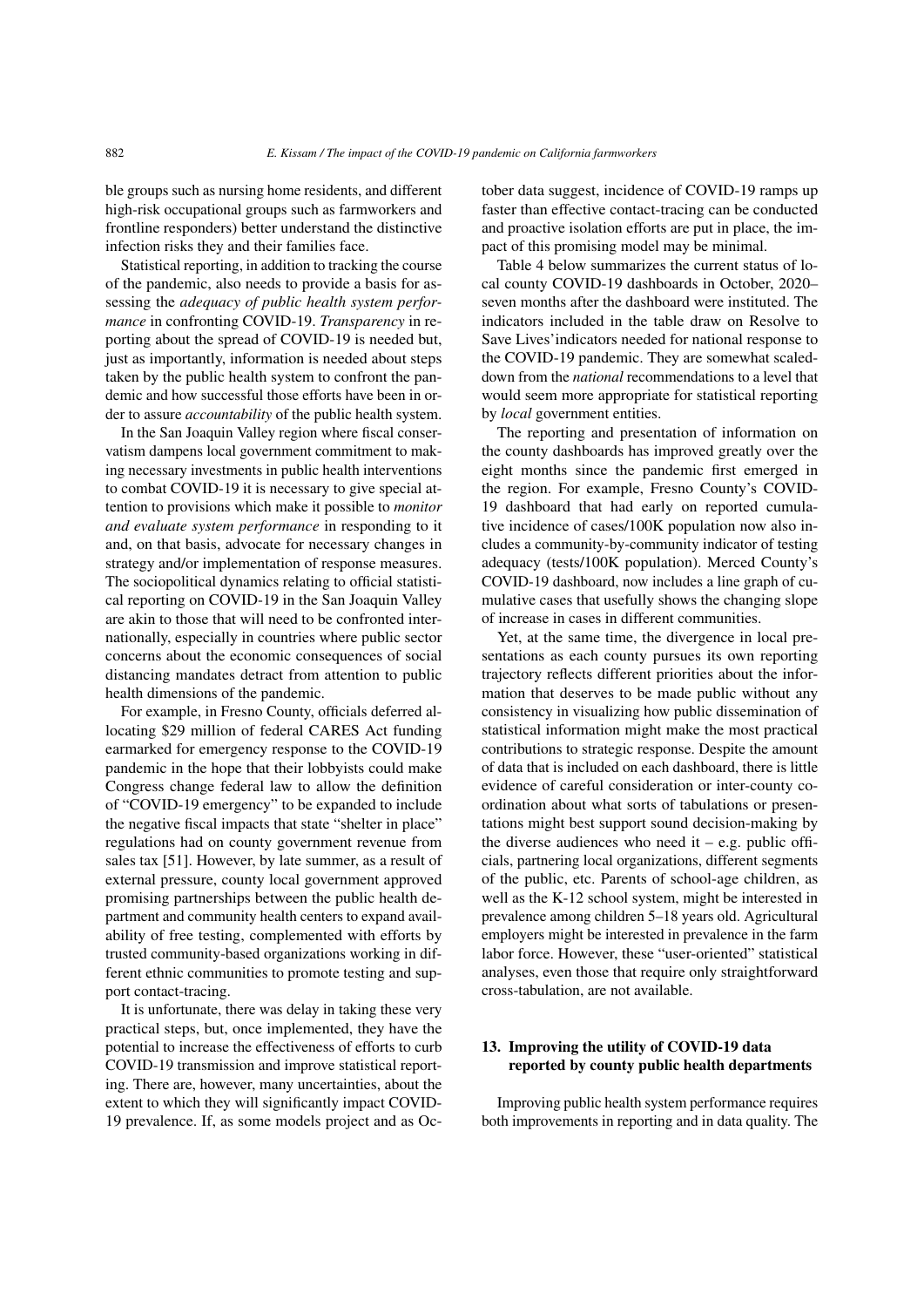<span id="page-16-0"></span>

| $\alpha$ or $\alpha$ or $\alpha$ or $\beta$ and $\beta$ and $\alpha$ and $\alpha$ or $\alpha$ or $\alpha$ or $\beta$ or $\alpha$ or $\alpha$ or $\beta$ or $\beta$ or $\beta$ or $\alpha$ or $\alpha$ or $\alpha$ or $\beta$ |   |        |   |               |   |        |   |                          |   |             |   |                   |   |        |   |   |
|------------------------------------------------------------------------------------------------------------------------------------------------------------------------------------------------------------------------------|---|--------|---|---------------|---|--------|---|--------------------------|---|-------------|---|-------------------|---|--------|---|---|
| Key county-level indicators                                                                                                                                                                                                  |   | Fresno |   | Kern<br>Kings |   | Madera |   | Merced                   |   | San Joaquin |   | <b>Stanislaus</b> |   | Tulare |   |   |
| $B =$ Basic county-level tabulation $X =$                                                                                                                                                                                    | B | X      | B | Χ             | B | X      | B | X                        | B | X           | B | X                 | В | Χ      | B | X |
| Xtab X age, sex, race/ethnicity, comorbidi-                                                                                                                                                                                  |   |        |   |               |   |        |   |                          |   |             |   |                   |   |        |   |   |
| ties                                                                                                                                                                                                                         |   |        |   |               |   |        |   |                          |   |             |   |                   |   |        |   |   |
| 1. Cumulative cases/100K population                                                                                                                                                                                          | X | X      | X | X             | X | X      | X | X                        | X | X           | X | X                 | X | X      | X | X |
| 2. Incidence-new cases/day                                                                                                                                                                                                   | X |        | X |               | X |        | X |                          | X |             | X |                   | X |        | X |   |
| 3. % of tests positive                                                                                                                                                                                                       | X |        | X |               | X |        | X |                          | X |             | X |                   | X |        | X |   |
| 4. Tests/100K pop                                                                                                                                                                                                            | X |        |   |               |   |        |   |                          |   |             |   |                   |   |        |   |   |
| 5. Deaths                                                                                                                                                                                                                    | X | X      | X | X             | X | X      | X | $\overline{\phantom{0}}$ | X |             | X | X                 | X | X      | X | X |
| 6. Hospitalizations                                                                                                                                                                                                          | X |        | X |               | X |        |   |                          | X |             |   |                   | X | X      | X | X |
| 7 Outbreaks: living facilities and essential                                                                                                                                                                                 |   |        |   |               |   |        |   |                          | X |             |   |                   |   |        |   |   |
| workplaces                                                                                                                                                                                                                   |   |        |   |               |   |        |   |                          |   |             |   |                   |   |        |   |   |
| 8. Time from seeking testing to securing a                                                                                                                                                                                   |   |        |   |               |   |        |   |                          |   |             |   |                   |   |        |   |   |
| test                                                                                                                                                                                                                         |   |        |   |               |   |        |   |                          |   |             |   |                   |   |        |   |   |
| 9. Time from testing to isolation of cases,                                                                                                                                                                                  |   |        |   |               |   |        |   |                          |   |             |   |                   |   |        |   |   |
| by week                                                                                                                                                                                                                      |   |        |   |               |   |        |   |                          |   |             |   |                   |   |        |   |   |
| 10. % cases interviewed for contact elicita-                                                                                                                                                                                 |   |        |   |               |   |        |   |                          |   |             |   |                   |   |        |   |   |
| tion w/in 48 hours of specimen collection                                                                                                                                                                                    |   |        |   |               |   |        |   |                          |   |             |   |                   |   |        |   |   |
| 11. % of contacts identified by cases con-                                                                                                                                                                                   |   |        |   |               |   |        |   |                          |   |             |   |                   |   |        |   |   |
| tacted within 48 hours                                                                                                                                                                                                       |   |        |   |               |   |        |   |                          |   |             |   |                   |   |        |   |   |
| 12. % of new cases linked to other cases                                                                                                                                                                                     |   |        |   |               |   |        |   |                          |   |             |   |                   |   |        |   |   |
| 13. % of new cases among quarantined                                                                                                                                                                                         |   |        |   |               |   |        |   |                          |   |             |   |                   |   |        |   |   |
| contacts, by week                                                                                                                                                                                                            |   |        |   |               |   |        |   |                          |   |             |   |                   |   |        |   |   |

Table 4 San Joaquin Valley published tabulations of key epidemiological data on county COVID-19 dashboards

\*Indicators 3 and 4 were included in the California Department of Public Health framework, "Blueprint for a Safer Economy" regulations issued September 23 so that counties are transitioning to diligently reporting them since there is avid public interest in counties'progress through the state's tiers of increasingly relaxed social distancing as local progress is made in decreasing COVID-19 transmission.

summary review of current reporting available on counties' COVID-19 dashboard in Table [4](#page-16-0) provides a framework for considering what improvements in reporting might be needed to nurture more extensive and thoughtful public engagement. I discuss these improvements first and then go on to discuss ways to improve data quality.

#### *13.1. Tabulation of COVID-19 patterns*

Important improvements in public health system reporting to the public on COVID-19 prevalence, incidence, and transmission patterns include the following.

## *13.1.1. Need for "Normalized" tabulations of data to facilitate interpretation and comparison*

Reporting needs to be crafted to give more attention to how mode of a presentation can inform the beliefs, attitudes, aspirations, and behaviors of key information stakeholders – how information shared with the public can provide the most relevant information for interpreting "how it's going" and "what to do".

Most of the county COVID-19 dashboard report cumulative incidence of cases by community/zipcode but present only the raw number of cases without normalization. This makes community-to-community comparisons and visualization of patterns of COVID-19 spread very difficult for the average information-seeker.

Then, there are also different visualizations of key metrics. Fresno County, for example, conforms to national and state practice in reporting cumulative incidence of cases/100K population but Merced County reports cumulative incidence of cases as a "per capita" number that actually reflects # of cases/1K population because the department believes it is "easier for the public to understand". Although this idiosyncratic decision was a reasonably-considered one, it also creates confusion when comparing the local situation to other counties, the state, or the nation.

If all the counties in the region were to take the simple step forward of publishing normalized tabulations for key variables, the data would be easier to quickly and accurately digest and county-to-county comparisons would be possible. On some of the dashboards, for example the standardized rate of increase in new cases is currently represented in a fairly accessible way – via line graphs of new cases/day showing slope/rate of increase; but this tacitly implies that "eyeballing" the rate is all that's needed so the lack of precise numerical data fosters drawing fuzzy conclusions.

# *13.1.2. Need for improved categorization to make reporting on "source of exposure" useful* Standard categorization of "source of exposure" of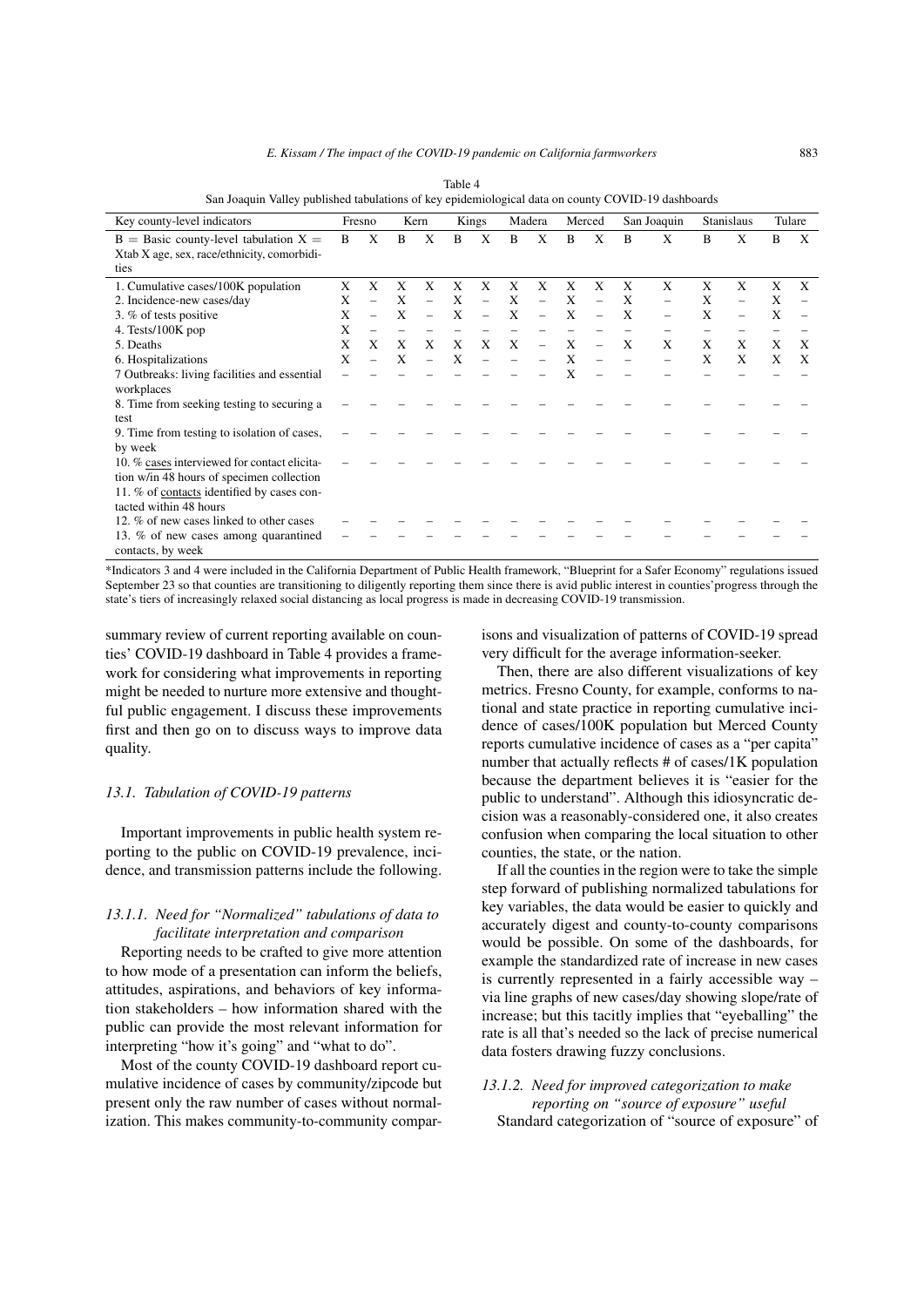COVID-19 cases provides minimal actionable information due to the breadth of the categories in which the data are grouped: "close contact", "travel", "community spread/unknown". This broadly-defined traditional categorization of source of exposure provides little information useful for guiding personal or program and intervention decision making vis-à-vis COVID-19.

Consigning a wide range of exposures into reporting on "community spread" provides no useful information. In Fresno County, 56.5% of all cases are currently categorized as "unknown or community spread". Although this is transparent reporting of the data obtained, it is, at the same time, an admission that contact tracing has not worked well in the county.<sup>[8](#page-17-0)</sup> Meanwhile the remaining "source of infection" categories reported (40% as "close contact" and 2.2% as "travel") are so generic they also cannot be used as the basis for tailoring improved interventions, and do not provide the public actionable information to spur behavioral change.

From a strategic perspective, the conceptual geography used in categorizing "source of contact" is most useful if it is aligned with a taxonomy of different types of physical environments relevant to the mode of transmission of each specific disease. Four broad domains identified in the epidemiological literature include: workplace, school, home, and "community" (basically all other social interactions) and can be used to construct an optimal reporting framework for the specific modes of transmission of SARS-CoV-2. For example, sub-categorization of "home environments" to distinguish congregate living situations as distinct from typical family housing, and, within congregate living settings, further sub-categorization of prisons, nursing homes, H-2A housing provided by employers to guestworkers would all be practically useful in guiding response and be responsive to the local audiences' interest. For example, tabulation of COVID-19 cases believed to stem from school environment would be likely to interest many in the general public and be useful – but such reporting is not yet available.

In the current strategic context, where there is a need to explore hypotheses about COVID-19 transmission in high-risk populations such as the farmworker population and use findings as a basis for developing tailored interventions, it would be very useful to adopt an analytic taxonomy for epidemiological reporting in the San Joaquin Valley that includes categorization of "source of transmission" into environments where targeted strategies could be put in place:

- *workplace* (with sub-categories of indoor environment, outdoor environment, and transportation to/from work), eventually, perhaps even crop-task
- *home* (with sub-categories of crowded living quarters in standard household of 1 family/housing unit, crowded living quarters in complex households with multiple family/social units under the same roof, and congregate employer-provided housing)
- *schools* (possibly sub-categorized as pre-school, K-6, Middle School, High School). The absence of any cases reported as stemming from transmission in schools is very surprising.
- *community* (possibly categorized as community celebration, sporting event, visit to retail establishment, visit to restaurant, visit to bar, etc.)

Providing more detailed categorization of source of exposure would meet the twin objectives of informing program designers, analysts and evaluators of the success of their interventions and identifying areas where tweaks may be needed; at the same time, it would better inform the public about how their behavior has protected them (or failed to protect them) and others. Tailoring local reporting to distinctive local context, does not obviate standardized reporting within the state and national public health system.[9](#page-17-1)

There remain serious challenges in carrying out both standard "forward" contact-tracing and "backward" contact-tracing to identify source of exposure although some experts recommend "backward" contact tracing as a valuable tool for COVID-19 suppression since a good deal of transmission is from "super-spreader" events and environments. In some cases it will be impossible, even with high-quality case investigation and contact-tracing, to determine source of exposure. However, acknowledging this "healthy" uncertainty rather than pooling all case investigation failures into an "unknown" category will improve precision of reporting.

<span id="page-17-0"></span><sup>8</sup>Fresno County is not unique in this regard. High proportions of cases classified as "unknown" or "community spread" are common throughout the state and the nation. It reflects widespread failures of contact-tracing that are well documented on a listserve maintained by the National Institute of Health's Fogarty International Center.

<span id="page-17-1"></span><sup>&</sup>lt;sup>9</sup>In California, local reporting on COVID-19 is actually a hybrid data system where COVID-19 test data is drawn from the state's standard electronic system for epidemiological reporting (Cal-REDIE) while additional contact-tracing information is generated by the counties. The state is now transitioning to a new electronic reporting system specifically for COVID-19. However, national and state reporting guidelines may turn out to be problematic as testing technology evolves because antigen test findings are currently not considered to be "confirmation" of COVID-19 positivity and are not included in tallies even as local utilization of this testing technology increases.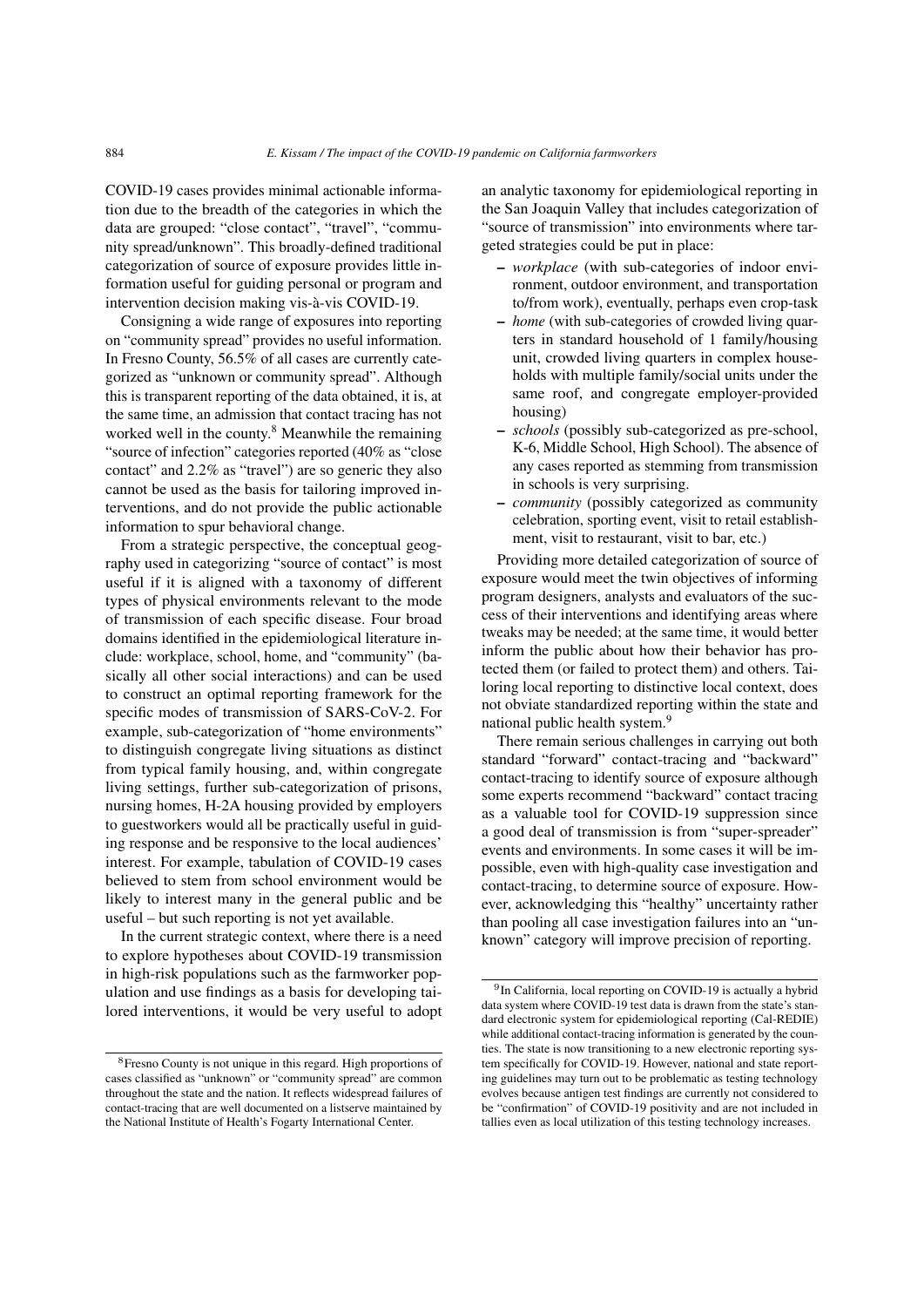# *13.1.3. Need for improved reporting on "Outbreaks"/ Clusters of COVID-19 (Indicator 7, in Table [4\)](#page-16-0)*

"Outbreaks" are clusters of cases that reflect a social or physical context where COVID-19 is higherthan-average and where, given the exponential spread of COVID-19, there needs to be concern for further spread. The public health system is charged with the responsibility for investigating and reporting "outbreaks" of infectious disease, including COVID-19. It is reasonable to expect that this mission includes informing the public about that particular aspect of patterns of pandemic spread. Without such empirical information and diligent analysis, the usual public recourse is to "magical thinking". Unfortunately, county public health departments in the San Joaquin Valley region have moved slowly and unsteadily in investigating outbreaks.<sup>[10](#page-18-0)</sup>

CDC provides rudimentary guidance to county public health departments that include examples of settings which might be identified as the locus for an outbreak: congregate settings, correctional facilities, workplaces, hospitals and other healthcare settings, schools and child care settings, homeless shelters. However, an omission that is surprising in light of various analyses of "super-spreader" events, the CDC guidance provides no encouragement for categorization and reporting of event-related outbreaks as nodes within a range of social networks: funerals, weddings, holiday celebrations, religious gatherings, public ceremonies such as the Rose Garden announcement of a Supreme Court nominee [\[52,](#page-30-19)[53\]](#page-30-20).

CDC's stance that "outbreaks" must be defined within a local context, is another significant factor giving rise to the inconsistency in county public health departments' visualization of outbreaks, *and* the extent to which they share analyses of information collected with the public. In the case of farmworkers and COVID-19, it appears that the generality of CDC guidance on requirements for timely investigation of outbreaks, coupled with lack of clarity in defining agricultural employers' responsibilities for case investigation and contact-tracing, also undermine the priority given by county public health departments to investigating and reporting to the public on outbreaks<sup>[11](#page-18-1)</sup>

Ultimately, CDC's lack of clear mandates on COVID-19 outbreak investigation gives license to county health authorities to develop subjective definitions of what constitutes an outbreak. Consequently, counties' reporting on outbreaks reflect the laissez faire context CDC has fostered. Each has developed idiosyncratic, approaches to identifying and reporting what they consider to be outbreaks. Poorly-reasoned assertions that identification of outbreaks would violate privacy provide no evidence that an actual "privacy impact assessment" was conducted to assess the implications of reporting procedure. Public statements by the county health departments instead suggest there is often intense political pressure from businesses where there are outbreaks to avoid publicity rather than share information on the relative riskiness of different sorts of work environment.

## *13.1.4. Overcoming business-driven pressures to report outbreaks*

Merced County is one of only two counties in the region that currently report outbreaks on their COVID-19 dashboards. Merced County's proactive stance probably relates to the fact that there was an outbreak at a large poultry firm, Foster Farms, where 392 cases were identified before the county public health officer was able to place an order in effect to force a temporary closing [\[54](#page-30-21)[,55\]](#page-30-22). However, although Merced County is now leading the way by listing outbreaks, it only names places (e.g. "Liberty Packing", "Los Banos Sheriff's Office"), without explicitly documenting the *types* of establishments where outbreaks occur, the *size* of outbreaks (either as indicated by % of workers who test COVID-19+, incidence of new cases, or *total numbers cumulatively infected*). It has taken one good step forward. More will be needed.

In general, the regional reporting of outbreaks is so minimal that it deprives the public, most crucially, workers at affected worksites or other venues, of the information necessary to make informed decisions to min-

<span id="page-18-0"></span><sup>10</sup>I do not have access to internal data on public health department investigations of COVID-19 but the size of several major outbreaks where cases continued to climb over a period of several weeks suggests that counties moved too slowly or ineffectively with contacttracing. At the same time, there is also evidence that some investigations are being conducted and helping to mitigate outbreaks but without public reporting, public health system performance in this critical area cannot be definitively assessed.

<span id="page-18-1"></span><sup>11</sup>CDC's guidance to agricultural employers, for example, requires employers to report to the local public health department when they find out that they have 3 or more confirmed COVID-19 cases. They are also advised to consider ways to inform the close contacts of COVID-19+ workers but are not provided guidance on methods of contact-tracing. Their further responsibilities vis-à-vis outbreak response is stated as being to follow public health department instructions. See https://www.cdc.gov/coronavirus/2019 ncov/community/guidance-agricultural-workers.html.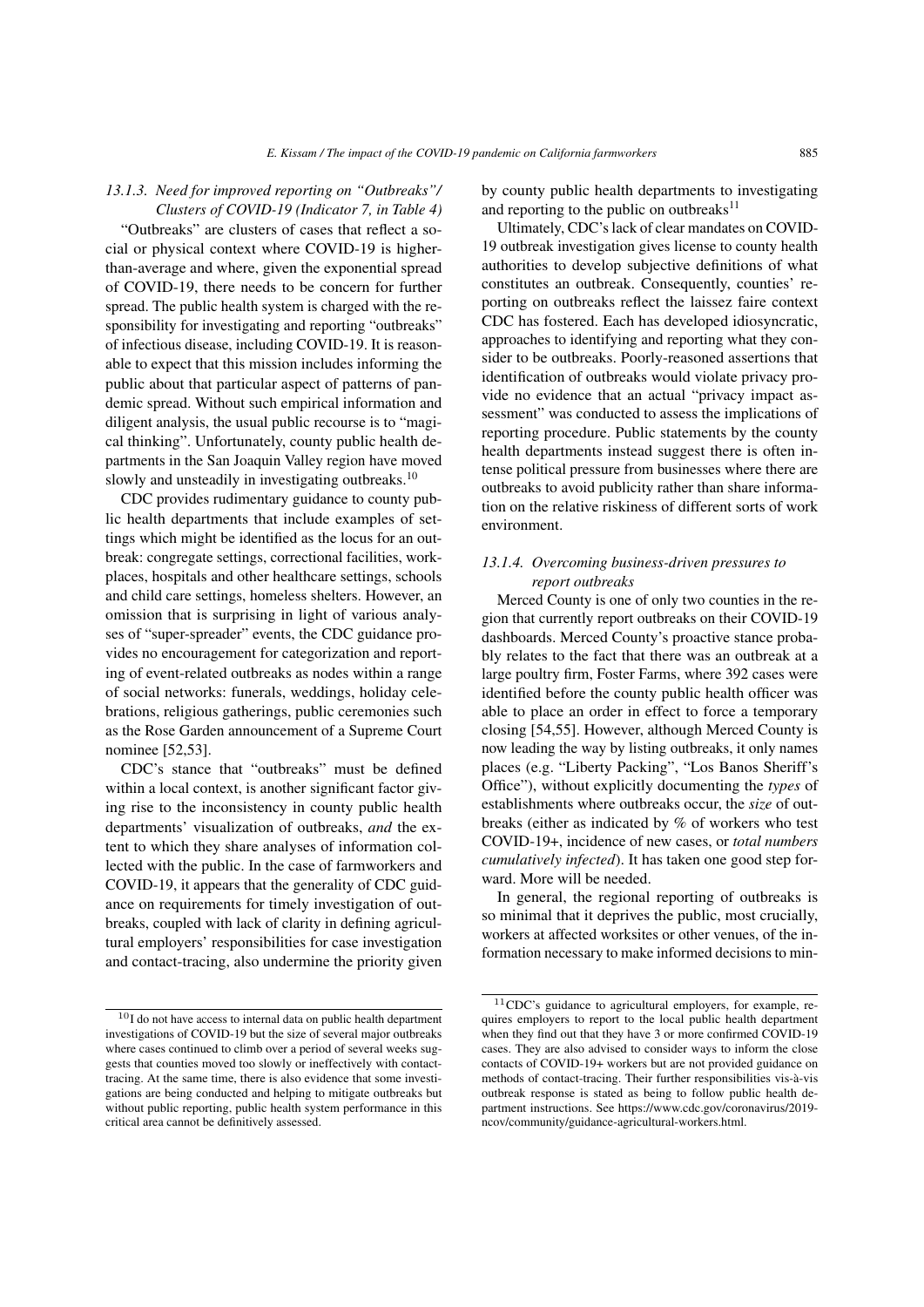imize their own personal risk of contracting COVID-19 or to advise family members about risk reduction.<sup>[12](#page-19-0)</sup>

## *13.1.5. Explaining why improved reporting of outbreaks is crucial*

It will be important for local public health advocates to better communicate why improved reporting on COVID-19 outbreaks yields both economic and public health benefits in order to overcome business opposition to what they see as public relations threats. Public health officials will need to help by explaining exactly why an incipient outbreak cannot be effectively "managed" through information suppression – because the consequences of an uncontrolled outbreak are likely to be worse than temporary bad publicity in many cases.

The consequences of a public health department not providing detailed statistical reporting on a workplace outbreak of COVID-19 are serious. Minimal reporting from the public health department on a workplace outbreak of COVID-19 at a pistachio-processing plant in Wasco, Kern County, contributed to the eventual size of an outbreak that ultimately affected 150 workers and numerous family members in workers' households [\[56\]](#page-30-23). In the absence of definitive official reporting on the outbreak from the county public health department a national news story in *Forbes* reported three weeks after the outbreak was first detected that workers were saying "everybody" was infected [\[57,](#page-30-24)[58\]](#page-30-25). Well-designed objective reporting, and public dissemination would surely have contributed to distinguishing "some cases" vs. "lots of cases" vs. "everyone".

However, there is a good example of an instance in which an outbreak of COVID-19 among H-2A guestworkers in congregate living generated a proactive business and public health system response. After a large July outbreak of COVID-19 in a congregate living facility for H-2A workers in Ventura County in which 204 of the 216 workers in the facility were found to be COVID-19-positive the county, and Santa Barbara County adjacent to it, issued health orders requiring daily screening for workers in congregate housing [\[59\]](#page-31-0). However, the outbreak was only detected as a result of responsible and proactive efforts by the facility manager.

Proactive response rather than information suppression yielded public health benefits by decreasing local community spread and international COVID-19 spread as workers returned home to Mexico as well as mitigating spread in the local farm labor force, a development that would have had negative business consequences for producers. However, dissemination of details on the outbreak investigation (e.g. if determined, the extent to which transmission occurred in cooking/eating spaces or in sleeping quarters) would have widespread utility in informing employer practices.

# *13.2. Indicators for monitoring public health system operational success*

Local statistical reporting needs to include, in addition to the Indicators about the spread of COVID-19 itself, additional indicators to monitor county public health departments'progress in meeting the urgent objectives of pandemic control. Enabling such transparency and accountability, empowers the public to understand how their funds are being spent, the impact that spending is having and providing all partners in the fight against the pandemic insights to offer wellreasoned input suggestions for improvement. Table [4](#page-16-0) includes two sets of indicators not currently in place that I suggest need to be added:

- Indicators 8–9 are indicators of the *speed* of public health system response
- Indicators 10–13 provide metrics to assess important dimensions of *quality* of response.

These are discussed below.

# *13.2.1. Metrics for monitoring the speed of public health system response*

Public health system effectiveness in decreasing the time interval from infection to isolation is a key element in COVID-19 response and careful monitoring is needed to assess and refine efforts to do this and contact-tracing is a crucial tool for accomplishing this. Relevant data on local public health department performance in contact-tracing need to be systematically collected, analyzed, tabulated, and reported to fulfill the promise of organizational self-monitoring as a tool for leveraging improvements in system performance.

Below I discuss the two monitoring indicators related to *speed* of local public health system response to COVID-19 that can provide insights that can contribute significantly to system performance

<span id="page-19-0"></span> $^{12}\mathrm{There}$  are additional inconsistencies that make it harder to assess "how it's going" in one county or another. Kings County, for example decided not to include cases at Avenal State Prison in its tallies of county cases although the prison cases make up about 45% of all the cases in the county. The decision to separate the facility domain from the "community" domain is bureaucratically understandable but not justifiable because the prison "hot spot" infects employees at the facility who, in turn, infect family members and others.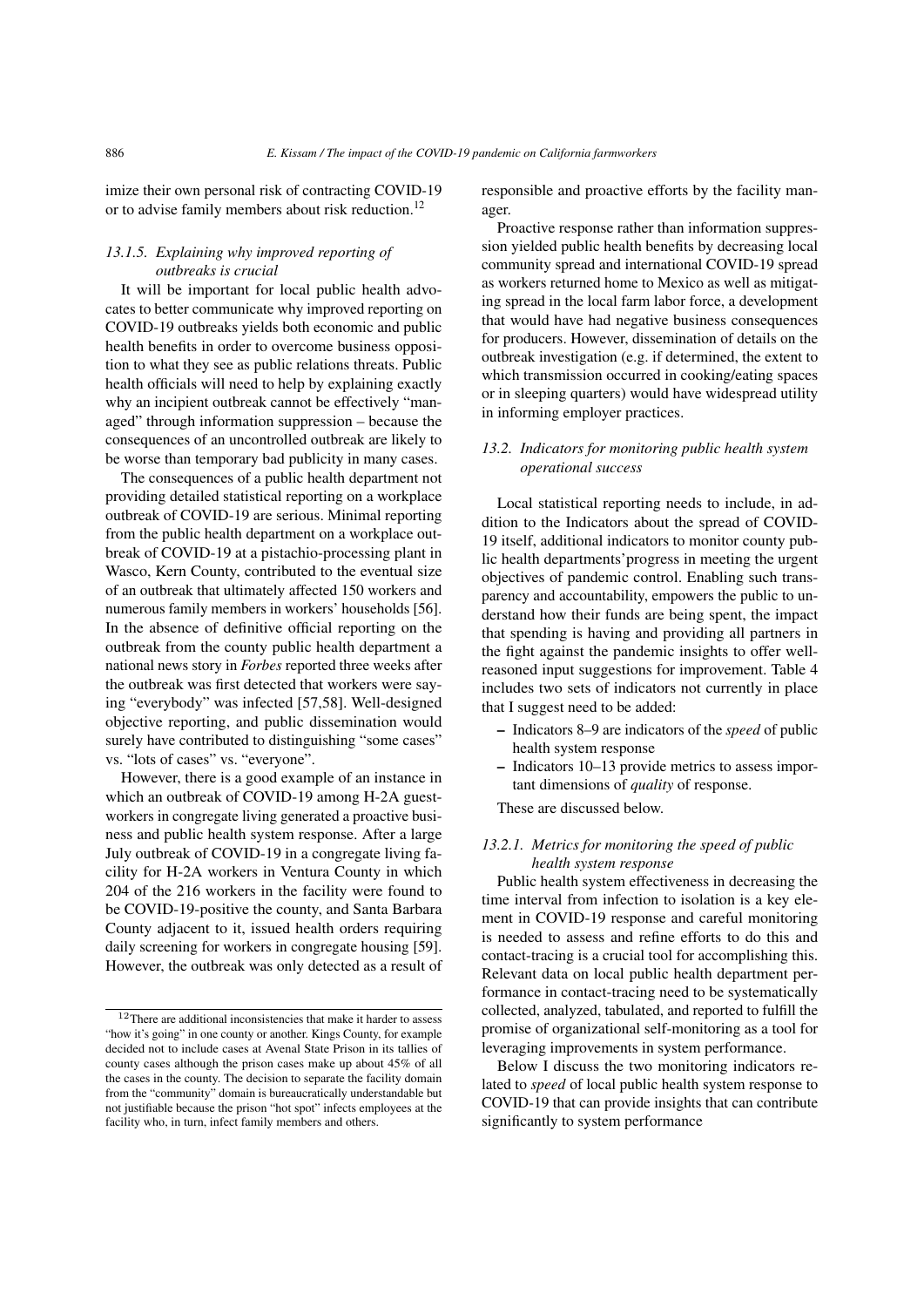## *Indicator 8* – *Time from Seeking Testing to Securing Testing*

Every delay from the point an individual is infected to the point when they secure COVID-19 testing contributes to spread of the pandemic. Analysis of Indicator 8 data should ideally include information on populations or geographic areas considered to be at higher risk of encountering difficulties in securing testing.<sup>[13](#page-20-0)</sup> Public reporting on lags from seeking to securing testing can not only provide incentives to county public health departments to decrease waiting time but, also, nurture reluctant individuals' willingness to decide to seek testing or forego it.

Why time from *seeking* testing to *securing* testing, a standard indicator in myriad customer-oriented service delivery systems, is not currently measured is unclear. Although data collection burden is surely a concern, the lack of reporting on wait time can lead to or reinforce "testing deserts". Data related to "customer wait time" and even customer satisfaction with enhanced testing support could be gathered fairly easily by queries to individuals at the point they successfully secure testing: When did you first try to get tested? How did it go today? How could we do better?

Such information might also be generated automatically in some cases (by logging online registration or phone call-in for an appointment and linking that to appointment date) and sending followup text-based surveys of satisfaction. Retailers routinely implement such self-monitoring efforts via surveys of random samples of their customers. Random sampling that reliably represented the individuals being tested would be adequate to generate good information for Indicator 8 without incurring the cost of 100% reporting.

## *Indicator 9 – Time from Testing To Securing Test Result and Successful Isolation/Quarantine*

Time from testing to securing testing result – can be systematically and reliably measured and is beginning to be reported in some jurisdictions. Happily, one of the eight counties in the region (Stanislaus) does publicly report this crucial indicator of average time from testing to securing results. However, none of the other counties in the region currently have metrics in place to measure, analyze, or report the delay stemming from the point an individual secures their testing results to the point at which they can secure quarantine or isolation.

The reason **Indicator 9** is so important is that the public health system has unaccountably acted on the tacit assumption that "advice" from a public health department caller or the threat of a "public health order" would assure compliance and reduce transmission. It doesn't necessarily do this. Notification is not enough; encouragement and assistance is crucial to actually impact farmworker self-isolation and self-quarantine.

Moreover, the entire CDC strategy of controlling transmission by recommending that COVID-19+ individuals simply "go home and isolate themselves" totally ignored the reality so prevalent in many low-income, and especially in low-income farmworker communities that, in crowded housing, home isolation is infeasible. Fortunately, the need for alternative housing and case management assistance to secure it are now receiving attention, at least in California.[14](#page-20-1)

Having systematic reporting on the extent of local public health system success in convincing people to isolate, and the time it takes to implement the isolation for those living in crowded households, could be very helpful in working effectively to contain the spread of the virus.

# *13.2.2. Metrics for monitoring public health system quality: Success in carrying out necessary contact-tracing activities to control COVID-19 spread*

Focus on speed and efficiency have compromised contact-tracing. Looking at the bottom line in relation to yield of successful contacts and adequacy of information secured is crucial – especially since failure rates are known to be high. In this section I specifically recommend 4 indicators (Indicators 10–13) related to the implemented efficacy of this intervention – i.e. the *quality* of contact-tracing.

*Indicator 10 – % identified cases interviewed for contact elicitation w/in 48 hours from test*

This indicator tracks quality of case investigation by measuring success in reaching *and* conversing with infected individuals in a way that manages to

<span id="page-20-0"></span><sup>13</sup>There have been reports of indigenous farmworker families, many of whom lack Internet access, who have had trouble getting through phone operators to register for testing. In other cases, farmworkers have had to drive more than 1 hour to access free testing.

<span id="page-20-1"></span> $14$ Early on in the pandemic, there were proactive efforts which involved collaboration between agricultural employers and local counties and/or non-profits to secure alternative housing accommodations for COVID-19-positive individuals who could not effectively selfisolate in their current surrounding. However, reports from the field are that many farmworkers do not know of the support available to them if they test positive and don't understand or are worried about what they are getting into should they opt in. Information about available support for isolation for those who need it is sometimes but not routinely available either in general or at testing sites.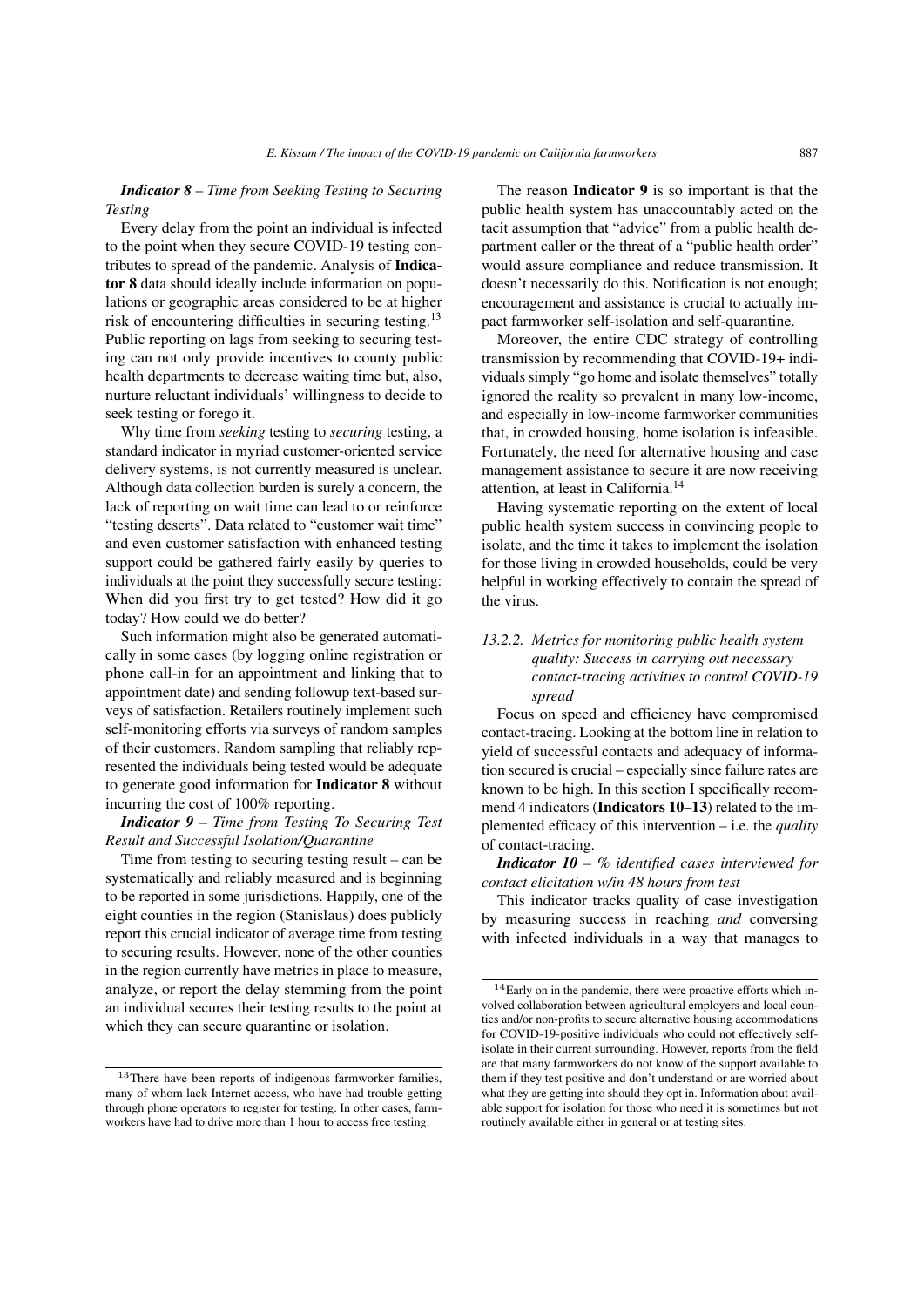elicit the full range of contacts who could have been infected with COVID-19 – with the benchmark of 48 hours based on the importance of speed in the case investigation/contact-tracing process. Speed in reaching cases is crucial for both "backward" contact-tracing (case investigation) and standard "forward" contacttracing.

Indicator 10 is valuable because more rapid connection and more robust communication with cases directly reduces further spread of infection by getting their close contacts tested as rapidly as possible and quarantined if need be. Reports about contact tracing "yield", i.e. successful thorough interviews, indicate concern about speed and success in reaching contacts is warranted, because as few as 35% of those contacted may be willing to give contacts – especially if the contact tracer does not personally "connect".

Contact tracing is an important intermediate step in COVID-19 data collection methodologically akin to snowball sampling (known to be very useful in sampling "hard to reach" populations). Efficacy of contacttracing contributes directly to representativeness of testing data. However, it needs to be remembered that from a data collection perspective, in addition to reaching all identified "close contacts" elicitation of information about their close contacts needs to be fairly complete.

Indicator 10, therefore, among other facets of public health system contact-tracing operations (e.g. database quality and user interface, scheduling of contacts, mode of contact), can provide an actionable indication of the cultural and language competence and communication skills of contact-tracing staff, their knowledge of the community, and different contexts where social mixing is likely to take place, as well as standard call training and implementation issues. Ideally, system performance might be measured for success in reaching the hardestto-reach groups.

## *Indicator 11 – % of contacts identified by cases interviewed within 48 hours*

Success of contact tracing rests both on reaching and talking with contacts rapidly and reaching all of them. Difficulty of reaching close contacts identified by COVID-19+ individuals inevitably varies, so it is unreasonable to expect 100% success since even well-funded, diligent systems have reported contact success as low as 60%. Nonetheless, even if fair benchmarks are hard to establish, simply tracking trends in reaching contacts can provide useful insights into what's working, what is not, and where improvements are needed.

It's worthwhile noting that most of the contact tracing to date has been initialized based on results from PCR- based tests, which where, at best, 1–2 days is required to obtain results and where, at worst test-turnaround time exceeded 7 days – a lag that is generally believed to make testing useless in mitigating COVID-19 spread. With rapid-turnaround antigen testing it becomes possible to determine COVID-19 positivity virtually instantly, thereby making an immediate contribution to controlling spread.

*Indicator 12 – % of new cases linked to other cases*

This indicator, based on recommendations from *Resolve To Save Lives,* is essentially a contact-tracing "completion rate". If a local public health system is consistently unable to link new cases to previouslydetected cases it is failing in its case investigation efforts. This may be because it is not getting adequate information about the context of exposure, because the contact may not be willing to divulge all of their contacts, because of communication skill issues; or other difficulties, e.g. in reliably determining "close contacts" within a large numer of contacts overall. Reasonable benchmarks for assessing system performance are not yet clear – since case investigation cannot be expected to provide *definitive* evidence of the source of exposure in all cases. However, in many cases it can, and success in COVID-19 control is directly related to these linkages and, even if expectation cannot be benchmarked, trends are relevant.

*Indicator 13 – % of new cases among quarantined contacts, by week*

This indicator, also based on recommendations from *Resolve To Save Lives*, is framed so that the desired goal is 100%. It indicates that the local public health system's efforts to speedily quarantine infected individuals is working – successfully assisting the contacts of COVID-19+ cases to quarantine themselves.

Again, issues of language, cultural competence, communication and appropriate mobilization of needed resources for food and economic insecure individuals are part of the challenges here. Indication of a low % may be a function of staffing, training, and/or a measure of successful engagement with and knowledge of the community in which they are working. In some instances, in-home isolation may work well, but in some others, not so well – but here the indicator can be designed to reflect the "client mix" in order to assure that crowded farmworker households are being equitably served.

## *13.3. Improving COVID-19 data collection: Better data, better outcomes*

Better tabulations of the epidemiological data on COVID-19 currently being collected by county health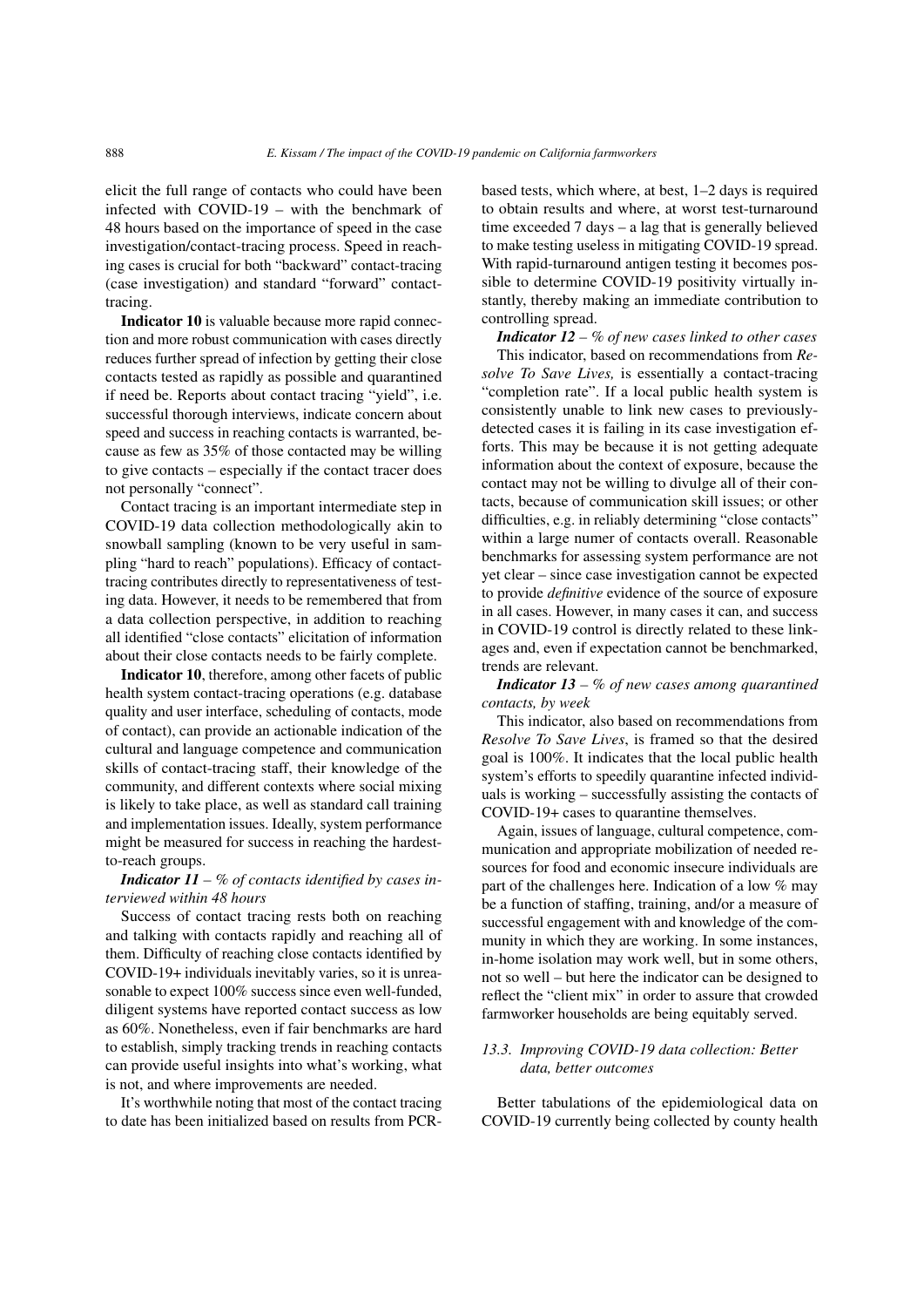departments are feasible and affordable with modest investments of effort.

Improving the *quality of data collected from testing* is more challenging but a necessary investment in improving the reliability of reporting based on those data.

The San Joaquin Valley counties have sought, with limited resources, to facilitate farmworker access to COVID-19 testing. Their success has varied. Some have been proactive and innovative while others have not. However, unfortunately, it has not been adequately understood that efforts to secure more representative data on incidence of COVID-19 simply by increasing volume of testing *do not* necessarily lead to representative data.

Sample bias in testing for COVID-19 constrains the reliability of statistical data derived from that testing. From a statistical perspective, the broad push to increase reliability of reporting on the COVID-19 pandemic by promoting a higher volume of testing is very helpful but does not necessarily solve the underlying problem of sample bias. The regulatory indicator, referred to by the state as "volume" of testing (which I refer to as "density" of testing) inevitably increases the *possibility* that more widespread COVID-19 testing will generate more representative sampling but does not *guarantee* it.

A cause of testing bias – a universal challenge that is, however, more pronounced in the farmworker community than in some other populations – is that the sample of individuals who do seek testing very seldom includes asymptomatic individuals and underrepresents those with very mild cases. This is because lack of economic support for isolation or quarantine provides a disincentive to economically-strapped farmworkers to seek testing due to apprehension that testing might show they are COVID-19-positive. It will be necessary to make testing seem overall "easy and desirable".

The representativeness and overall quality of COVID-19 test-derived data can be greatly improved by giving attention to ways to make the diagnostic encounter effectively contribute to isolation or quarantine and improve vulnerable populations' access to health advice and support services. An approach to testing based on providing "enhanced testing encounters" can improve the representativeness, richness, and reliability of data collected by fostering willingness to seek testing.

Below, I identify some useful features of current COVID-19 data collection by the San Joaquin Valley counties that stem from the need to serve a socioculturally diverse population and suggest improvements that will enhance these endeavors.

## *13.3.1. Positive developments in local COVID-19 testing and suggested improvements*

Each of the options discussed represents a way to improve representativeness of the sampling frame (individuals tested) as a basis for reporting the actual number of COVID-19 cases.

# *13.3.1.1. Partnerships with community health clinics to make COVID-19 testing in the farmworker population more representative*

Community health centers are established widelytrusted resources for farmworker families due to availability of sliding-scale fees for service and linguistically/culturally capable staffing. Consequently countyclinic partnerships are very useful in reducing language and access barriers that keep some sub-populations, including farmworkers, from being tested. Fortunately, some of the San Joaquin Valley counties partnered with these community health centers (FQHCs – Federally-Qualified Health Centers) early on in the pandemic (April-May) to offer free COVID-19 testing at many locations throughout their service areas as a way to make testing more accessible.

However, the system was slower in expanding to the outlying farmworker communities than in setting up testing sites in more urban areas but broadening these partnerships is a positive step in improving representativeness of testing data. As a next step, counties will need to undertake targeted "marketing" efforts to attract sub-populations within the farmworker population who are less motivated to seek testing (e.g. indigenous language minorities not yet reached effectively by community outreach workers, more recently-arrived young male migrants).

It will be particularly important to make sure that the testing encounter is used as an opportunity to develop lasting relationships with the 30%-40% of farmworkers who do not currently have a "medical home". This is a customer service initiative that will pay off by increasing sample representativeness due to wordof-mouth communication by satisfied customers about how COVID-19 testing is friendly and how testing was important to their and their families' well-being. Even if the results of their initial testing encounter show them to be COVID-19-negative, new clients of the community health centers who have gotten useful advice and support will probably be more willing to seek testing in the future if/when they are worried about close contacts with a COVID-19-positive individual.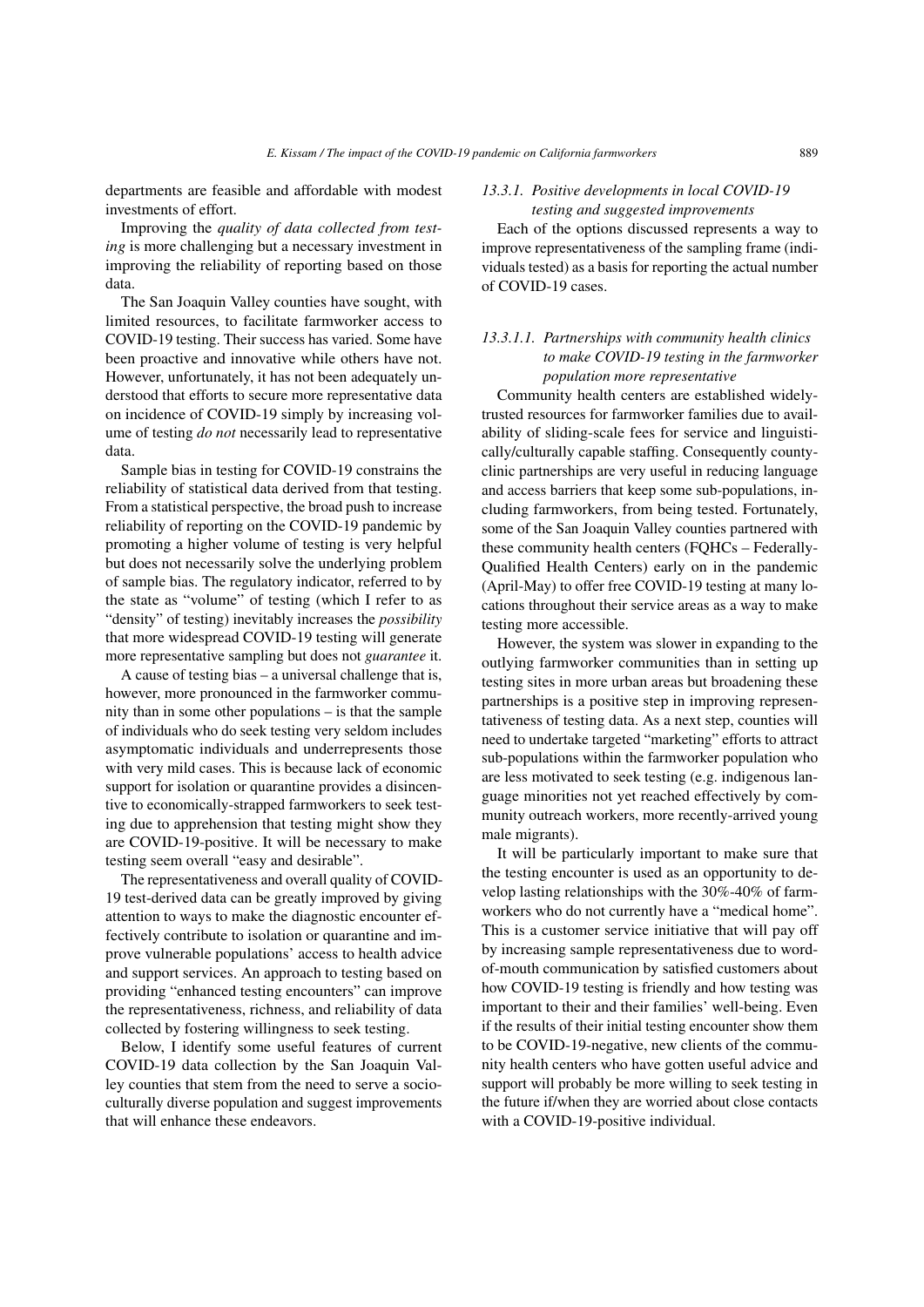# *13.3.1.2. A belated but welcome step forward: California state mandate for adequate COVID-19 testing per 100K population coupled with a health equity metric*

California has begun to rely more heavily on statistical reporting as a management tool in efforts to move counties forward to more aggressively and strategically combat COVID-19. In September, state government pushed county public health systems to increase their COVID-19 testing rate by conditioning approval of county plans for "opening up" their economy by relaxing state-mandated social distancing regulations for local businesses (using a color-coded "traffic light" style system of tiers representing decreasing incidence of COVID-19). Progression to less restrictive tiers is linked to evidence the counties are conducting adequate testing based on a formula that incorporates two separate factors: adequate # of tests/100K population, positivity rate among tests. [\[60\]](#page-31-1).<sup>[15](#page-23-0)</sup>

*Inclusion of the "health equity metric" in California's regulations for reporting on COVID-19*

California's metrics for approving counties' reopening also now require tracking the COVID-19 positivity rate in disadvantaged neighborhoods (the lowest quartile of census tracts as measured by the Healthy Places Index – an indicator based on community characteristics available from ACS or other standard data sources). The expectation that sub-areas in each county should achieve similar levels of success in pandemic control.

The state requires counties to prepare strategic plans with specific activities to overcome COVID-19-related disparities in disadvantaged neighborhoods and communities [\[60\]](#page-31-1). California's decision to include this additional indicator of health equity as part of its framework for incentivizing local COVID-19 control efforts is a welcome and well-designed one. It is the first such effort in the U.S. and will, hopefully, bolster local county government resolve to generate the statistical information needed and to take the steps necessary to meet the state's expectations.

However, the new initiative has been controversial among some local-level public health officers who complain the state is expecting too much from them. It is to be expected that the Healthy Places Index used to identify the problematic neighborhoods may need to be tweaked because the data on COVID-19 weekly incidence is, inevitably, "noisy" but the basic utility of the health equity measure is clear-cut. California's approach provides a straightforward and direct way to overcome the glaring variation in impact of COVID-19 on disadvantaged communities such as the farmworker ones that are the focus of this analysis.

It deserves note, given the counties' complaints, that the newly-imposed state metrics for tracking patterns of COVID-19 do not require new data collection, only new tabulations and reporting. Presumably, the "burden" that is being objected to is not related to agency workload but to local political environment. The "burden" being complained about seems to be primarily the state's expectation that counties actually bring down COVID-19 transmission.

## *13.3.1.3. Testing "whole-households" at once using rapid-turnaround antigen testing*

The Rockefeller Foundation [\[61\]](#page-31-2) and experts [\[62\]](#page-31-3) have argued that antigen testing has great promise for COVID-19 screening in workplaces and schools – because it provides rapid turnaround of test results (within 15 minutes) and because the cost/test is much lower than for PCR/molecular testing. Utilization of this specific technological solution to identifying cases requires careful attention to issues of measurement error and testing logistics (primarily false negative results) but provides a powerful tool to use to improve the representativeness of the sample of tested individuals that provides the basis for reporting, analyzing, and tracking COVID-19. Using rapid-turnaround testing to test the entire household of each individual who seeks testing because of feeling ill or worries about close contact with a COVID-19-positive person cost-effectively improves representativeness of the sample of tested individuals.

From the perspective of quality of data collected and sound reporting of COVID-19 in a farmworker community, the whole-household testing model has the great advantage of providing an excellent opportunity for detection of asymptomatic cases, the apparently healthy population least likely to seek or secure testing. Including these "silent" sources of COVID-19 spread is a prime objective both in terms of immediate action to mitigate spread and as a longer-term investment in reliable surveillance data since improved detection of asymptomatic cases moves us toward a more accurate measurement of COVID-19 prevalence.

Whole-household testing also jumpstarts case investigation by rapidly setting the stage for eliciting a full inventory of the close contacts of infected individuals – discussing simultaneously close contacts who pos-

<span id="page-23-0"></span><sup>&</sup>lt;sup>15</sup>Understandably, given the legal and political context, county testing adequacy is assessed excluding cases in prisons (since testing decisions are made by the state for them). There are also special provisions for very small counties.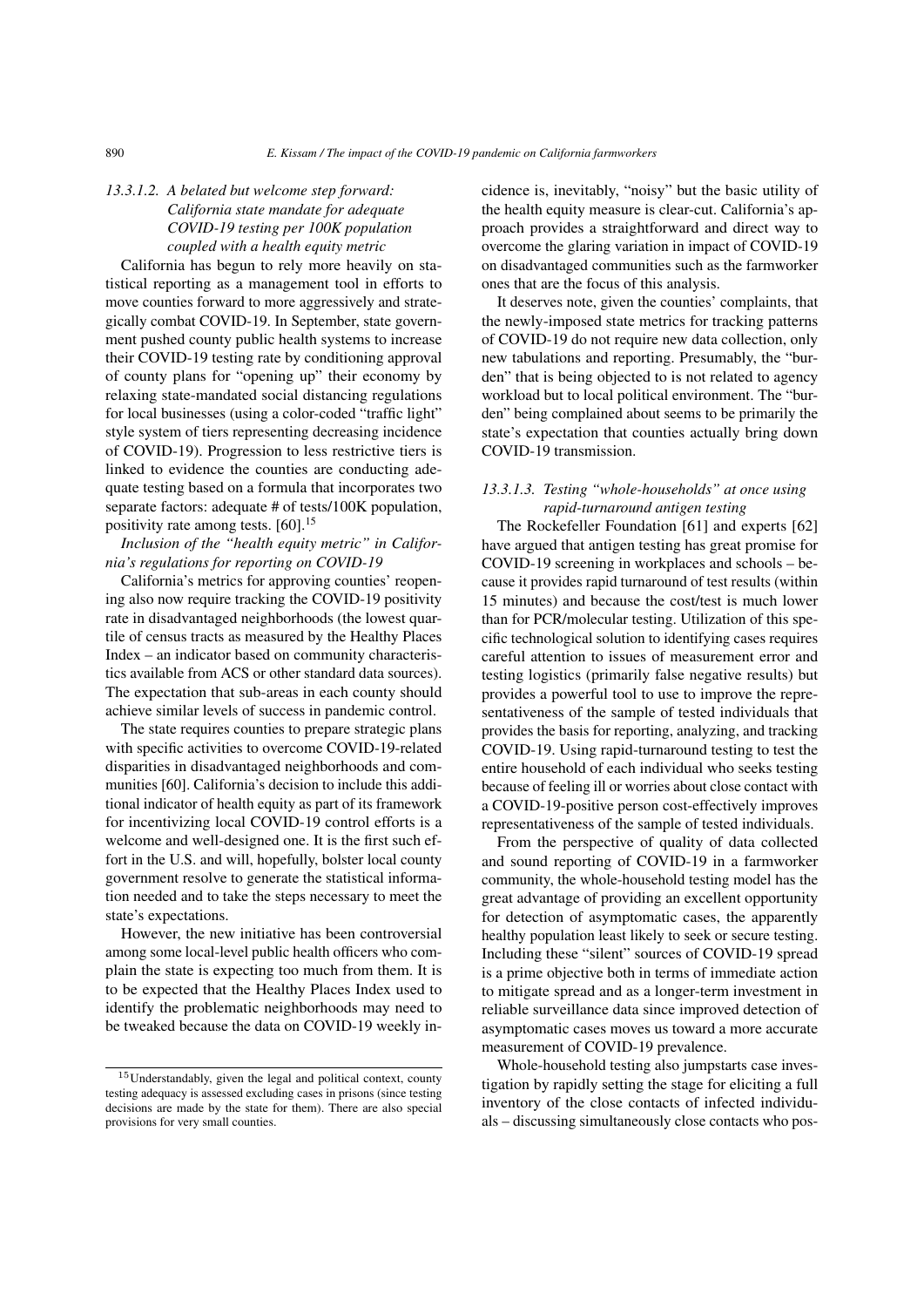sible sources of the index case's infection retrospectively (case investigation) and those who the index case might have infected (contact tracing). Using community health workers who are likely familiar with (and who likely have worked themselves or had family members work in agriculture) makes it easier to identify venues and opportunities for infection, so the questions asked to elicit contacts can be more targeted. For example – Who did you stand next to when the Friday checks were being handed out by the crewleader? And for how long? How crowded was the van you rode in going to work? Was everyone wearing masks or not?

Recall is always an issue in contact tracing. By eliminating the temporal gap between testing/diagnosis and initiating contact-tracing, it is likely that quality of an index case's recall can be improved (since the reference period is typically about 1 week prior to presumed data of infection). By eliminating the social distance between the data collector (in-person conversation with a contact-tracer embedded in the whole-household testing team) and the COVID-19-positive index case it is possible to elicit a more complete inventory of close contacts is inevitably better than the inventory elicited in even the best "cold call" by a telephone interviewer from a "government" (public health) agency.

Improvement in case investigation and contacttracing success as well as quality of information elicited in a face-to-face encounter, then, can significantly improve the representativeness of community-level sampling because, of course, the contact-tracing process is, from a research/surveillance perspective, a method to generate a snowball sample. Methodological analysis of survey research in hard-to-survey populations suggests that snowball sampling competes very well with standard multi-stage random sampling using standard lists – but only if there is trust between the interviewer and the respondent.

*ÓRALE COVID-19 – upcoming: A pilot of the recommended improvements – tailored to farmworker communities*

A new initiative by the University of California-Davis, ÓRALE COVID-19, initiated as part of the National Institute of Health's RADX-UP (Rapid Acceleration of Diagnostics-Underserved Populations) will take advantage of the low cost of antigen testing by transforming testing deployment based on rationing of test access to an approach that promotes "whole household testing". The approach will be to provide free mobile testing that is accessible by farmworker families close to home and encourage not only individuals who may be worried about whether they have contracted COVID-

19 but, also, everyone in their household to come to the local test.<sup>[16](#page-24-0)</sup> It is expected that this approach can address four issues that currently constrain the reliability of testing data. Whole-household testing can be expected to:

- 1) increase identification of asymptomatic cases of COVID-19 (family members who are close contacts of a person seeking testing because of exposure or illness
- 2) By reducing fear, uncertainty and stress, encourage household members to rapidly seek help if/when further testing is needed down the road due to a new exposure
- 3) By effectively arranging wrap-around services for farmworkers who are ill with COVID-19 improve "customer" satisfaction and encourage them to encourage others to seek out testing
- 4) By managing the possible requirements for retesting of false negatives, given limitations of antigen testing, improve detection of COVID-19 cases (since a primary reason for a false negative test is testing too soon after infection before viral load has built up).

## *13.3.1.4. Deploying rapid-turnaround testing in community-friendly high-traffic venues*

Survey research with various hard-to-reach populations (e.g. men having sex with men, undocumented immigrants, Latino immigrant households the San Joaquin Valley) has shown that enhanced intercept interviewing (time-space continuum sampling) can yield a more representative sample of the farmworker and immigrant population than standard multi-stage sampling (because the initial sampling frame available in standard address lists) is typically systematically flawed due to omission of the most marginalized households – in particular those living in hidden, illegal housing units adjacent to a "main house".

<span id="page-24-0"></span><sup>16</sup>A family of five might arrive at the mobile testing van at a local park or school, a 5-minute walk from their house. While waiting for test results, community health workers on the testing team can establish an informal relationship with the family, secure initial information from each on their close contacts outside the household, and initiate discussion of ways in which a family member could selfisolate if it turns out someone in the household is COVID-19-positive. If it turns out the COVID-19-positive individual in the household is a breadwinner, discussion could, turn immediately to options for securing economic support during self-isolation. Or if the COVID-19 positive person is a child, conversation could move toward talking over precautions to minimize within-household transmission, and other contacts who may be at risk, such as parents'work mates, other students, family, etc.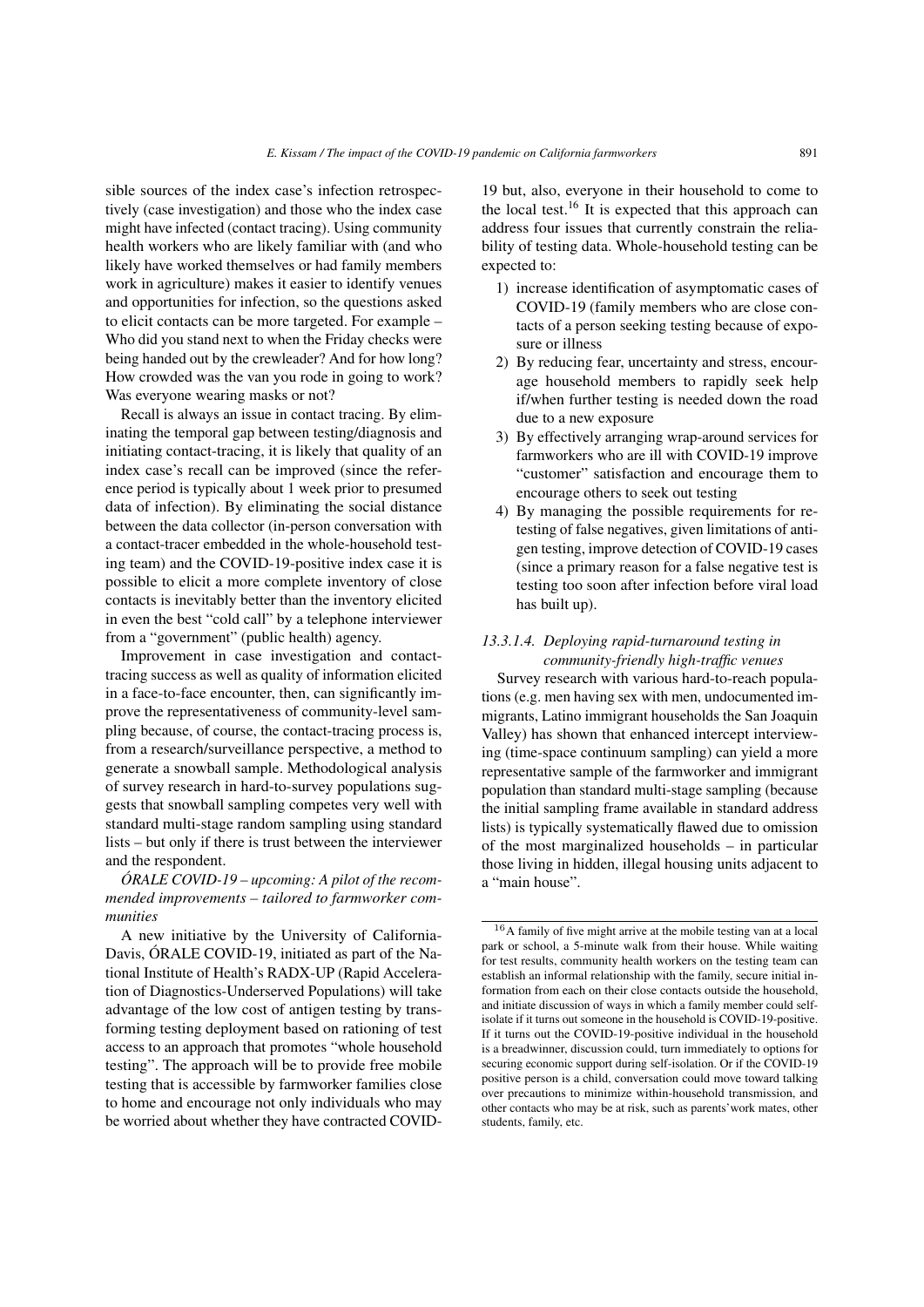A similar rationale makes rapid-turnaround testing in community-friendly high-traffic venues helpful as a way to decrease sample bias in COVID-19 testing. An advantage of systematically identifying promising testing venues (surveillance points) after developing a full inventory of frequently-visited venues in a community (e.g. ethnic grocery stores or supermarkets, play areas, flea markets) is that sampling/testing venues can be chosen to recruit a particular sub-population to test that might not otherwise be easily reached (in the San Joaquin Valley, for example, Punjabi farmworkers, a growing portion of the labor force).

Another potentially promising approach might include testing provided at special community events or celebrations; such events have already been used for many years to offer health screening to hard-to-reach populations.

The viability of these approaches has been demonstrated in a low-income Latino neighborhood (the Mission District of San Francisco) by a research team from the University of California, San Francisco (UCSF), a leading institution in research on and response to COVID-19. UCSF initially offered PCR testing in community-friendly venues such as schools and parks by partnering with a community-based coalition, Unidos en Salud, to advertise and promote easy-access testing. They subsequently offered testing at a heavilyused BART plaza (Bay Area subway system station) that is the center of the neighborhood.

The UCSF research team's description of the demographic and socioeconomic profile of the population tested in April provides a good idea of the utility of the approach. Although the testing data over-represented affluent White households in the target census tract, the Latino sub-sample appears to be representative of the local heavily immigrant, "hard to reach" population. Additional data collected during the in-person testing encounters show that sample bias, while observable, can be adjusted for when the testing encounter includes queries to securekey demographic and socioeconomic descriptors of the individual being tested (as distinct from standard testing encounter where only a bare minimum of demographic information is collected).

# *13.3.1.5. Promoting bi-weekly antigen test screening at agricultural worksites*

Agricultural employers typically use temperature and symptom observation as screening tools for workers coming to the site. Even though this practice is based on CDC guidance, these are, unreliable measures for identifying COVID-19-positive individuals because they miss the pre- and a-symptomatic individuals. Only about 40% of COVID-19+ individuals initially present with fever and a high proportion of transmission (50%) is from pre-symptomatic individuals. About 40% of all cases are asymptomatic [\[63\]](#page-31-4).

Instituting bi-weekly workforce screening using antigen testing can improve the representativeness of the sample of tested individuals because it is not based on personal preference/demand for testing but is close to a 100% sample of the farmworkers at each site tested. It can be expected to identify a-symptomatic and pre-symptomatic individuals as well as those who are feeling mildly ill. If repeated bi-weekly, say, on Mondays and Fridays, it will be possible to identify pre-symptomatic individuals who tested with a falsenegative because their viral load had not built up enough since infection. Bi-weekly testing presents an attractive balance between accuracy and cost because the mean time from infection to symptoms in COVID-19 is about 5.5 days and viral load rapidly builds up from 2–3 days after infection and persists for an additional 5–7 days.

It is not clear to what extent agricultural employers will be willing to implement routine workplace screening, however, because there are costs and logistics entailed – potentially both for workers'time, testing per-sonnel, and testing kits.<sup>[17](#page-25-0)</sup> However, such costs can be framed as "COVID-19 insurance". Part of promoting rapid-turnaround testing to replace fallible temperature screening and identify "seeds" of outbreaks at a worksite will require messaging to agricultural employers about the cumulative costs of an undetected COVID-19 outbreak at their worksite.

Ultimately, adoption may rest on the specific testing solutions available in 2021 [\[64,](#page-31-5)[65\]](#page-31-6). The ideal test would be an antigen test requiring only a saliva sample (more user-friendly than nasopharyngeal swabbing and according to some reports more reliable). However, it is not yet clear exactly when such tests will become available.

## *13.3.1.6. Improving messaging to encourage more*

*widespread efforts to seek COVID-19 testing* Incomplete information and misleading beliefs fostered by flawed CDC messaging about COVID-19 that were subsequently copied by the downstream public health entities disseminating information to the public

<span id="page-25-0"></span><sup>17</sup>Total costs for workplace screening of farmworkers using antigen testing should be about \$160/worker/month – including the cost of tests, testing personnel, and paid time for workers being tested. Such costs can be seen as "COVID-19 insurance".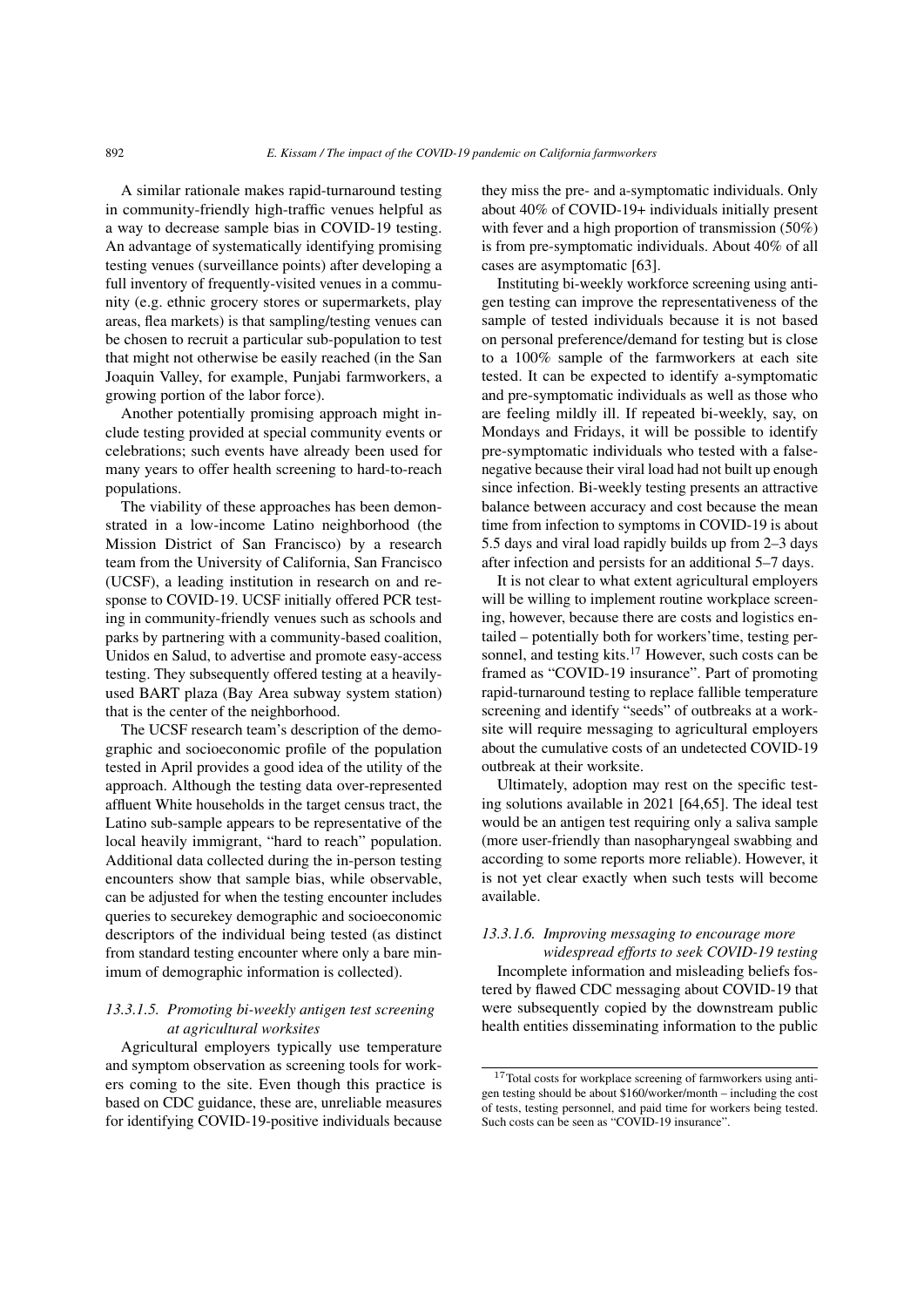have had a negative impact on the motivation and aspirations of farmworkers (and others) uncertain about whether or not to seek testing for potential COVID-19.

CDC's efforts to downplay both the *risk factors* contributing to likelihood of SARS-CoV-2 infection and *consequences* of COVID-19 illness, have, simultaneously undermined response and compromised the reliability of epidemiological reporting on COVID-19 spread by decreasing efforts to seek testing, thereby contributing to sample bias.

Improved messaging on COVID-19 transmission – e.g. via aerosol and from minimally symptomatic or asymptomatic children to adults and vice versa – as well as full disclosure of possible health consequences of COVID-19 (e.g. prevalence of "long-haulers" unable to work for 2–3 months or longer, cardiovascular sequelae even among asymptomatic cases) can have a positive impact by strengthening the resolve of asymptomatic and minimally-symptomatic working-age farmworkers and their family members to seek testing or diagnosis by a health care provider.

To date, the county public health systems in the San Joaquin Valley have relied primarily on mainstream media for informing the public about COVID-19 and did not, until August, 2020 begin to implement much messaging to reach vulnerable populations such as farmworkers to provide anything beyond broadly-framed basics – presumably due to the hierarchical nature of the U.S. public health system making them feel that going beyond CDC pronouncements is risky.

Public pressure for accountability will be required to nudge them toward taking the necessary step toward "full disclosure" of the facts about COVID-19 but, once they do, it is reasonable to expect the benefits will include improved uptake of testing opportunities and improvements in representativeness of testing data that are collected.

## 14. Conclusions – The role of local statistical reporting and how it can and should help to stamp out COVID-19

The traditional view that epidemiological data, statistical analysis, and findings should simply be produced, framed, and disseminated to communicate with a relatively homogenous audience of professionals is untenable in the context of COVID-19 response. In an era with worrisome anti-science stances taken by national leaders in a number of countries and where critical policy and programmatic decisions are made on the basis of complex statistical tabulations that are increasingly contentious, the need for transparency and clarity in official agencies' reporting of statistical information to the public is increasingly urgent. Improved statistical reporting at the local level is crucial because local data collection and reporting are the foundation for state and national reporting and formulation of strategic response.

The immediate challenge is to better configure communication on patterns of COVID-19 transmission and consequences of COVID-19 illness to the public – because this is the most powerful and, for the moment, *only* tool available in the battle.

However, there are also long-run reasons for improvement. To sustain sound, functional democracy in the 21st century where so many decisions are based on analysis of a torrent of statistical data, it is necessary to find effective ways to generate and disseminate information to "the public". This requires thoughtful presentation of relevant and reliable information to diverse audiences within the general public (such as language minorities, and in regions such as the San Joaquin Valley, the farmworker households and local civic activists) to enhance their ability to make significant, positive contribution to the collective efforts to suppress the pandemic – even as vaccine(s) and better treatments become available.

There are now opportunities to reboot U.S. national response to the COVID-19 pandemic. But the unsteady trajectory of United States official statistical agencies, CDC, HHS, FDA, and various other federal agencies (e.g. the Department of Labor's Occupational Safety and Health Administration) in disseminating crucial statistical information on COVID-19 during the first year of the pandemic has jeopardized not only public participation in dialogue and decision-making about COVID-19 response but exacerbated inherent conflicts between economic and public health priorities.

Dysfunctional national leadership has also contributed to a cascade in which failures and distortions at the top of a hierarchical public health system were propagated downward to states, and to local government, i.e. counties, and municipalities. It is now time to transition into more effective national-state-local collaboration in confronting the pandemic.

The inconsistently and vaguely-articulated definition of "outbreaks" and "type of transmission" are cases in point. Statistical analysis and reporting need to be better linked toward hypothesis generation – toward suggesting strategic priorities and "pressure points" for more effective intervention. It is possible that county public health authorities want to leave hypothesis gen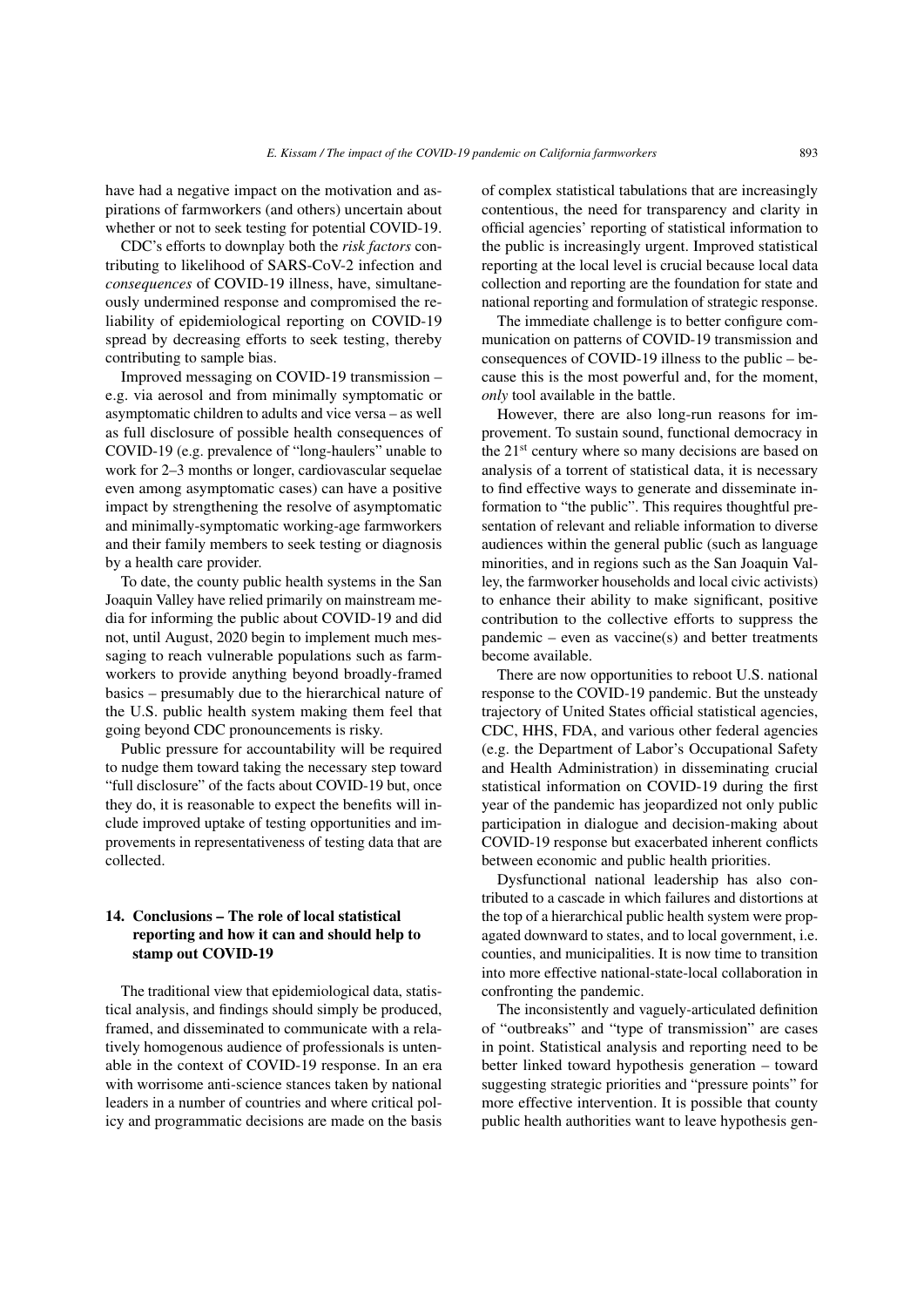eration and testing to academic researchers, but in actuality, more public engagement and input, collective inquiry and a form of "crowdsourcing" for identifying action-research directions, has great promise.

Improvements in the local "feeder" system for generating and disseminating statistical information can allow stakeholders to more clearly discern the dimensions of the pandemic and respond better. Improved reliability, clarity, and precision of information from county public health departments are needed as a basis for generating deeper insights into the epidemiology of COVID-19 and in order to generate the best possible input for strategic local government response (i.e. level of funding, priority-setting, programmatic initiatives) to suppress transmission.

Although the current analysis focuses on a specific vulnerable population in a distinctive sociopolitical context (communities in California with high concentrations of immigrant farmworkers), similar issues are likely to arise in local, national, and international COVID-19 response across the globe – especially in regions and countries with a good deal of ethnic/racial diversity and/or socioeconomic disparities. Because the San Joaquin Valley has so many similarities to the situation in less-developed countries – underfunded public health agencies with limited management and professional capacity being confronted with a major crisis – lessons learned from the U.S. experience are quite relevant to global pandemic strategy.

This can be seen from the situation in Mexico – a middle-income country – where authoritarian antiscience national leadership coupled with serious missteps in plans for generating sound statistical data on the impact on COVID-19, has resulted in a tragicallyflawed response to the pandemic. Mexico's arrogant reliance on its Instituto Mexicano de Seguro Social (IMSS) Clinics to provide an adequate sentinel system for monitoring COVID-19 response, despite wellknown shortcomings, shows the tragic consequences of statistical reporting where the official statistical data collection and reporting strategy is designed to demonstrate a convenient, preferred outcome – i.e. the minimal impact of COVID-19 [\[66\]](#page-31-7). Unfortunately, similar processes have threatened the integrity of the United States' reporting on COVID-19 as President Donald Trump called for "slowing testing down" [\[67](#page-31-8)[,68\]](#page-31-9) and antipathy toward assessments by researchers, epidemiologists and public health officials, undercut efforts to reduce transmission through use of face masks and requirements for social distancing in business, and jeopardized public trust in potential vaccines.

The analysis presented here shows that even with limited public health system resources it is not too difficult to go beyond a rudimentary framework of reporting on COVID-19 in local jurisdictions to provide a quantitative estimate of the extent of the disproportionate impact of COVID-19 among farmworkers and their families. The analysis presented here offers straightforward practical steps that can be taken to identify the specific societal factors contributing to the disproportionate impact of COVID-19 on the vulnerable population of farmworkers and their families.

The analysis of cumulative incidence of COVID-19 in farmworker communities also shows that the "impact" of COVID-19 on the vulnerable population of farmworkers, is not fully captured by analyzing race/ethnic disparities. The analysis identifies several specific socioeconomic factors that need to be well understood and urgently addressed to assure optimal response: work in an essential industry, overcrowded housing, lack of access to testing due to maldistribution of testing sites, and hesitation within the population to secure testing and/or health care due to the lack of economic support and wraparound services to make self-isolation or quarantine viable for undocumented workers ineligible for pandemic assistance.

This sort of analysis of the situation in the San Joaquin Valley and other areas of labor-intensive agricultural counties in California and across the U.S. shows that reporting on COVID-19 as it affects a particular vulnerable population such as farmworkers does not entail untoward burden. It is technically feasible without undue expenditure – based on identifying farmworker communities and looking at the impact COVID-19 has had on each.

California took a bold and innovative step forward in October by instituting its new "health equity" metric as a factor in state approval of counties' "opening up" for less-intensive social distancing in businesses. This will hopefully nudge recalcitrant local government toward serious, proactive efforts to generate better data and to analyze those data and deploy insights based on those analyses to improve response. They will need technical assistance in doing this. However, even with serious state and local budget pressures from the pandemic, there remains unallocated federal funding for emergency response to COVID-19 and, hopefully, a new federal administration that places a greater emphasis on public safety will pitch in to assist also.

It is unfortunate that 2020 has been a year in which the ongoing conflict between scientifically-driven decision-making popular demand for relaxation of the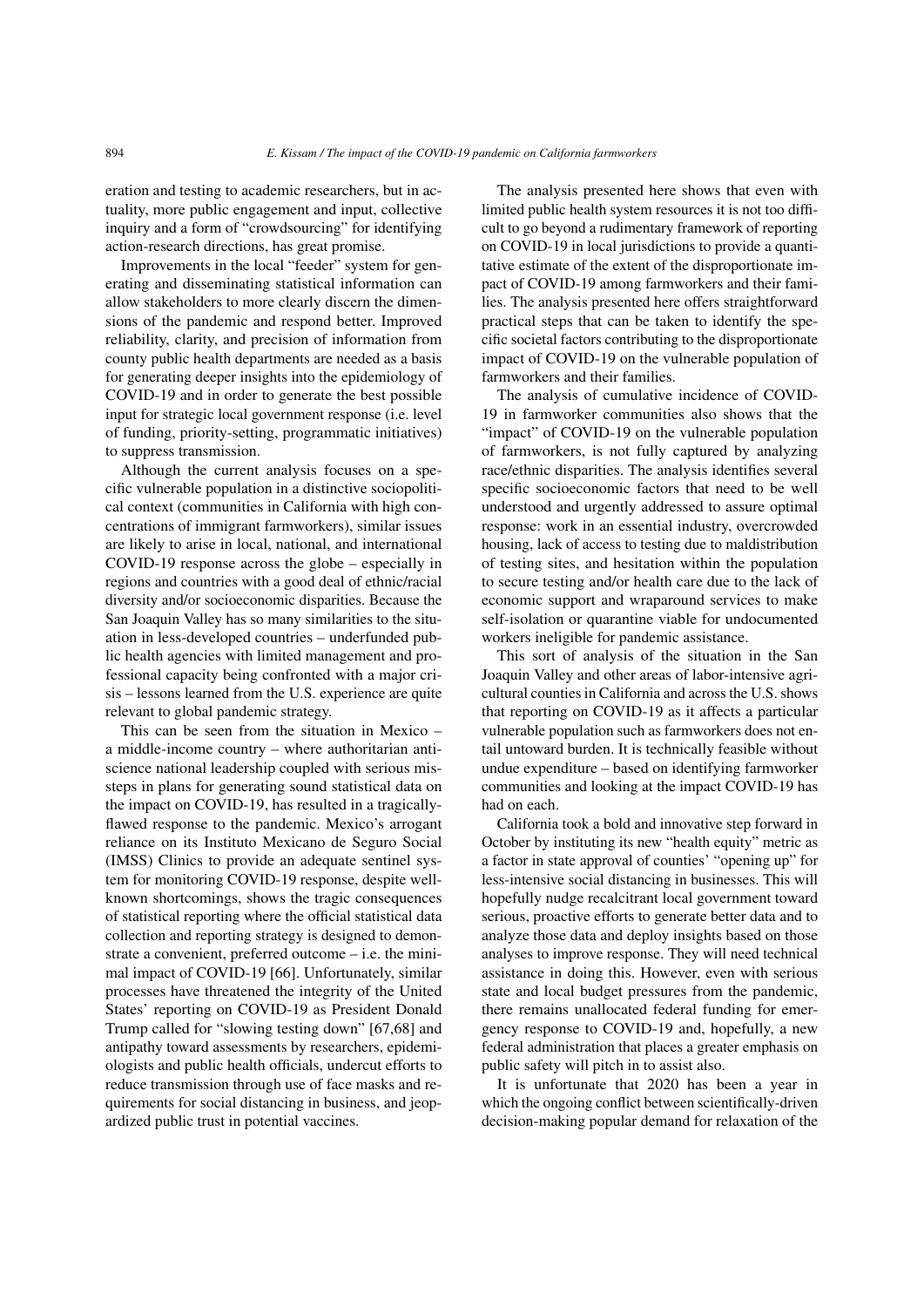"non-pharmaceutical" intervention measures that were necessary to manage the COVID-19 pandemic has been so intense. This ideological conflict has been incorrectly framed by anti-science politicians as one that pits "technocracy" against "democracy". But, the debate can be more usefully re-framed as dialogue as to how one strand of evidence-based decision-making, in this specific case, statistical reporting, can be improved so as to better contribute to the collective and widelyembraced objective of meaningfully engaging the full spectrum of community members, in this case, not just the elite, but also Latino/a farmworkers, their families, and the civic activists and local leaders in their communities, in empirically-based, rational discussion of the best practical strategies to confront COVID-19.

To accomplish this, it will be important to keep in mind that the hoped-for panacea of a COVID-19 vaccine will not provide an immediate solution to the COVID-19 pandemic, that civic engagement will still need to play a crucial role in COVID-19 response. Dr. Anthony Fauci, Director of the National Institute for Allergy and Infectious Diseases, a national leader in COVID-19 strategy, explained in mid-September that most of 2021 will be a year in which response strategy will require both non-pharmaceutical interventions and diligent efforts to distribute whatever vaccine becomes available and promote uptake [\[69\]](#page-31-10).

Hopefully, farmworkers will rank high, along with other high-risk populations such as health care providers, public safety personnel, and other vulnerable populations such as the homeless and elderly residents in long-term care facilities, in national and state priorities for COVID-19 vaccination. Strategically, it will be desirable to have farmworker-oriented vaccination campaigns underway before the peak summer season of 2021 draws farmworkers back into the fields and packing sheds. New challenges and opportunities will almost certainly arise in statistical analysis and reporting progress about progress in the vaccination campaign.

As the United States and the world moves onward into the phase of fighting the COVID-19 pandemic with vaccination campaigns and improved treatment options, there is the promise that improved approaches to collecting, analyzing, tabulating, and disseminating the statistical data can have a tangible positive impact by more effectively engaging the public in public health systems operational decision-making at the local level as well as at the state and national level.

#### Acknowledgments

I am grateful to Dr. Richard Mines for sharing tabulations of data on farmworker housing conditions in the Salinas Valley that provided a basis for a detailed analysis of the relationship between crowded housing and COVID-19 prevalence. Dr. Mines also very kindly shared insights from his analysis of the distribution of indigenous farmworker households in California.

I am also very grateful to Dr. Jo Ann Intili, my wife and co-trustee of the Werner-Kohnstamm Family Giving Fund, for her tireless partnership in our collaborative efforts since the pandemic began to advocate for enhanced strategies and effective interventions to combat COVID-19 in communities of farmworkers and immigrants.

Ongoing dialogue with fellow researchers and community activists working on behalf of farmworkers' and immigrants' well-being in the midst of the pandemic has been tremendously valuable in keeping me up to date on constant developments. Here in California I am particularly grateful to Noe Paramo of California Rural Legal Assistance Foundation, Oralia Maceda of the Centro Binacional Para el Desarollo Indigena Oaxaqueño, Jorge San Juan, Cindy Quezada at the Sierra Health Foundation, Naindeep Singh of The Jakara Movement, and Dr. Sergio Aguilar-Gaxiola at the Center for Reducing Health Disparities, University of California, Davis, as well as our longtime colleagues, Greg Asbed, Marley Moynahan, Gerardo Reyes, Laura Germino, and Lucas Benitez of the Coalition of Immokalee Workers in Florida, for sharing their insights and expertise about farmworkers and COVID-19.

#### References

- <span id="page-28-0"></span>[1] U.S. Dept. of Labor. Accessing the Public Use Data Files; California National Agricultural Worker Survey Public Use Data 2014–2016 (weighted). 2020 (Sept 21). Available from: https://www.dol.gov/agencies/eta/national-agriculturalworkers-survey/data/accessing-data-files.
- <span id="page-28-1"></span>[2] Diamond D. Trump officials interfered with CDC reports on COVID-19. Politico. 2020 (Sept 11). Available from: https:// www.politico.com/news/2020/09/11/exclusive-trumpofficials-interfered-with-cdc-reports-on-covid-19-412809.
- [3] Owermohle S. E-mails show HHS official trying to muzzle Fauci. Politico. 2020 (Sept 9). Available from: https://www. politico.com/news/2020/09/09/emails-show-hhs-muzzlefauci-410861.
- [4] Mandavilli A. After Criticism, CDC Reverses COVID-19 Guidelines, on Testing People who were Exposed, New York Times 2020 [updated 2020 Oct 2; cited 2020 Sept 18]. Available from: https//www.nytimes.com/2020/09/18/world/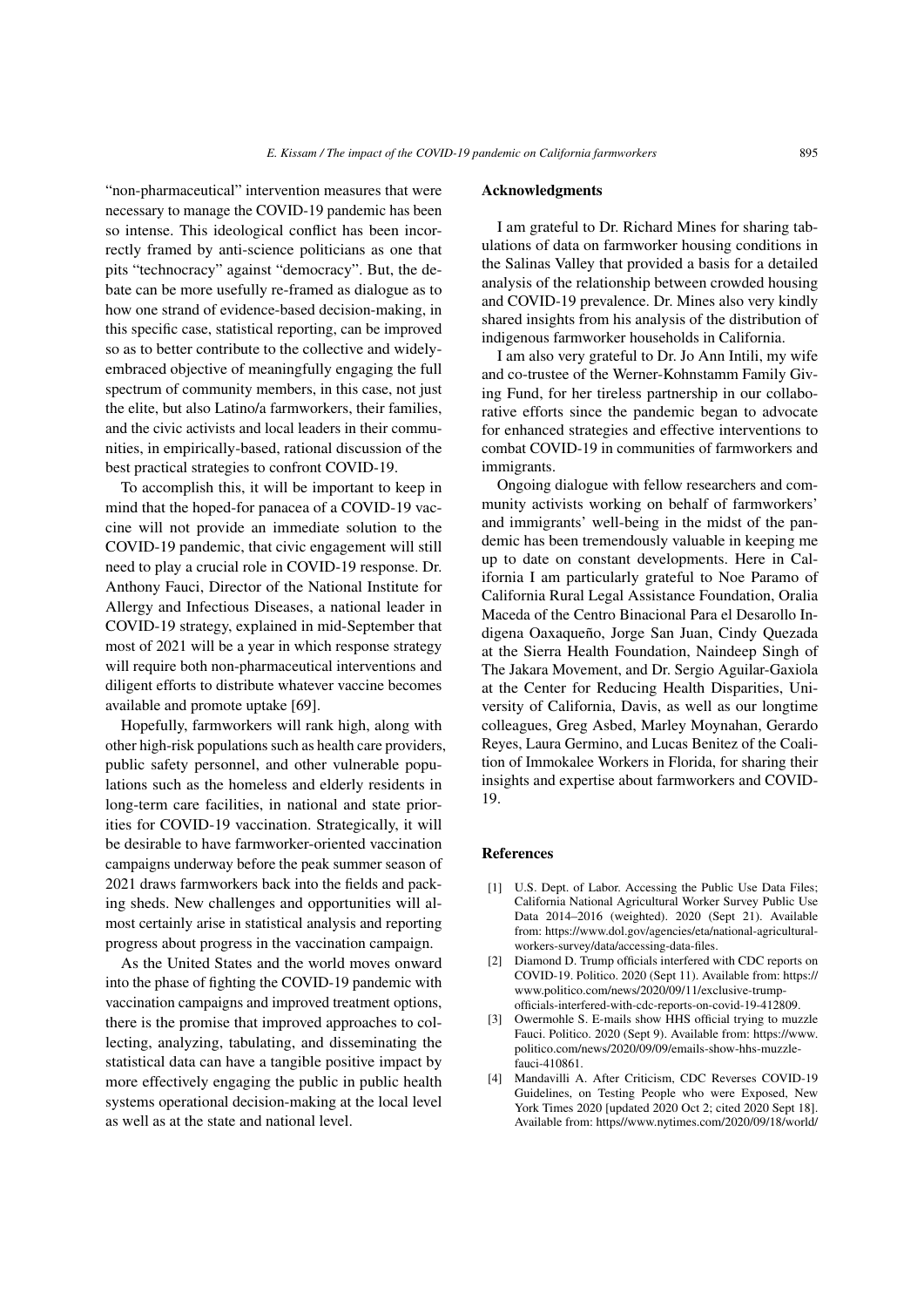covid-19-coronavirus.html?campaign\_id=60&emc=edit\_na\_ 20200918&instance\_id=0&nl=breaking-news&ref=cta&regi \_id=55065485&segment\_id=38479&user\_id=ce4adac3e6266 d74347fa786b2dc753f#link-7adf3bad.

- <span id="page-29-0"></span>[5] Ballhaus R, Armour S, McKay B. A Demoralized CDC Grapples with White House Meddling and Its Own Mistakes. Wall Street Journal 2020 [cited 2020 Oct 15 11:42 EST]. Available from https//www.wsj.com/articles/ademoralized-cdc- grapples-with-white-house-meddling-andits-own-mistakes- 11602776561.
- <span id="page-29-1"></span>[6] Tobias M. Coronavirus outbreak at Fresno-area company has critics calling for more transparency. Fresno Bee. 2020 (July 10). Available from: https//www.fresnobee.com/news/coron avirus/article243972602.html.
- <span id="page-29-2"></span>[7] European Centre for Disease Prevention and Control. Event Background COVID-19. [updated 2020; Sept 24; cited 2020 Sept 9]. Available from: https//www.ecdc.europa.eu/en/novelcoronavirus/event-background-2019.
- <span id="page-29-3"></span>[8] Cheng A. Chinese Authorities Admit Improper Response to Coronavirus Whistleblower. National Public Radio 2020 Mar 19. Available from: https//www.npr.org/sections/coronaviruslive-updates/2020/03/19/818295972/chinese-authoritiesadmit-improper-response-to-coronavirus-whistleblower.
- <span id="page-29-4"></span>[9] Lacina L. Should you wear a face mask? WHO officials weigh in at today's COVID-19 briefing. World Economic Forum. 2020 Mar 30. Available from: https//www.weforum.org/ agenda/2020/03/who-should-wear-a-face-mask-30-marchwho-briefing/.
- <span id="page-29-5"></span>[10] Goodnough A, Sheikh K. CDC Weighs Advising Everyone To Wear A Mask. NYTimes 2020 [updated 2020 May 7; published 2020 Mar 31; cited 2020 Sept 9]. Available from: https//www.nytimes.com/2020/03/31/health/cdc-maskscoronavirus.html.
- <span id="page-29-6"></span>[11] He J, Guo Y, Mao R, Zhang J. Proportion of asymptomatic coronavirus disease 2019: A systematic review and metaanalysis. J Med Virol. 2020 Jul 21: 1–11. Available from: 10.1002/jmv.26326.
- <span id="page-29-7"></span>[12] Centers for Disease Control and Prevention. COVID-19 Pandemic Planning Scenarios. CDC 2020 [updated July 10, 2020]. Available from: https//www.cdc.gov/coronavirus/2019 ncov/hcp/planning-scenarios.html.
- <span id="page-29-8"></span>[13] Barry R, Eastwood J, Overburg P. Coronavirus Hit the US. Long Before We Knew. Wall Street Journal. 2020 (Oct 9). Available from: https//www.wsj.com/articles/coronavirus-wasspreading-in-u-s-months-before-travel-bans-and-lockdowns-11602277918.
- <span id="page-29-9"></span>[14] Moore JT, Ricaldi JN, Rose CE, et al. Disparities in Incidence of COVID-19 Among Underrepresented Racial/Ethnic Groups in Counties Identified as Hotspots During June 5–18, 2020–22 States, February – June 2020. MMWR Morb Mortal Wkly Rep 2020; 69: 1122-1126. doi: 10.15585/mmwr.mm6933e1.
- <span id="page-29-10"></span>[15] Artiga S, Corallo, B, Pham O. Racial Disparities in COVID-19: Key Findings from Available Data and Analysis, Kaiser Family Foundation, August 17, 2020 https://wwwkff.org/reportsection/racial-disparities-in-covid-19-key-findings-fromavailable-data-and-analysis-issue-brief/.
- <span id="page-29-11"></span>[16] Centers for Disease Control and Prevention. COVID-19 Hospitalization and Death by Race/Ethnicity. CDC; Coronovirus Disease 2019 (COVID-19); Cases Data & Surveillance. 2020 [updated 2020 Aug 18]. Available from: https//www.cdc.gov/ coronavirus/2019-ncov/covid-data/investigations-discovery/ hospitalization-death-by-race-ethnicity.html.
- <span id="page-29-12"></span>[17] U.S. Department of Labor. National Agricultural Worker Survey. Data Table 13 (California) – Hired Crop Worker De-

mographics, California estimates 6 time periods. Available from: https//www.dol.gov/agencies/eta/national-agriculturalworkers-survey/research/data-tables.

- <span id="page-29-13"></span>[18] Rodriguez-Diaz CE, Guilamo-Ramos V, Mena L, Hall E, Honermann B, Crowley JS et al. Risk for COVID-19 infection and death among Latinos in the United States: examining heterogeneity in transmission dynamics. Annals of epidemiology. 2020; 10.1016/j.annepidem. 2020.07.007 Available from: https//jhu.pure.elsevier.com/en/publications/risk-for-covid-19-infection-and-death-among-latinos-in-the-united.
- [19] Jordan M, Oppel RA Jr., For Latinos and Covid-19, Doctors Are Seeing an 'Alarming' Disparity. New York Times; 2020 (May 8).
- [20] Webb HM, Nápoles AM, Pérez-Stable EJ. COVID-19 and Racial/Ethnic Disparities. JAMA. 2020; 323(24): 2466-2467. doi: 10.1001/jama.2020.8598.
- <span id="page-29-14"></span>[21] Moore JT, Ricaldi JN, Rose CE, et al. Disparities in Incidence of COVID-19 Among Underrepresented Racial/Ethnic Groups in Counties Identified as Hotspots During June 5–18, 2020 – 22 States, February-June 2020. MMWR Morb Moral Wkly Rep 2020; 69: 1122-1126. doi: 10.15585/mmwr.mm69 33e1external.icon.
- <span id="page-29-15"></span>[22] U.S. Department of Labor. National Agricultural Worker Survey (NAWS). Employment and Training Administration. Available from: https://www.dol.gov/agencies/eta/nationalagricultural-workers-survey/research/data-tables.
- <span id="page-29-16"></span>[23] Cook L, Gray A. Official statistics in the search for solutions for living with COVID-19 and its consequences. Statistical Journal of the IAOS. 2020; 36(2); 253-278. doi: 10.3233/SJI-200671.
- <span id="page-29-17"></span>[24] Kissam E. Keeping Farmworkers Safe At Work and At Home In The COVID-19 Pandemic. WKF Fund Working Paper. 2020 (March 28). Available from: http//www.wkfamilyfund. org/docs/.
- <span id="page-29-18"></span>[25] Delamater PL, Street EJ, Leslie TF, Yang Y, Jacobsen KH. Complexity of the Basic Reproduction Number  $(R<sub>0</sub>)$ . Emerging Infectious Diseases. 2019; 25(1): 1-4. 10.3201/eid2501.171901. Available from: https//www.wkfam ilyfund.xgov/eid/article/25/1/17-1901.
- <span id="page-29-19"></span>[26] County of Los Angeles Public Health. LA County COVID-19 Surveillance Dashboard. Available from: http//dashboard. publichealth.lacounty.gov/covid19\_surveillance\_dashboard/.
- <span id="page-29-20"></span>[27] Centers for Disease Control and Prevention (CDC). Worker Safety & Support; Community, Work & Schools: Workers and Employers: Agricultural Workers and Employers; Interim Guidance from CDC and the US. Department of Labor. 2020 (updated 2020 Jun 11). Available from: https//www.cdc.gov/ coronavirus/2019-ncov/community/guidance-agriculturalworkers.html.
- <span id="page-29-21"></span>[28] Sowder A. Dozens of Tennessee strawberry pickers test positive for COVID-19. The Packer. 2020 (June 30). Available from: https//www.thepacker.com/article/dozens-tennessee-str awberry-farm-workers-test-positive-covid-19.
- [29] Bailey B. Dramatic increase in COVID-19 cases at Norfolk farm. Newburgh Gazette. 2020 (June 2).
- [30] Wozniacka G. Farmworkers Are in the Coronavirus Crosshairs. Civil Eats. 2020 (Mar 25). Available from: https//civileats.com/ 2020/03/25/farmworkers-are-in-the-coronavirus-crosshairs/.
- [31] Reyes J. Workers at SunDate packing facility test positive for coronavirus. News Channel 3; KESQ News. 2020 (April 2, published 4:56 pm). Available from: https//kesq.com/news/ 2020/04/02/workers-at-sundate-packaging-facility-testpositive-for-coronavirus/.
- <span id="page-29-22"></span>[32] Martin M. With tight living spaces and work that's not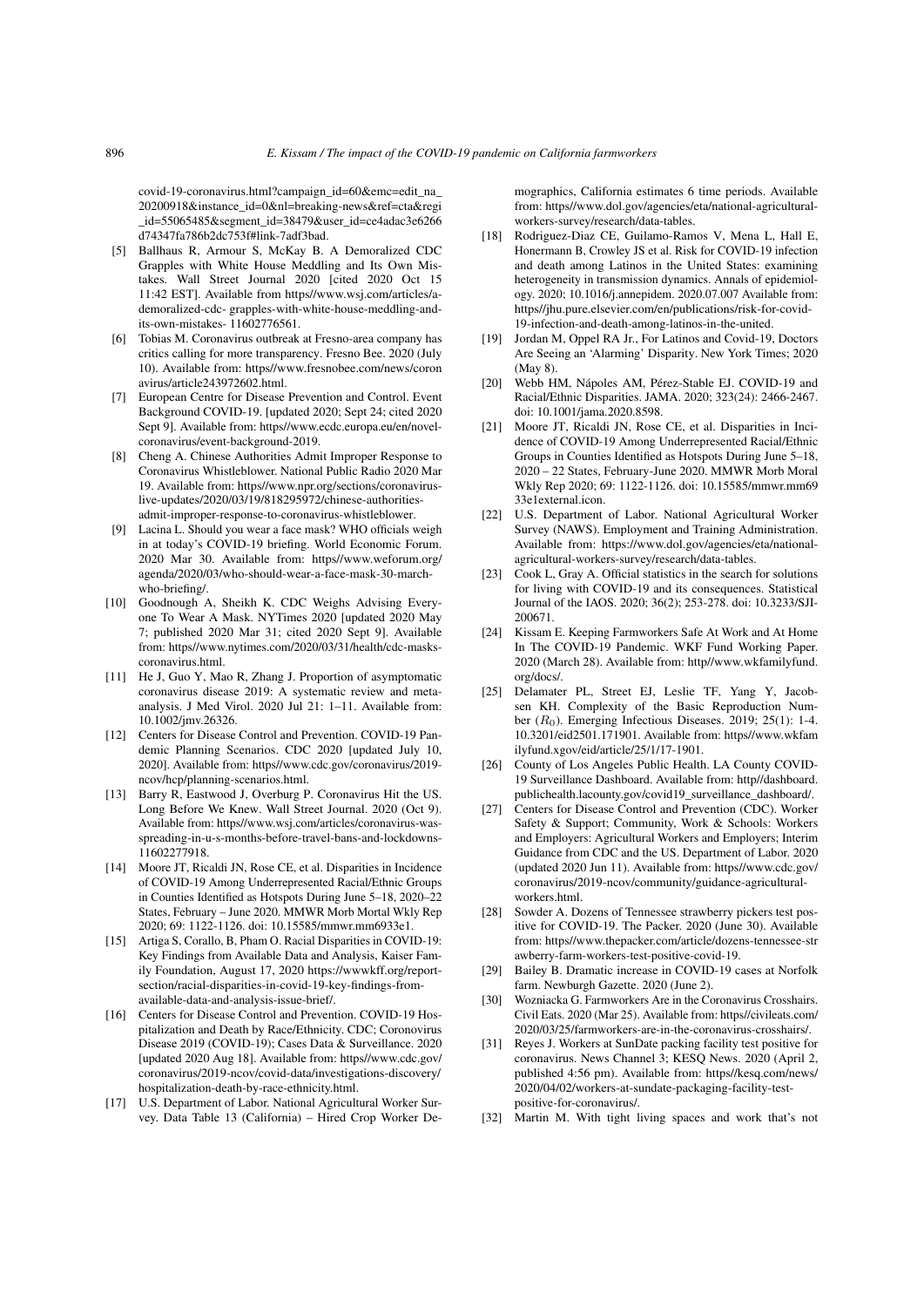conducive to social distancing, H-2A farmworkers are at risk. Santa Maria Sun. 2020 (Apr 1); 21, 5. Available from: http// www.santamariasun.com/cover/19537/with-tight-livingspaces-and-work-thats-not-conducive-to-social-distancingh2a-farmworkers-are-at-risk/.

- <span id="page-30-0"></span>[33] Botts J, Cimini K. "Investigation: COVID rips through motel rooms of guest workers who pick nation's produce", Cal Matters, September 4, 2020 https//calmatters.org/californiadivide/2020/08/guest-worker-covid-outbreak-california/.
- <span id="page-30-1"></span>[34] Garcia J. California Divide: Financial help for California's undocumented immigrants starts Monday. Cal Matters. 2020; [printed May 14, updated 2020 Sept 16]. Available from: https// calmatters.org/california-divide/2020/05/financial-helpavailable-californias-undocumented-immigrants-monday/.
- <span id="page-30-2"></span>[35] Hayes J, Hill L. Undocumented Immigrants in California. Public Policy Institute of California; Just the Facts. 2017 (March). Available from: https//www.ppic.org/publication/undocumen ted-immigrants-in-california/.
- <span id="page-30-3"></span>[36] Gabbard S, Fung W, Carroll D. Recent Changes in US. Agriculture and Crop Worker Characteristics. Presentation to 2020 Western Forum for Migrant and Community Health. 2020 (Feb 20).
- <span id="page-30-4"></span>[37] Kissam E. Why Special Help to Farmworker Families in Crowded Housing is So Important as Part of Overall Strategy to Suppress COVID-19. 2020 (April 7). Available from: http//www.wkfamilyfund.org/docs/.
- <span id="page-30-5"></span>[38] Mejia MC, Cha P. Overcrowded Housing and COVID-19 Risk among Essential Workers. Public Policy Institute of California. 2020 (March).
- <span id="page-30-6"></span>[39] Chamie G, Marquez C, Crawford E, et al. SARS-CoV-2 Community Transmission During Shelter-in-Place in San Francisco. (PrePrint). medRxiv, the Preprint server for Health Sciences. 2020 (June 17); doi: 10.1101/2020.06.15.20132233.
- <span id="page-30-7"></span>[40] Hernandez T, Gabbard S, Findings from the National Agricultural Workers Survey (NAWS) 2015-2016; A Demographic and Employment Profile of United States Farmworkers. U.S. Dept of Labor: Employment Training Administration. 2018 (June 28). pg. 18. Available from: https//www.doleta.gov/naws /research/docs/NAWS\_Research\_Report\_13.pdf.
- <span id="page-30-8"></span>[41] Oatman M. Unsheltered in Place. Mother Jones. 2020 (Oct 2). Available from: https//www.motherjones.com/environment/ 2020/10/salinas-housing-coronavirus-farmworkers-wildfireslettuce-salad-crops/.
- <span id="page-30-9"></span>[42] Kissam E, Mines R, Quezada C, et. al. San Joaquin Valley Latino Immigrants: Implications of Survey Findings for Census 2020. The Center at Sierra Health Foundation (CA.): San Joaquin Valley Health Fund, San Joaquin Valley Census Research Project; 2019 (January). Available from: https//www. shfcenter.org/assets/SJVHF/SJVCRP\_Survey\_Findings\_ Report\_011819\_Web.pdf.
- <span id="page-30-10"></span>[43] California Institute of Rural Studies. Preliminary Data Brief: Historic Pandemic Worsens Vulnerability of Essential Workers Who Feed Us All. COVID-19 Farmworker Study (COFS). 2020 (Jul 27). Available from: http//covid19 farmworkerstudy.org/preliminary-data/.
- <span id="page-30-11"></span>[44] U.S. Census Bureau. American Community Survey Narrative Profiles; 2014–2018 ACS 5yr Narrative Profile, California. Available from: https//www.census.gov/acs/www/data/datatables-and-tools/narrative-profiles/2018/report.php?geotype= state&state=06.
- <span id="page-30-12"></span>[45] Aguirre International Division, JBS International. Identifying High Concentrations of Migrant and Seasonal Farmworkers. Final Report to the Population Division, U.S. Census Bureau, 2007.
- <span id="page-30-14"></span>[46] Mines R. Salinas Pajaro Valley Farmworker Housing Survey. In: Wadsworth G, VIllarejo D, et al. Farmworker Housing Study and Action Plan for Salinas Valley and Pajaro Valley. CA: California Institute of Rural Studies. 2018 (June). pp. 141-203. Available from: https//donvillarejo.github.io/ Fulltext/Farmworker-Housing-Study-and-Action-Plan-for-Salinas-Valley-and-Pajaro-Valley\_2018-Jume.pdf.
- <span id="page-30-13"></span>[47] California Department of Public Health. COVID-19: Blueprint for a Safer Economy. 2020 (Sept 23). Available from: https// www.cdph.ca.gov/Programs/CID/DCDC/Pages/COVID-19/COVID19CountyMonitoringOverview.aspx.
- <span id="page-30-15"></span>[48] Gardner L, Dong E, Hongru E. An interactive web-based dashboard to track COVID-19 in real time. Lancet Infect Dis. 2020 May; 20(5): 533-534. doi: 10.1016/S1473-3099(20)30120-1. Epub 2020 Feb 19. Available from: https//pubmed.ncbi.nlm. nih.gov/32087114/.
- <span id="page-30-16"></span>[49] Gottlieb S, McClellan M, Silvis L, et al. National Coronavirus Response: A Road Map To Reopening. American Enterprise Institute. 2020 (Mar 9). Available from: https//www.aei.org/ research-products/report/national-coronavirus-response-aroad-map-to-reopening/.
- <span id="page-30-17"></span>[50] Resolve To Save Lives. Tracking COVID-19 in the United States: From Catastrophe to Empowered Communities. 2020 (Jul 21). Available from: https//preventepidemics.org/wpcontent/uploads/2020/07/RTSL\_Tracking-COVID-19-in-the-United-States\_-7-23-2020.pdf.
- <span id="page-30-18"></span>[51] Fresno County Administrative Office. CARES Act Funding and the Coronovirus Relief Fund. Available from: https://www. co.fresno.ca.us/departments/county-administrative-office/ cares-act-funding.
- <span id="page-30-19"></span>[52] Center of Disease Control (CDC). Managing Investigations During an Outbreak. CDC; Coronovirus Disease 2019 (COVID-19); Health Departments. 2020 [Updated 2020 July 31]. Available from: https//www.cdc.gov/coronavirus/2019 ncov/php/contact-tracing/contact-tracing-plan/outbreaks. html.
- <span id="page-30-20"></span>[53] Tufekci Z. The Overlooked Variable Driving the Pandemic. The Atlantic. 2020 (Sept 30). Available from: https//www. theatlantic.com/health/archive/2020/09/k-overlookedvariable-driving-pandemic/616548/.
- <span id="page-30-21"></span>Merced County Dept of Public Health. Statement Regarding COVID-19 Outbreak at Foster Farms Facility in Livingston. 2020 (Aug 27). Available from: https//www.co.merced.ca.us/ DocumentCenter/View/25497/MCDPH-Foster-Farms-State ment–82720?bidId=.
- <span id="page-30-22"></span>[55] Local News. Update of statement regarding COVID-19 outbreak at Foster Farms Facility in Livingston. Merced County Times. 2020 (Aug 27). Available from: https//mercedcounty times.com/state-county-health-officials-call-for-closure-offoster-farms-poultry-processing-plant-in-livingston/.
- <span id="page-30-23"></span>[56] Luiz J. UFW files charges against Primex Farms for allegedly firing employees who said company wasn't protecting them from COVID-19. KGET (KGET.COM) 2020 [updated 2020 July 28,7:50pm PDT). Available from: https//www.kget.com/ health/coronavirus/ufw-files-charges-against-primex-farmsfor-allegedly-firing-employees-who-said-company-wasntprotecting-them-from-covid-19/.
- <span id="page-30-24"></span>[57] Splitter J. 'Everybody's Infected': 76 Farmworkers Test Positive In New Coronavirus Outbreak. Forbes. 2020 (Jul 2). Available from: https//www.forbes.com/sites/jennysplitter/ 2020/07/02/primex-farms-coronavirus-outbreak/#443655 d15e01.
- <span id="page-30-25"></span>[58] De Rosa T. Primex deals with Outbreak. Wasco Tribune. 2020